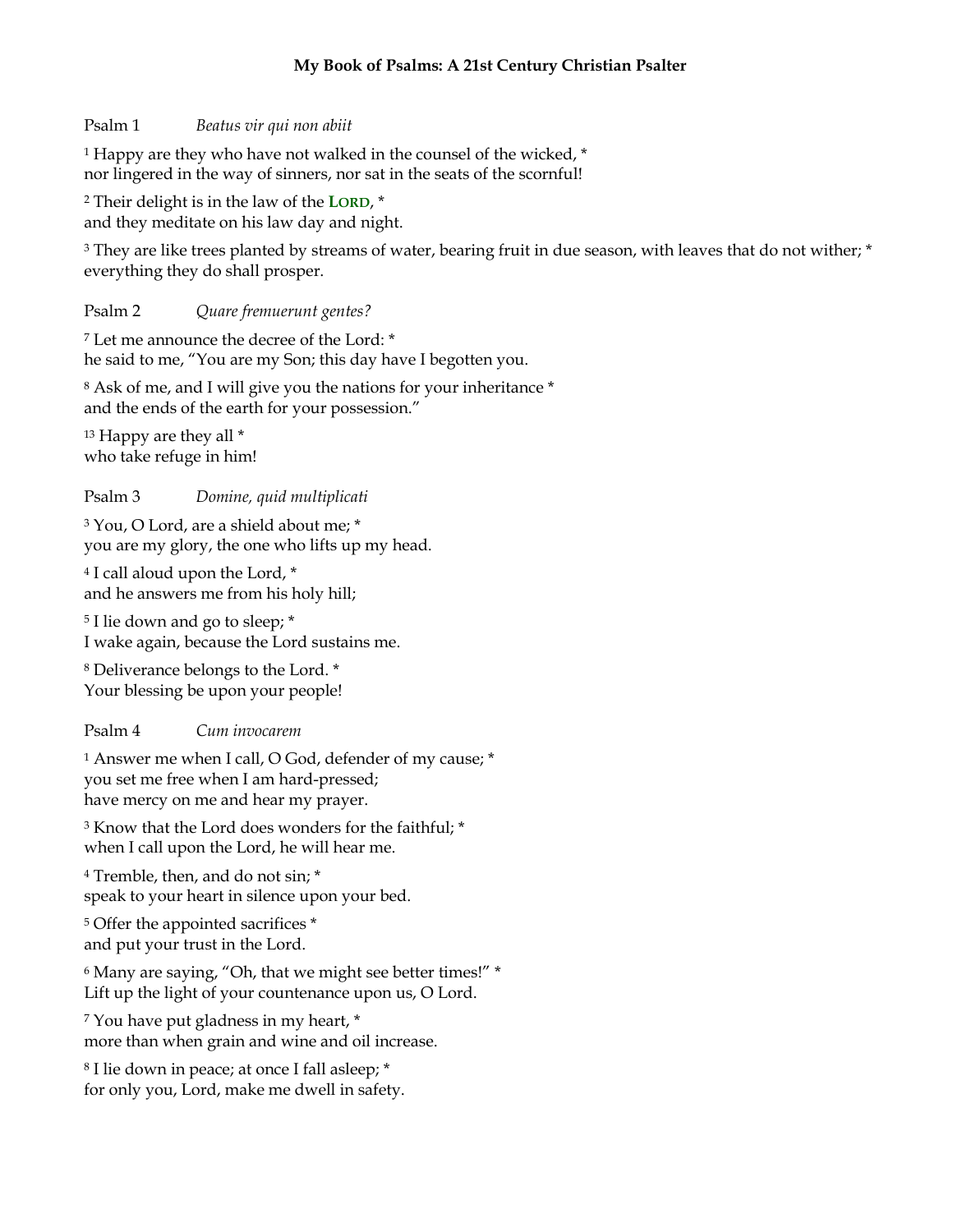#### Psalm 5 *Verba mea auribus*

<sup>1</sup> Give ear to my words, O Lord; \* consider my meditation.

<sup>2</sup> Hearken to my cry for help, my King and my God, \* for I make my prayer to you.

<sup>3</sup> In the morning, Lord, you hear my voice; \* early in the morning I make my appeal and watch for you.

<sup>7</sup> Through the greatness of your mercy I will go into your house; \* I will bow down toward your holy temple in awe of you.

 $8$  Lead me, O Lord, in your righteousness,  $13$  for all who take refuge in you will be glad;  $*$ they will sing out their joy for ever.

<sup>14</sup> You will shelter them, \* so that those who love your Name may exult in you.

<sup>15</sup> For you, O Lord, will bless the righteous; \* you will defend them with your favor as with a shield.

### Psalm 6 *Domine, ne in furore*

<sup>2</sup> Have pity on me, Lord, for I am weak; \* heal me, Lord, for my bones are racked.

<sup>3</sup> My spirit shakes with terror; \* how long, O Lord, how long?

<sup>4</sup> Turn, O Lord, and deliver me; \* save me for your mercy's sake.

<sup>6</sup> I grow weary because of my groaning; \* every night I drench my bed and flood my couch with tears.

<sup>9</sup> The Lord has heard my supplication; \* the Lord accepts my prayer.

# Psalm 7 *Domine, Deus meus*

<sup>7</sup> Awake, O my God, decree justice; \* let the assembly of the peoples gather round you.

<sup>8</sup> Be seated on your lofty throne, O Most High; \* O Lord, judge the nations.

<sup>10</sup> Let the malice of the wicked come to an end, but establish the righteous;  $*$ for you test the mind and heart, O righteous God.

<sup>11</sup> God is my shield and defense; \* he is the savior of the true in heart.

<sup>12</sup> God is a righteous judge; \* God sits in judgment every day.

<sup>15</sup> Look at those who are in labor with wickedness, \* who conceive evil, and give birth to a lie.

<sup>18</sup> I will bear witness that the Lord is righteous; \* I will praise the Name of the Lord Most High.

# 8 *Domine, Dominus noster*

<sup>1</sup> O Lord our Governor, \* how exalted is your Name in all the world!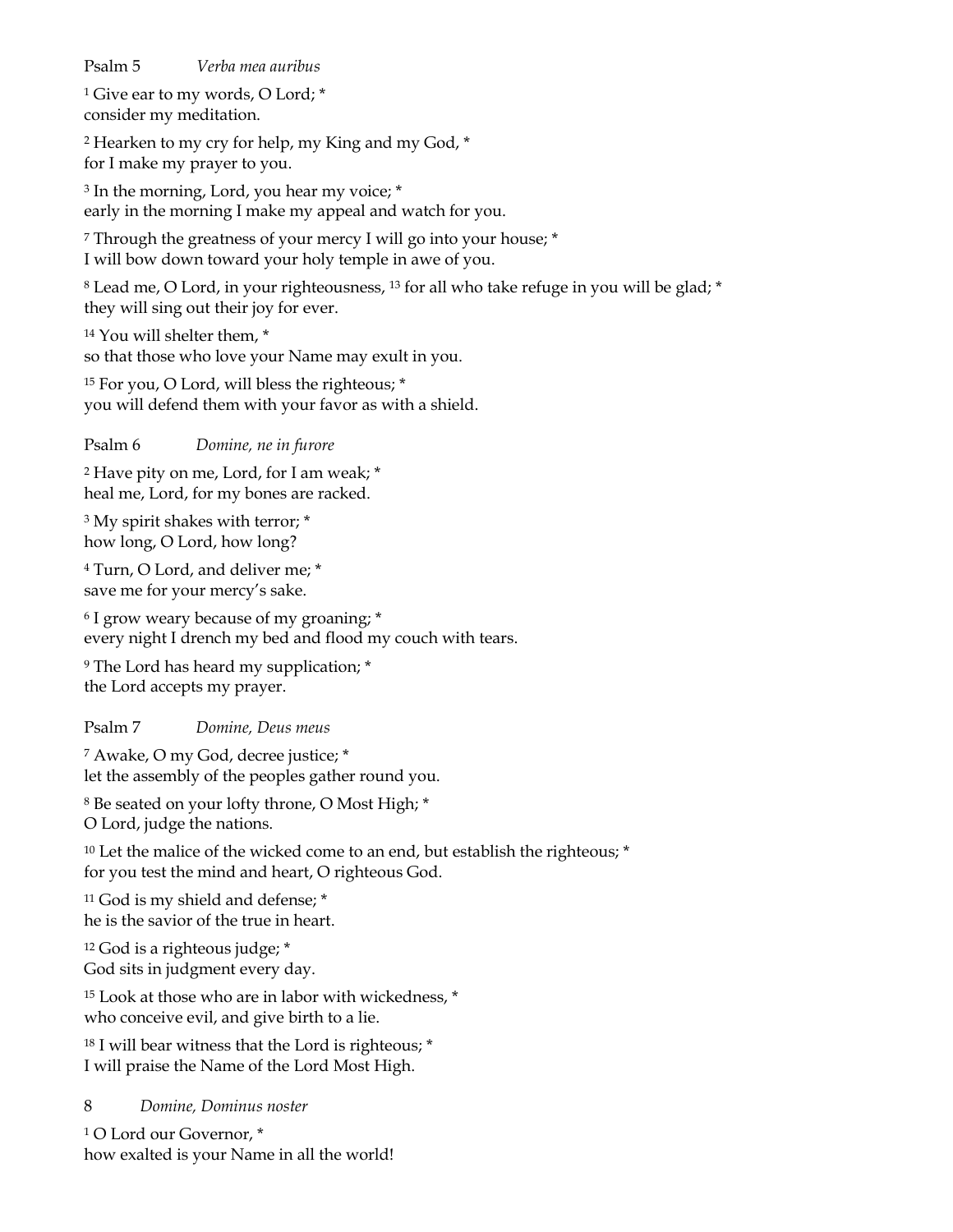<sup>2</sup> Out of the mouths of infants and children \* your majesty is praised above the heavens.

<sup>3</sup> You have set up a stronghold against your adversaries, \* to quell the enemy and the avenger.

<sup>4</sup> When I consider your heavens, the work of your fingers, \* the moon and the stars you have set in their courses,

<sup>5</sup> What is man that you should be mindful of him? \* the son of man that you should seek him out?

<sup>6</sup> You have made him but little lower than the angels; \* you adorn him with glory and honor;

<sup>7</sup> You give him mastery over the works of your hands; \* you put all things under his feet:

<sup>8</sup> All sheep and oxen, \* even the wild beasts of the field,

<sup>9</sup> The birds of the air, the fish of the sea, \* and whatsoever walks in the paths of the sea.

<sup>10</sup> O Lord our Governor, \* how exalted is your Name in all the world!

Psalm 9 *Confitebor tibi*

<sup>1</sup> I will give thanks to you, O Lord, with my whole heart; \* I will tell of all your marvelous works.

<sup>2</sup> I will be glad and rejoice in you; \* I will sing to your Name, O Most High.

<sup>8</sup> It is he who rules the world with righteousness; \* he judges the peoples with equity.

<sup>9</sup> The Lord will be a refuge for the oppressed, \* a refuge in time of trouble.

<sup>10</sup> Those who know your Name will put their trust in you, \* for you never forsake those who seek you, O Lord.

<sup>11</sup> Sing praise to the Lord who dwells in Zion;  $*$ proclaim to the peoples the things he has done.

<sup>18</sup> For the needy shall not always be forgotten, \* and the hope of the poor shall not perish for ever.

Psalm 10 *Ut quid, Domine?*

<sup>12</sup> Rise up, O Lord; lift up your hand, O God; \* do not forget the afflicted.

<sup>14</sup> Surely, you behold trouble and misery; \* you see it and take it into your own hand.

<sup>15</sup> The helpless commit themselves to you,  $*$ for you are the helper of orphans.

<sup>18</sup> The Lord will hear the desire of the humble; \* you will strengthen their heart and your ears shall hear;

<sup>19</sup> To give justice to the orphan and oppressed,  $*$ so that mere mortals may strike terror no more.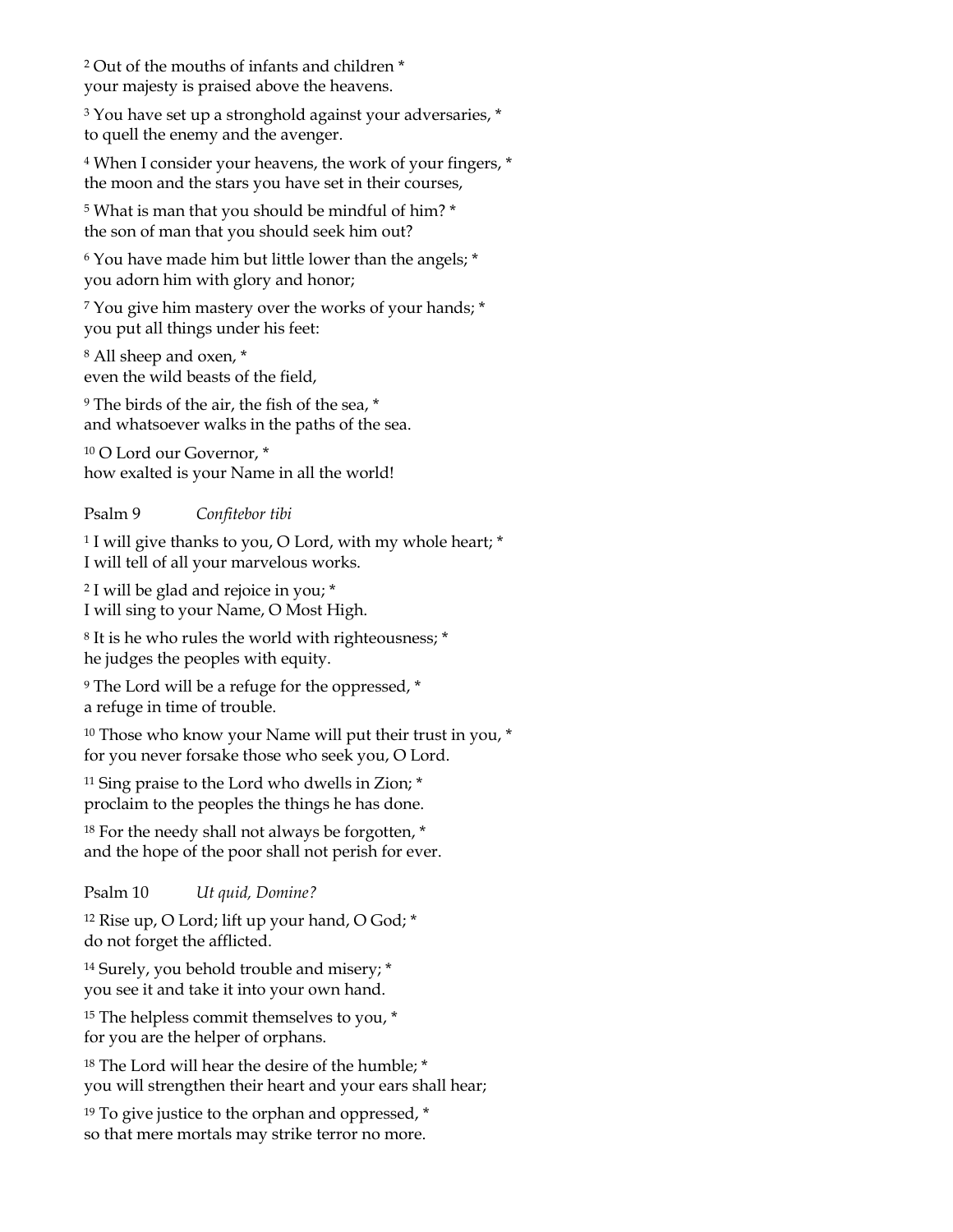# Psalm 11 *In Domino confide*

<sup>3</sup> When the foundations are being destroyed, \* what can the righteous do?"

<sup>4</sup> The Lord is in his holy temple; \* the Lord's throne is in heaven.

<sup>5</sup> His eyes behold the inhabited world; \* his piercing eye weighs our worth.

<sup>6</sup> The Lord weighs the righteous as well as the wicked, \* but those who delight in violence he abhors.

<sup>8</sup> For the Lord is righteous; he delights in righteous deeds; \* and the just shall see his face.

Psalm 12 *Salvum me fac*

<sup>5</sup> "Because the needy are oppressed, and the poor cry out in misery,  $*$ I will rise up," says the Lord, "and give them the help they long for."

<sup>6</sup> The words of the Lord are pure words, \* like silver refined from ore and purified seven times in the fire.

<sup>7</sup> O Lord, watch over us \* and save us from this generation for ever.

Psalm 13 *Usquequo, Domine?*

<sup>5</sup> I put my trust in your mercy; \* my heart is joyful because of your saving help.

 $6$  I will sing to the Lord, for he has dealt with me richly;  $*$ I will praise the Name of the Lord Most High.

# Psalm 14 *Dixit insipiens*

<sup>1</sup> The fool has said in his heart, "There is no God." \* All are corrupt and commit abominable acts; there is none who does any good.

<sup>2</sup> The Lord looks down from heaven upon us all, \* to see if there is any who is wise, if there is one who seeks after God.

<sup>3</sup> Every one has proved faithless; all alike have turned bad; \* there is none who does good; no, not one.

<sup>4</sup> Have they no knowledge, all those evildoers \* who eat up my people like bread and do not call upon the Lord?

<sup>5</sup> See how they tremble with fear, \* because God is in the company of the righteous.

<sup>6</sup> Their aim is to confound the plans of the afflicted, \* but the Lord is their refuge.

<sup>7</sup> Oh, that Israel's deliverance would come out of Zion! \* when the Lord restores the fortunes of his people, Jacob will rejoice and Israel be glad.

Psalm 15 *Domine, quis habitabit?*

<sup>1</sup> Lord, who may dwell in your tabernacle? \* who may abide upon your holy hill?

<sup>2</sup> Whoever leads a blameless life and does what is right, \* who speaks the truth from his heart.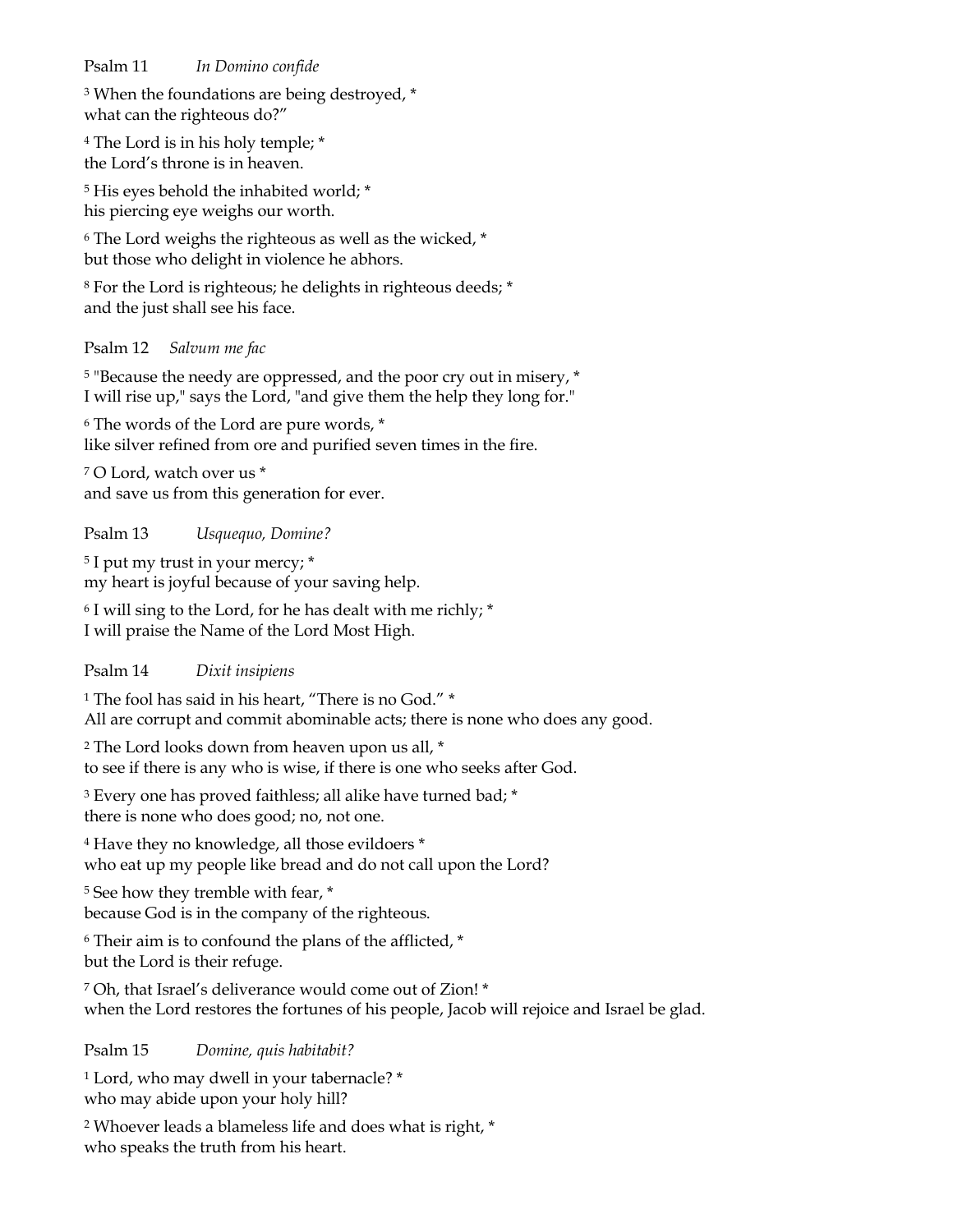<sup>3</sup> There is no guile upon his tongue; he does no evil to his friend; \* he does not heap contempt upon his neighbor.

<sup>4</sup> In his sight the wicked is rejected, \* but he honors those who revere the Lord.

<sup>5</sup> He has sworn to do no wrong \* and does not take back his word.

<sup>6</sup> He does not give his money in hope of gain, \* nor does he take a bribe against the innocent.

<sup>7</sup> Whoever does these things \* shall never be overthrown.

# Psalm 16 *Conserva me, Domine*

<sup>1</sup> Protect me, O God, for I take refuge in you; \* I have said to the Lord, "You are my Lord, my good above all other."

<sup>5</sup> O Lord, you are my portion and my cup; \* it is you who uphold my lot.

<sup>6</sup> My boundaries enclose a pleasant land; \* indeed, I have a goodly heritage.

<sup>7</sup> I will bless the Lord who gives me counsel; \* my heart teaches me, night after night.

<sup>8</sup> I have set the Lord always before me; \* because he is at my right hand I shall not fall.

<sup>9</sup> My heart, therefore, is glad, and my spirit rejoices; \* my body also shall rest in hope.

<sup>10</sup> For you will not abandon me to the grave, \* nor let your holy one see the Pit.

<sup>11</sup> You will show me the path of life;  $*$ in your presence there is fullness of joy, and in your right hand are pleasures for evermore.

# Psalm 17 *Exaudi, Domine*

<sup>6</sup> I call upon you, O God, for you will answer me; \* incline your ear to me and hear my words.

<sup>7</sup> Show me your marvelous loving-kindness, \* O Savior of those who take refuge at your right hand.

<sup>8</sup> Keep me as the apple of your eye; \* hide me under the shadow of your wings,

<sup>16</sup> And at my vindication I shall see your face; \* when I awake, I shall be satisfied, beholding your likeness.

# Psalm 18

**Part 1** *Diligam te, Domine.*

<sup>1</sup> I love you, O Lord my strength, \* O Lord my stronghold, my crag, and my haven.

<sup>2</sup> My God, my rock in whom I put my trust, \*

my shield, the horn of my salvation, and my refuge; you are worthy of praise.

<sup>17</sup> He reached down from on high and grasped me; \* he drew me out of great waters.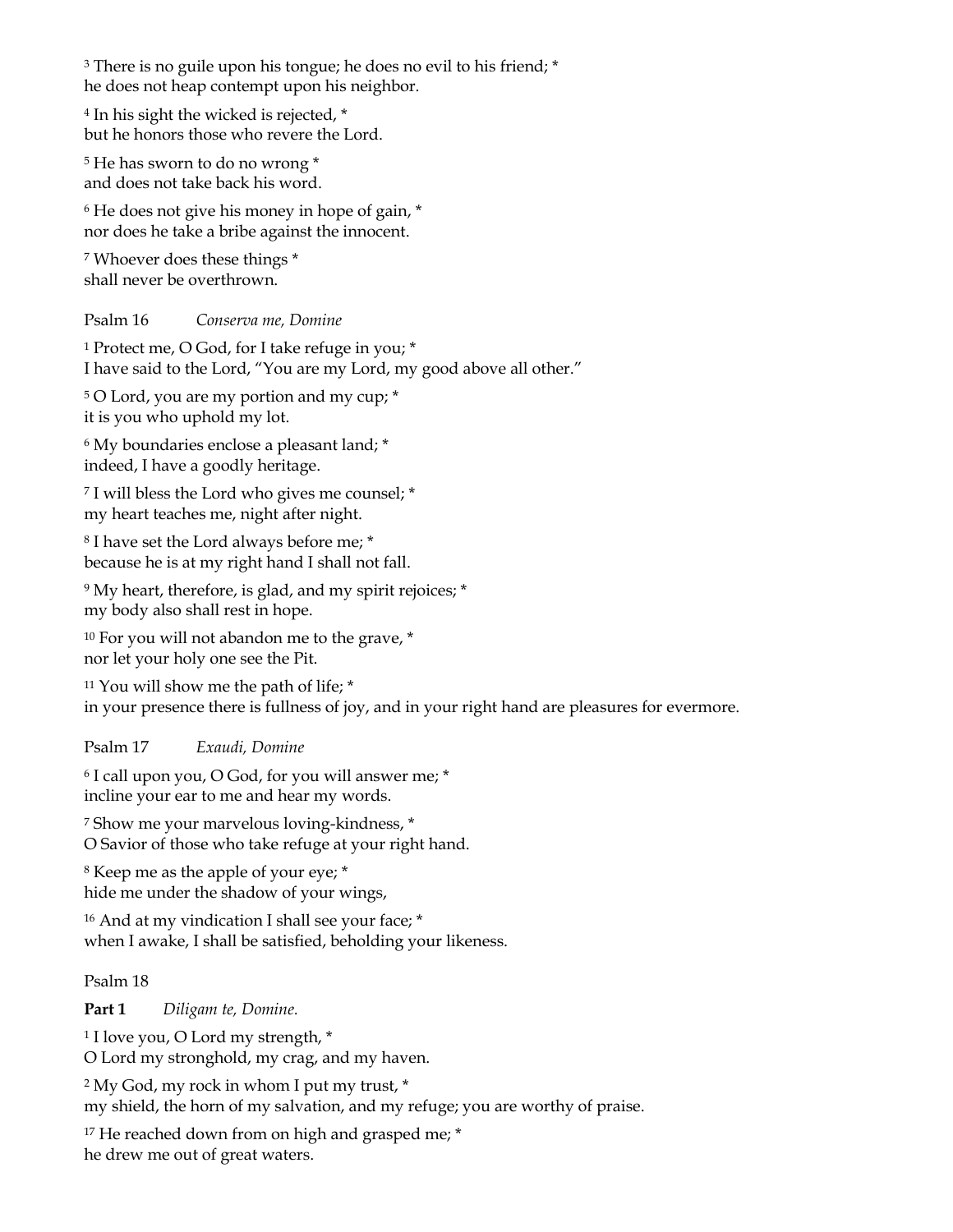<sup>20</sup> He brought me out into an open place; \* he rescued me because he delighted in me.

# Psalm 18

**Part II** *Et retribuet mihi*

<sup>26</sup> With the faithful you show yourself faithful, O God; \* with the forthright you show yourself forthright.

<sup>29</sup> You, O Lord, are my lamp; \* my God, you make my darkness bright.

<sup>30</sup> With you I will break down an enclosure; \* with the help of my God I will scale any wall.

<sup>31</sup> As for God, his ways are perfect; the words of the Lord are tried in the fire; \* he is a shield to all who trust in him.

<sup>32</sup> For who is God, but the Lord? \* who is the Rock, except our God?

<sup>33</sup> It is God who girds me about with strength \* and makes my way secure.

<sup>34</sup> He makes me sure-footed like a deer \* and lets me stand firm on the heights.

<sup>36</sup> \* Your right hand also sustains me; your loving care makes me great.

<sup>37</sup> You lengthen my stride beneath me, \* and my ankles do not give way.

<sup>46</sup> The Lord lives! Blessed is my Rock! \* Exalted is the God of my salvation!

<sup>49</sup> Therefore will I extol you among the nations, O Lord, \* and sing praises to your Name.

# Psalm 19 *Cæli enarrant*

# **Part 1**

<sup>1</sup> The heavens declare the glory of God, \* and the firmament shows his handiwork.

<sup>2</sup> One day tells its tale to another, \* and one night imparts knowledge to another.

<sup>3</sup> Although they have no words or language, \* and their voices are not heard,

<sup>4</sup> Their sound has gone out into all lands, \* and their message to the ends of the world.

<sup>5</sup> In the deep has he set a pavilion for the sun; \* it comes forth like a bridegroom out of his chamber; it rejoices like a champion to run its course.

 $6$  It goes forth from the uttermost edge of the heavens and runs about to the end of it again;  $*$ nothing is hidden from its burning heat.

Psalm 19 *Cæli enarrant*

# **Part 2**

<sup>7</sup> The law of the Lord is perfect and revives the soul; \* the testimony of the Lord is sure and gives wisdom to the innocent.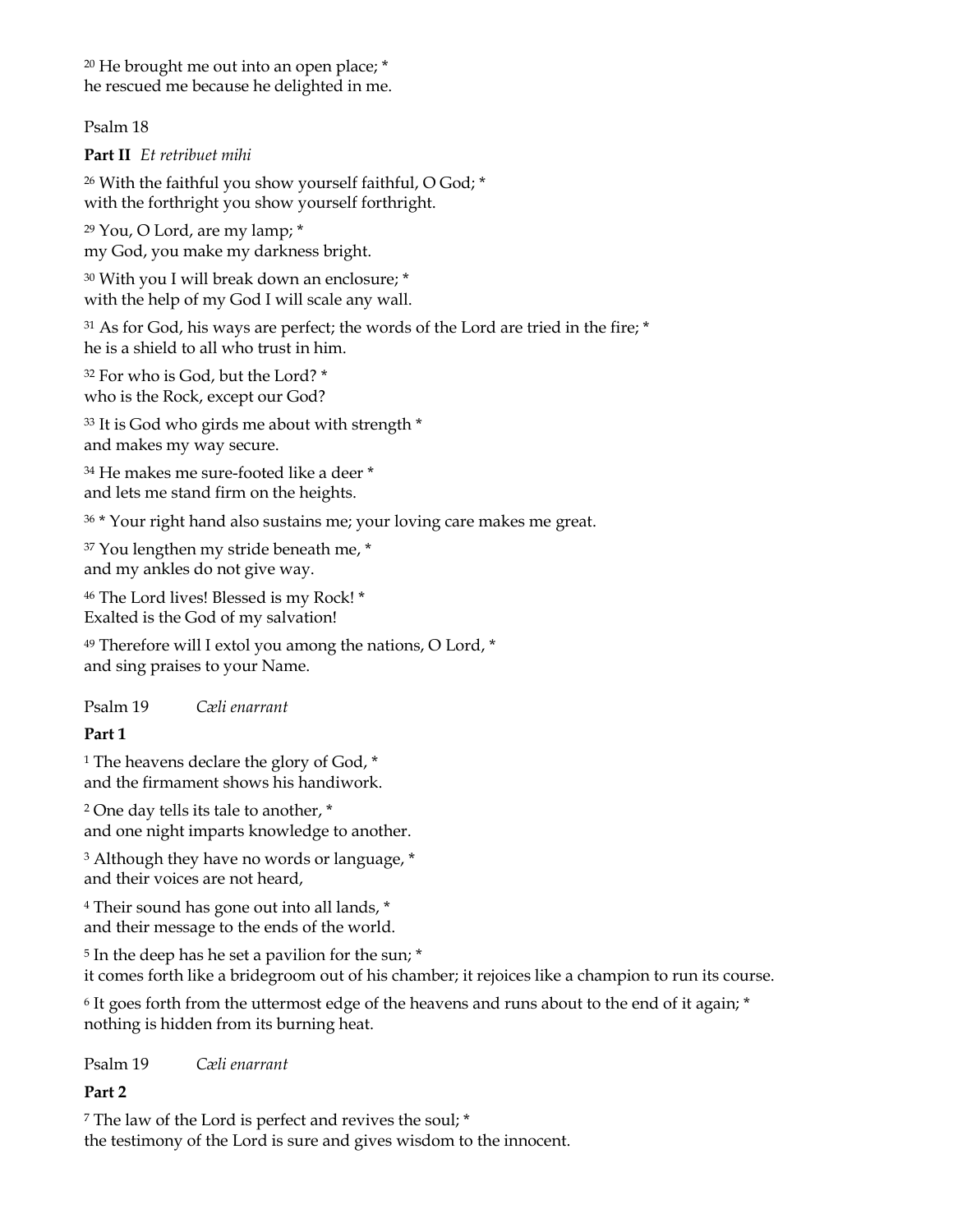<sup>8</sup> The statutes of the Lord are just and rejoice the heart; \* the commandment of the Lord is clear and gives light to the eyes.

<sup>9</sup> The adoration of the Lord is clean and endures for ever; \* the judgments of the Lord are true and righteous altogether.

 $10$  More to be desired are they than gold, more than much fine gold,  $*$ sweeter far than honey, than honey in the comb.

<sup>11</sup> By them also is your servant enlightened, \* and in keeping them there is great reward.

<sup>12</sup> Who can tell how often he offends? \* cleanse me from my secret faults.

<sup>13</sup> Above all, keep your servant from presumptuous sins; let them not get dominion over me; \* then shall I be whole and sound, and innocent of a great offense.

 $14$  Let the words of my mouth and the meditation of my heart be acceptable in your sight,  $*$ O Lord, my strength and my redeemer.

# Psalm 20 *Exaudiat te Dominus*

<sup>1</sup> May the Lord answer you in the day of trouble,  $*$ the Name of the God of Jacob defend you;

<sup>2</sup> Send you help from his holy place \* and strengthen you out of Zion;

<sup>4</sup> Grant you your heart's desire \* and prosper all your plans.

<sup>7</sup> Some put their trust in chariots and some in horses, \* but we will call upon the Name of the Lord our God.

Psalm 21 *Domine, in virtute tua*

<sup>1</sup> The king rejoices in your strength, O Lord; \* how greatly he exults in your victory!

<sup>2</sup> You have given him his heart's desire; \* you have not denied him the request of his lips.

<sup>3</sup> For you meet him with blessings of prosperity,  $*$ and set a crown of fine gold upon his head.

<sup>4</sup> He asked you for life, and you gave it to him: \* length of days, for ever and ever.

<sup>5</sup> His honor is great, because of your victory; \* splendor and majesty have you bestowed upon him.

<sup>6</sup> For you will give him everlasting felicity \* and will make him glad with the joy of your presence.

<sup>7</sup> For the king puts his trust in the Lord; \* because of the loving-kindness of the Most High, he will not fall.

Psalm 22 *Deus, Deus meus*

# **Part 1**

<sup>1</sup> My God, my God, why have you forsaken me? \* and are so far from my cry and from the words of my distress?

<sup>2</sup> O my God, I cry in the daytime, but you do not answer; \* by night as well, but I find no rest.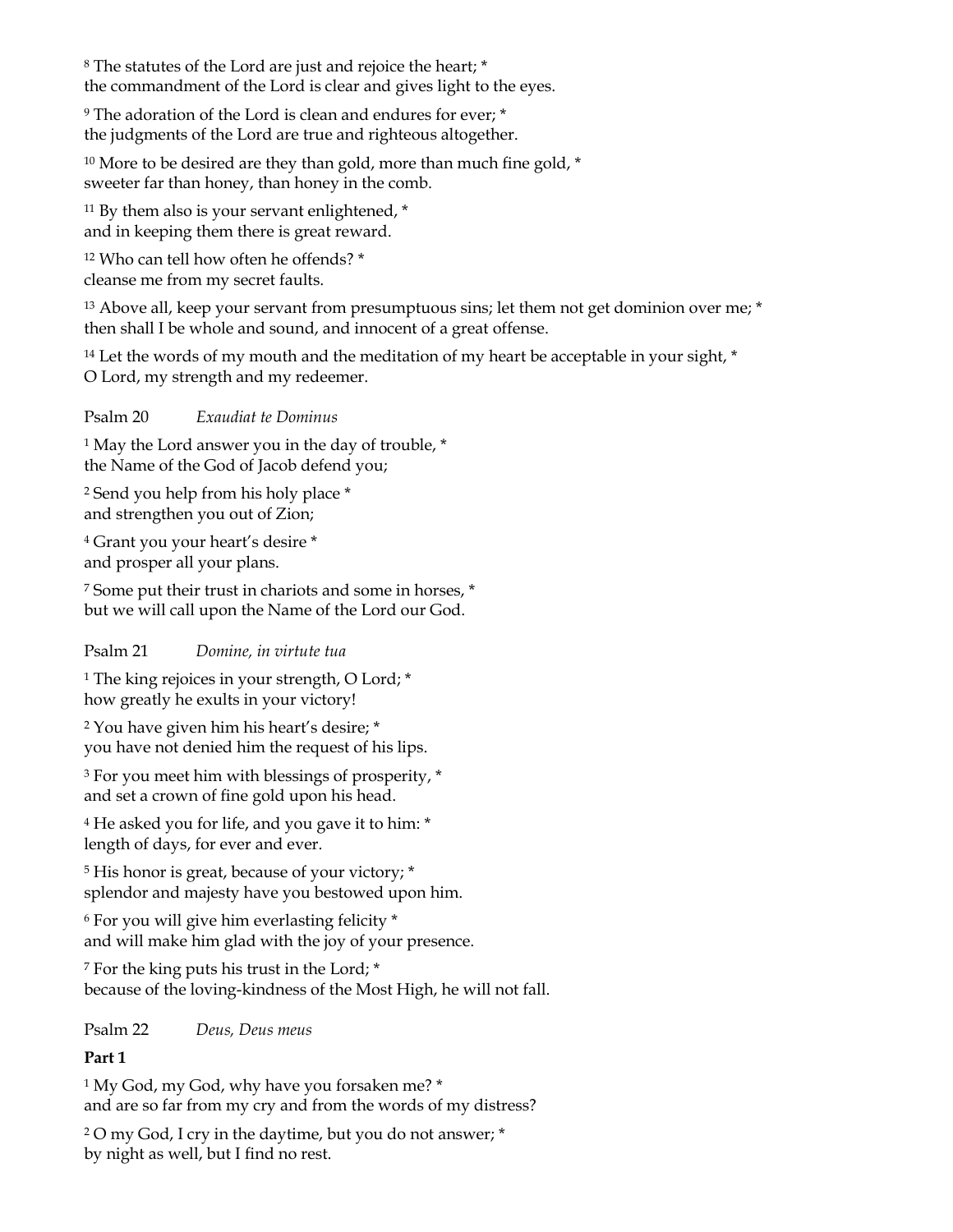<sup>3</sup> Yet you are the Holy One, \* enthroned upon the praises of Israel.

<sup>4</sup> Our forefathers put their trust in you; \* they trusted, and you delivered them.

<sup>5</sup> They cried out to you and were delivered; \* they trusted in you and were not put to shame.

<sup>6</sup> But as for me, I am a worm and no man, \* scorned by all and despised by the people.

<sup>7</sup> All who see me laugh me to scorn; \* they curl their lips and wag their heads, saying,

<sup>8</sup> "He trusted in the Lord; let him deliver him; \* let him rescue him, if he delights in him."

<sup>9</sup> Yet you are he who took me out of the womb,  $*$ and kept me safe upon my mother's breast.

<sup>10</sup> I have been entrusted to you ever since I was born; \* you were my God when I was still in my mother's womb.

<sup>11</sup> Be not far from me, for trouble is near,  $*$ and there is none to help.

<sup>12</sup> Many young bulls encircle me; \* strong bulls of Bashan surround me.

<sup>13</sup> They open wide their jaws at me, \* like a ravening and a roaring lion.

<sup>14</sup> I am poured out like water; all my bones are out of joint; \* my heart within my breast is melting wax.

<sup>15</sup> My mouth is dried out like a pot-sherd; my tongue sticks to the roof of my mouth; \* and you have laid me in the dust of the grave.

<sup>16</sup> Packs of dogs close me in, and gangs of evildoers circle around me; \* they pierce my hands and my feet; I can count all my bones.

<sup>17</sup> They stare and gloat over me; \* they divide my garments among them; they cast lots for my clothing.

<sup>18</sup> Be not far away, O Lord; \* you are my strength; hasten to help me.

<sup>19</sup> Save me from the sword, \* my life from the power of the dog.

<sup>20</sup> Save me from the lion's mouth, \* my wretched body from the horns of wild bulls.

<sup>21</sup> I will declare your Name to my brethren; \* in the midst of the congregation I will praise you.

Psalm 22 *Deus, Deus meus*

# **Part 2**

<sup>22</sup> Praise the Lord, you that revere him; \* stand in awe of him, O offspring of Israel; all you of Jacob's line, give glory.

 $23$  For he does not despise nor abhor the poor in their poverty; neither does he hide his face from them;  $*$ but when they cry to him he hears them.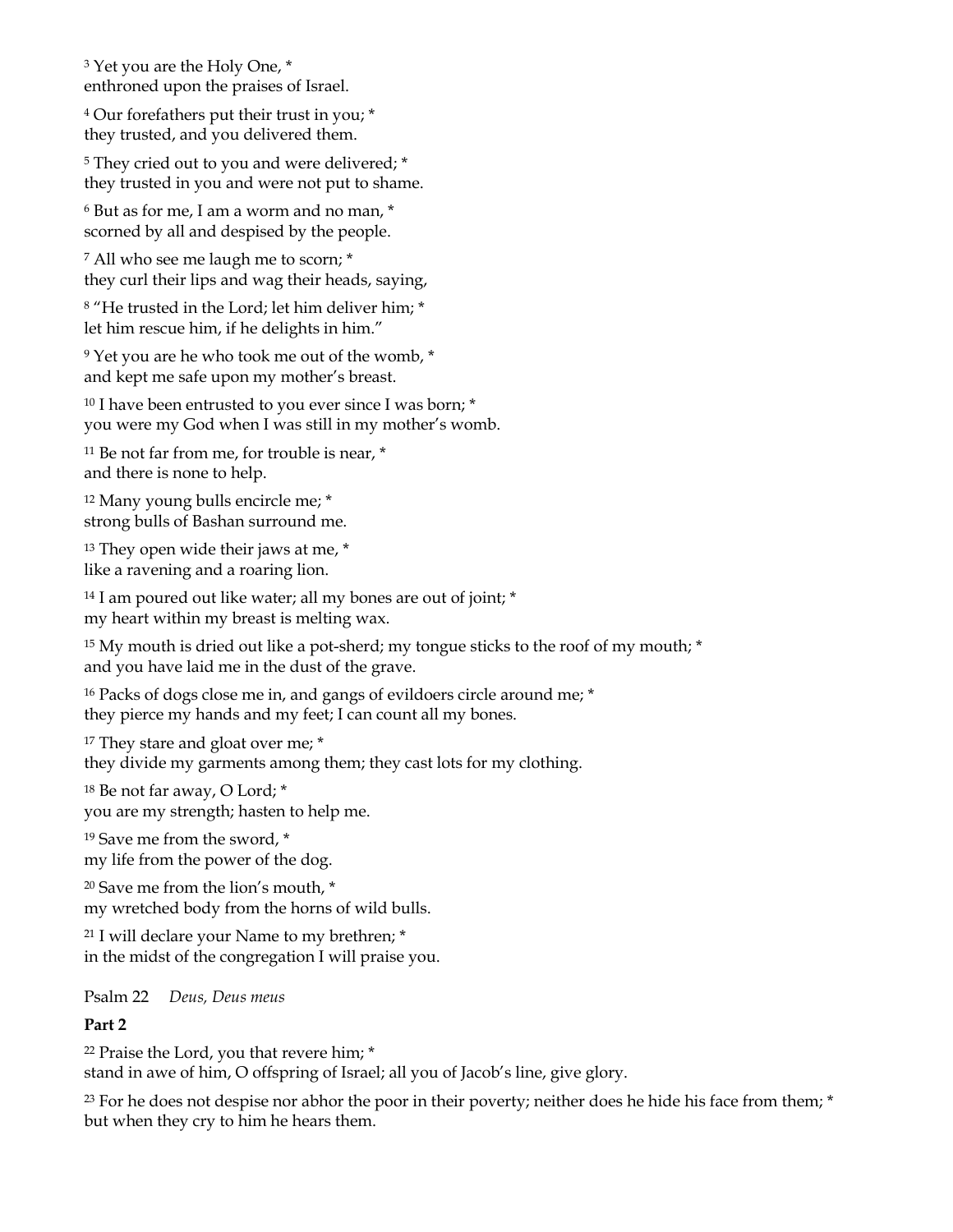<sup>24</sup> My praise is of him in the great assembly;  $*$ 

I will perform my vows in the presence of those who worship him.

 $25$  The poor shall eat and be satisfied, and those who seek the Lord shall praise him:  $*$ "May your heart live for ever!"

<sup>26</sup> All the ends of the earth shall remember and turn to the Lord, \* and all the families of the nations shall bow before him.

<sup>27</sup> For kingship belongs to the Lord; \* he rules over the nations.

<sup>28</sup> To him alone all who sleep in the earth bow down in worship; \* all who go down to the dust fall before him.

 $29$  My soul shall live for him; my descendants shall serve him;  $*$ they shall be known as the Lord's for ever.

<sup>30</sup> They shall come and make known to a people yet unborn \* the saving deeds that he has done.

Psalm 23 *Dominus regit me*

<sup>1</sup> The Lord is my shepherd; \* I shall not be in want.

<sup>2</sup> He makes me lie down in green pastures \* and leads me beside still waters.

<sup>3</sup> He revives my soul \* and guides me along right pathways for his Name's sake.

<sup>4</sup> Though I walk through the valley of the shadow of death, I shall fear no evil; \* for you are with me; your rod and your staff, they comfort me.

<sup>5</sup> You spread a table before me in the presence of those who trouble me; \* you have anointed my head with oil, and my cup is running over.

<sup>6</sup> Surely your goodness and mercy shall follow me all the days of my life, \* and I will dwell in the house of the Lord for ever.

Salm 23 *I Ddafydd*

<sup>1</sup> Yr ARGLWYDD yw fy mugail, ni bydd eisiau arnaf.

<sup>2</sup> Gwna imi orwedd mewn porfeydd breision, a thywys fi gerllaw dyfroedd tawel,

<sup>3</sup> ac y mae ef yn fy adfywio.

Fe'm harwain ar hyd llwybrau cyfiawnder er mwyn ei enw.

<sup>4</sup> Er imi gerdded trwy ddyffryn tywyll du, nid ofnaf unrhyw niwed, oherwydd yr wyt ti gyda mi, a'th wialen a'th ffon yn fy nghysuro.

<sup>5</sup> Yr wyt yn arlwyo bwrdd o'm blaen yng ngŵydd fy ngelynion; yr wyt yn eneinio fy mhen ag olew; y mae fy nghwpan yn llawn.

<sup>6</sup> Yn sicr, bydd daioni a thrugaredd yn fy nilyn bob dydd o'm bywyd, a byddaf yn byw yn nhŷ'r ARGLWYDD weddill fy nyddiau

# Psaume 23 *De David*

<sup>1</sup> Yahvé est mon berger, rien ne me manque.

<sup>2</sup> Sur des prés d'herbe fraîche il me parque. Vers les eaux du repos il me mène,

<sup>3</sup> il y refait mon âme; il me guide aux sentiers de justice à cause de son nom.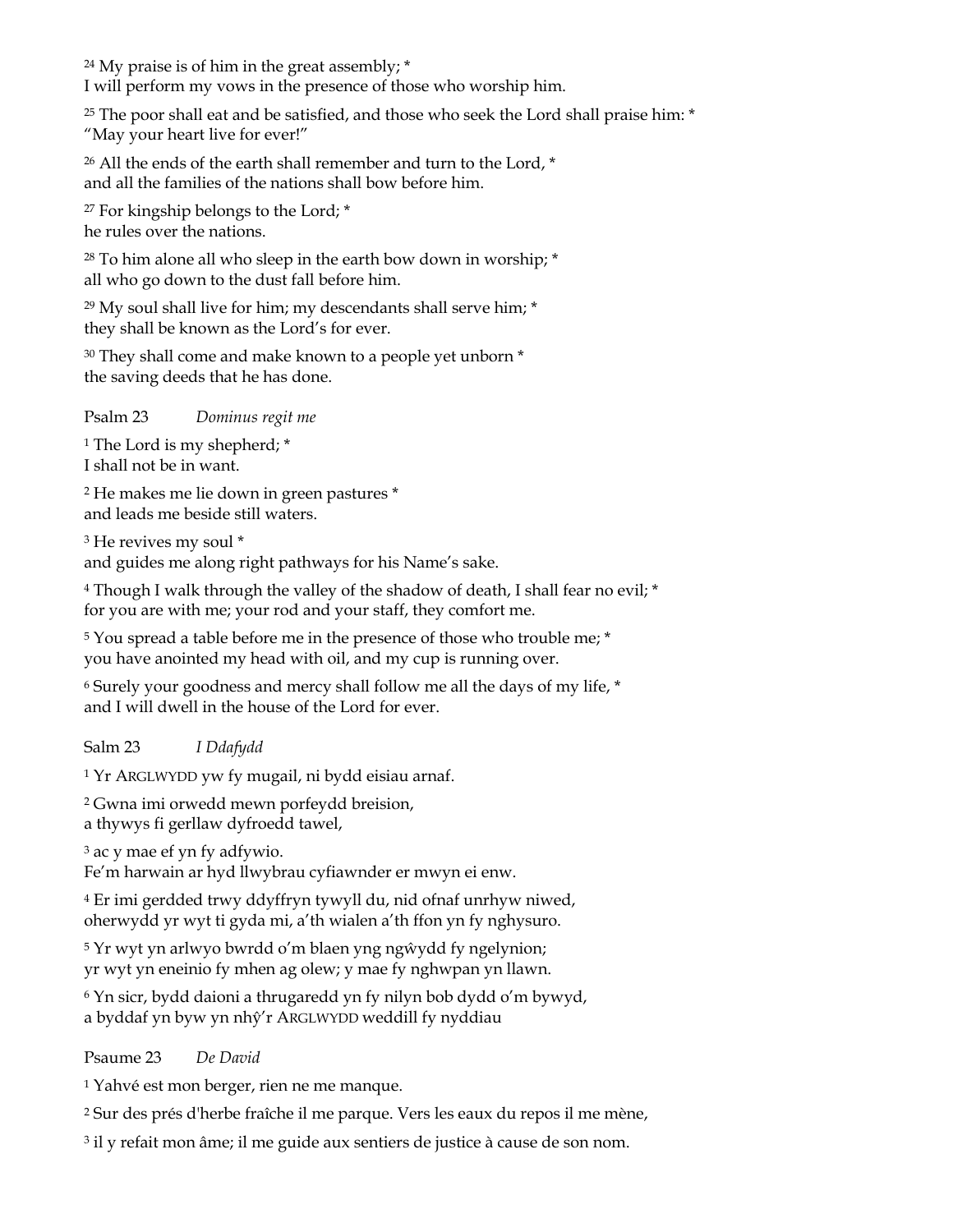<sup>4</sup> Passerais-je un ravin de ténèbre, je ne crains aucun mal car tu es près de moi; ton bâton, ta houlette sont là qui me consolent.

<sup>5</sup> Devant moi tu apprêtes une table face à mes adversaires; d'une onction tu me parfumes la tête, ma coupe déborde.

<sup>6</sup> Oui, grâce et bonheur me pressent tous les jours de ma vie; ma demeure est la maison de Yahvé en la longueur des jours.

Psalm 24 *Domini est terra*

<sup>1</sup> The earth is the Lord's and all that is in it,  $*$ the world and all who dwell therein.

<sup>2</sup> For it is he who founded it upon the seas \* and made it firm upon the rivers of the deep.

<sup>3</sup> "Who can ascend the hill of the Lord? \* and who can stand in his holy place?"

<sup>4</sup> "Those who have clean hands and a pure heart, \* who have not pledged themselves to falsehood, nor sworn by what is a fraud.

<sup>5</sup> They shall receive a blessing from the Lord  $*$ and a just reward from the God of their salvation."

<sup>6</sup> Such is the generation of those who seek him, \* of those who seek your face, O God of Jacob.

<sup>7</sup> Lift up your heads, O gates; lift them high, O everlasting doors; \* and the King of glory shall come in.

<sup>8</sup> "Who is this King of glory?" \*

"The Lord, strong and mighty, the Lord, mighty in battle."

<sup>9</sup> Lift up your heads, O gates; lift them high, O everlasting doors; \* and the King of glory shall come in.

<sup>10</sup> "Who is he, this King of glory?" \* "The Lord of hosts, he is the King of glory."

Psalm 25 *Ad te, Domine, levavi*

<sup>1</sup> To you, O Lord, I lift up my soul; my God, I put my trust in you; \*

<sup>3</sup> Show me your ways, O Lord, \* and teach me your paths.

<sup>4</sup> Lead me in your truth and teach me, \* for you are the God of my salvation; in you have I trusted all the day long.

<sup>5</sup> Remember, O Lord, your compassion and love, \*

for they are from everlasting.

<sup>6</sup>\*

Remember me according to your love and for the sake of your goodness, O Lord.

<sup>7</sup> Gracious and upright is the Lord; \*

therefore he teaches sinners in his way.

<sup>8</sup> He guides the humble in doing right \* and teaches his way to the lowly.

<sup>9</sup> All the paths of the Lord are love and faithfulness \*

<sup>10</sup> For your Name's sake, O Lord, \* forgive my sin, for it is great.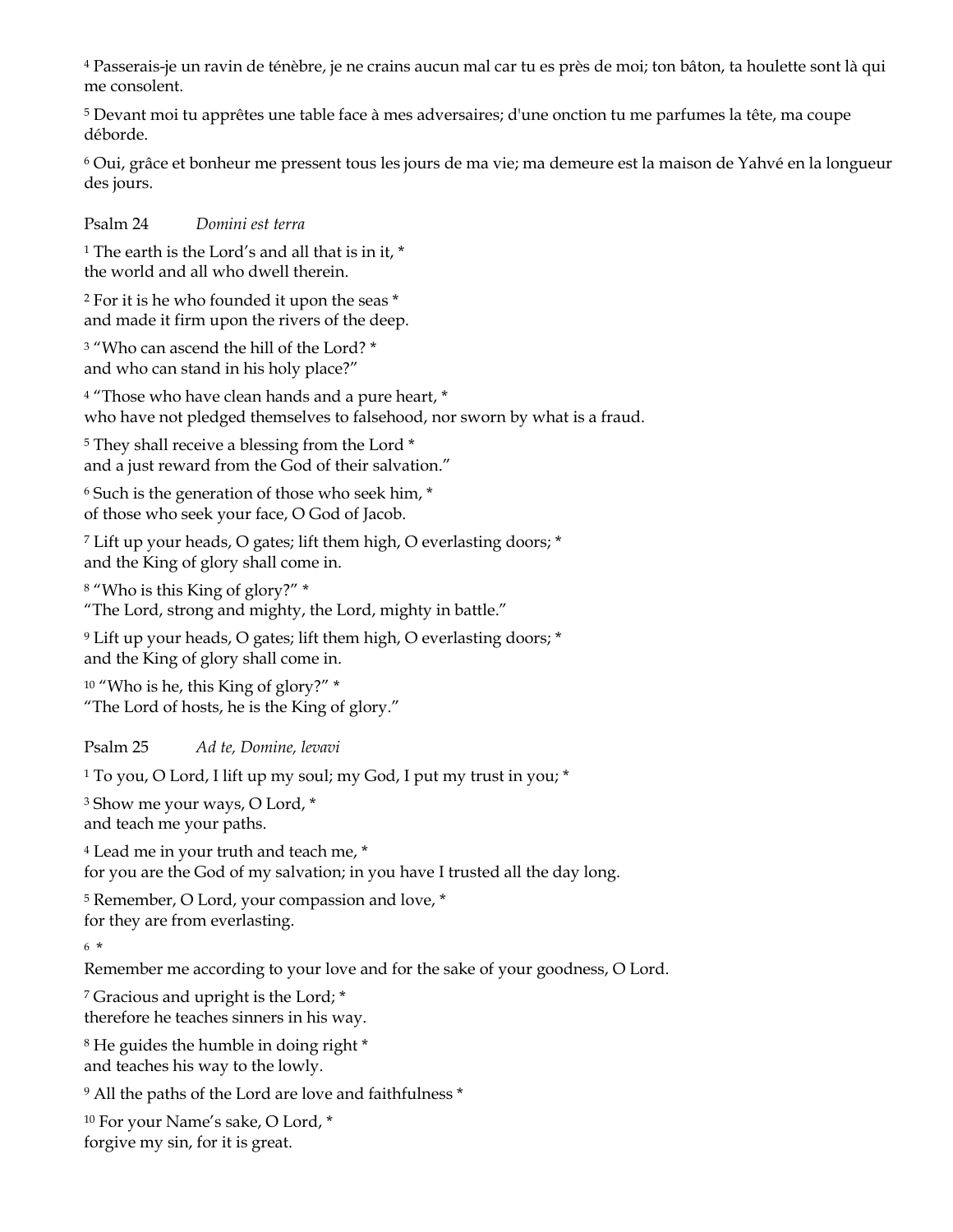<sup>14</sup> My eyes are ever looking to the Lord,  $*$ for he shall pluck my feet out of the net.

<sup>15</sup> Turn to me and have pity on me,  $*$ for I am left alone and in misery.

<sup>16</sup> The sorrows of my heart have increased; \* bring me out of my troubles.

<sup>17</sup> Look upon my adversity and misery \* and forgive me all my sin.

<sup>19</sup> Protect my life and deliver me; \*

<sup>20</sup> Let integrity and uprightness preserve me, \* for my hope has been in you.

# Psalm 26 *Judica me, Domine*

<sup>1</sup> Give judgment for me, O Lord, for I have lived with integrity; \* I have trusted in the Lord and have not faltered.

<sup>3</sup> For your love is before my eyes; \* I have walked faithfully with you.

<sup>6</sup> I will wash my hands in innocence, O Lord, \* that I may go in procession round your altar,

<sup>7</sup> Singing aloud a song of thanksgiving \* and recounting all your wonderful deeds.

<sup>8</sup> Lord, I love the house in which you dwell \* and the place where your glory abides.

<sup>11</sup> I will live with integrity; \* redeem me, O Lord, and have pity on me.

<sup>12</sup> My foot stands on level ground; \* in the full assembly I will bless the Lord.

# Psalm 27 *Dominus illuminatio*

<sup>1</sup> The Lord is my light and my salvation; whom then shall I fear? \* the Lord is the strength of my life; of whom then shall I be afraid?

<sup>5</sup> One thing have I asked of the Lord; one thing I seek; \* that I may dwell in the house of the Lord all the days of my life;

<sup>6</sup> To behold the fair beauty of the Lord \* and to seek him in his temple.

<sup>7</sup> For in the day of trouble he shall keep me safe in his shelter; \* he shall hide me in the secrecy of his dwelling and set me high upon a rock.

<sup>9</sup> Therefore I will offer in his dwelling an oblation with sounds of great gladness; \* I will sing and make music to the Lord.

<sup>10</sup> Hearken to my voice, O Lord, when I call; \* have mercy on me and answer me.

<sup>11</sup> You speak in my heart and say, "Seek my face." \* Your face, Lord, will I seek.

<sup>17</sup> What if I had not believed that I should see the goodness of the Lord \* in the land of the living!

<sup>18</sup> O tarry and await the Lord's pleasure; be strong, and he shall comfort your heart; \* wait patiently for the Lord.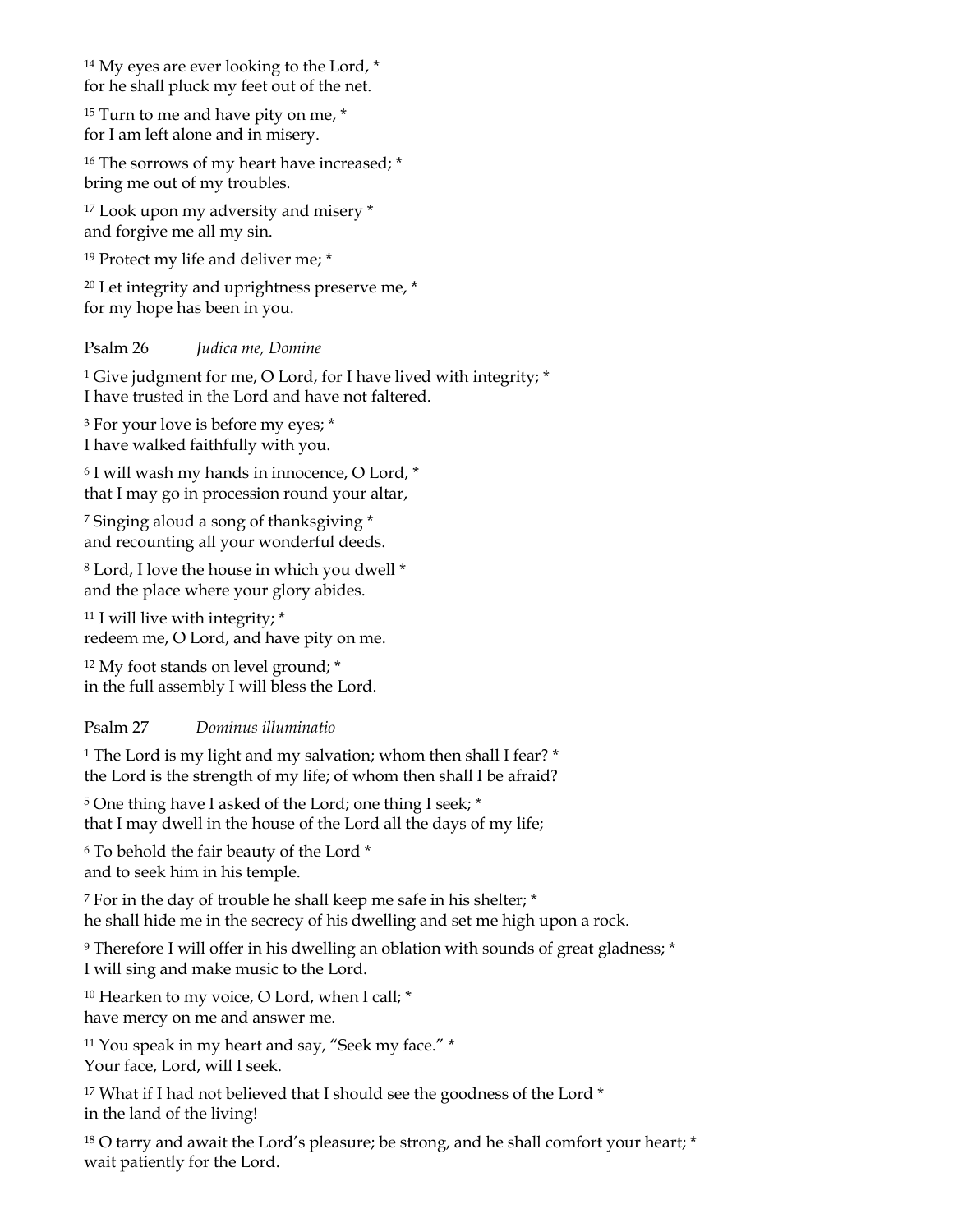Psalm 28 *Ad te, Domine*

7 Blessed is the Lord! \* for he has heard the voice of my prayer.

8 The Lord is my strength and my shield; \* my heart trusts in him, and I have been helped;

9 Therefore my heart dances for joy, \* and in my song will I praise him.

10 The Lord is the strength of his people, \* a safe refuge for his anointed.

11 Save your people and bless your inheritance; \* shepherd them and carry them for ever.

# Psalm 29 *Afferte Domino*

<sup>2</sup> Ascribe to the Lord the glory due his Name; \* worship the Lord in the beauty of holiness.

<sup>3</sup> The voice of the Lord is upon the waters; the God of glory thunders; \* the Lord is upon the mighty waters.

<sup>4</sup> The voice of the Lord is a powerful voice; \* the voice of the Lord is a voice of splendor.

<sup>9</sup> And in the temple of the Lord \* all are crying, "Glory!"

<sup>11</sup> The Lord shall give strength to his people;  $*$ the Lord shall give his people the blessing of peace.

Psalm 30 *Exaltabo te, Domine*

<sup>1</sup> I will exalt you, O Lord, because you have lifted me up \*

<sup>2</sup> O Lord my God, I cried out to you, \* and you restored me to health.

<sup>3</sup> You brought me up, O Lord, from the dead; \* you restored my life as I was going down to the grave.

<sup>4</sup> Sing to the Lord, you servants of his; \* give thanks for the remembrance of his holiness.

<sup>6</sup> Weeping may spend the night, \* but joy comes in the morning.

<sup>11</sup> Hear, O Lord, and have mercy upon me; \* O Lord, be my helper."

<sup>13</sup> My heart sings to you without ceasing; \* O Lord my God, I will give you thanks for ever.

# Psalm 31 *In te, Domine, speravi*

<sup>1</sup> In you, O Lord, have I taken refuge; let me never be put to shame; \* deliver me in your righteousness.

<sup>2</sup> Incline your ear to me; \* make haste to deliver me.

<sup>3</sup> Be my strong rock, a castle to keep me safe, for you are my crag and my stronghold; \* for the sake of your Name, lead me and guide me, 4 for you are my tower of strength.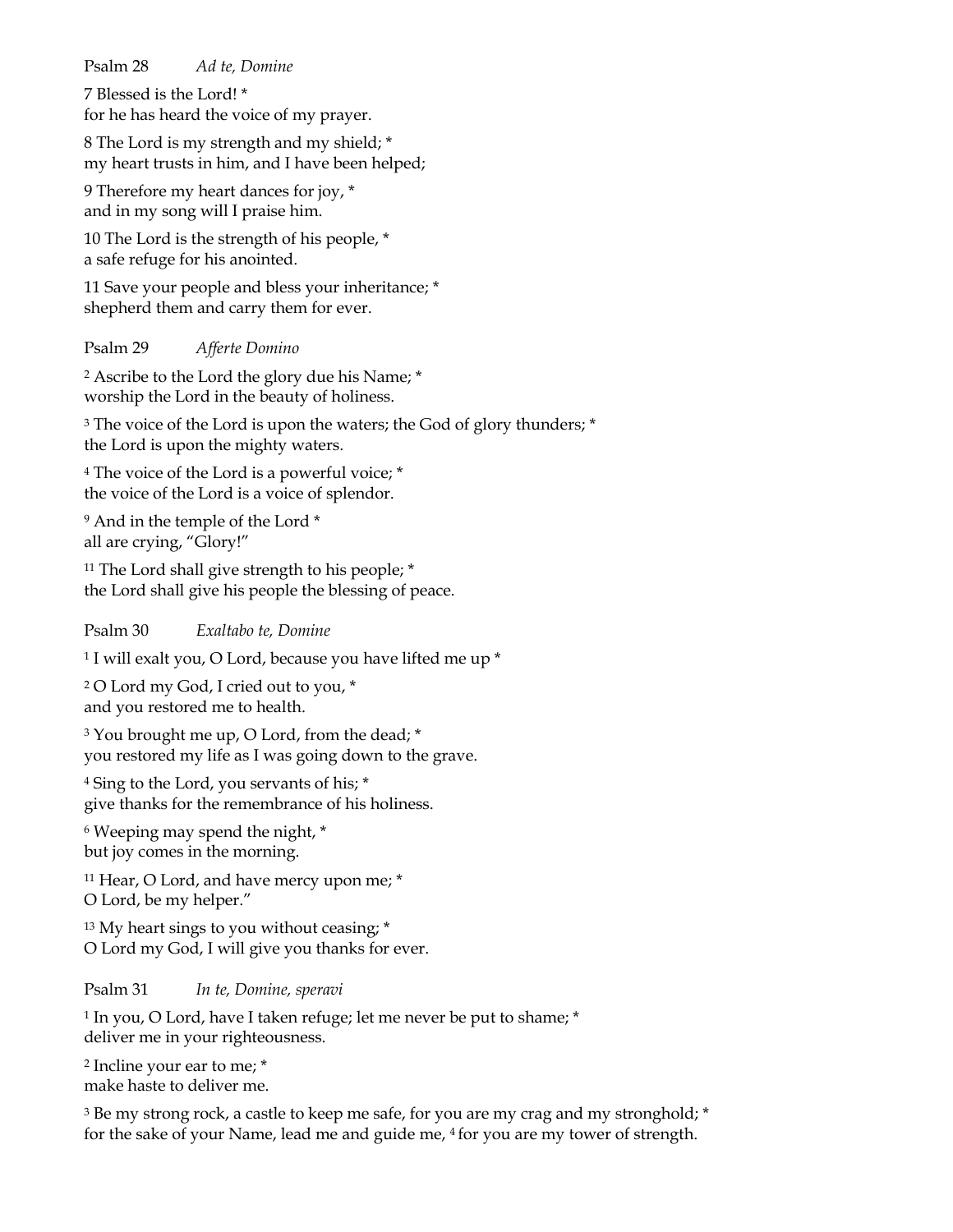<sup>5</sup> Into your hands I commend my spirit, \* for you have redeemed me, O Lord, O God of truth.

<sup>7</sup> I will rejoice and be glad because of your mercy; \*

<sup>8</sup>\*

you have set my feet in an open place.

<sup>14</sup> I have trusted in you, O Lord. \*

I have said, "You are my God.

<sup>15</sup> My times are in your hand; \*

<sup>16</sup> Make your face to shine upon your servant, \* and in your loving-kindness save me."

<sup>19</sup> How great is your goodness, O Lord! \* which you have done in the sight of all for those who put their trust in you.

<sup>21</sup> Blessed be the Lord! \* for he has shown me the wonders of his love in a besieged city.

<sup>23</sup> Love the Lord, all you who worship him; \* the Lord protects the faithful.

<sup>24</sup> Be strong and let your heart take courage, \* all you who wait for the Lord.

# Psalm 32 *Beati quorum*

<sup>1</sup> Happy are they whose transgressions are forgiven, \* and whose sin is put away!

<sup>2</sup> Happy are they to whom the Lord imputes no guilt, \* and in whose spirit there is no guile!

<sup>8</sup> You are my hiding-place.

<sup>9</sup> "I will instruct you and teach you in the way that you should go; \* I will guide you with my eye.

<sup>11</sup> \*

Mercy embraces those who trust in the Lord.

12 Be glad, you righteous, and rejoice in the Lord; \* shout for joy, all who are true of heart.

# Psalm 33 *Exultate, justi*

<sup>1</sup> Rejoice in the Lord, you righteous; \* it is good for the just to sing praises.

<sup>2</sup> Praise the Lord with the harp; \* play to him upon the psaltery and lyre.

<sup>3</sup> Sing for him a new song; \* sound a fanfare with all your skill upon the trumpet.

<sup>4</sup> For the word of the Lord is right, \* and all his works are sure.

<sup>5</sup> He loves righteousness and justice; \* the loving-kindness of the Lord fills the whole earth.

<sup>6</sup> By the word of the Lord were the heavens made, \* by the breath of his mouth all the heavenly hosts.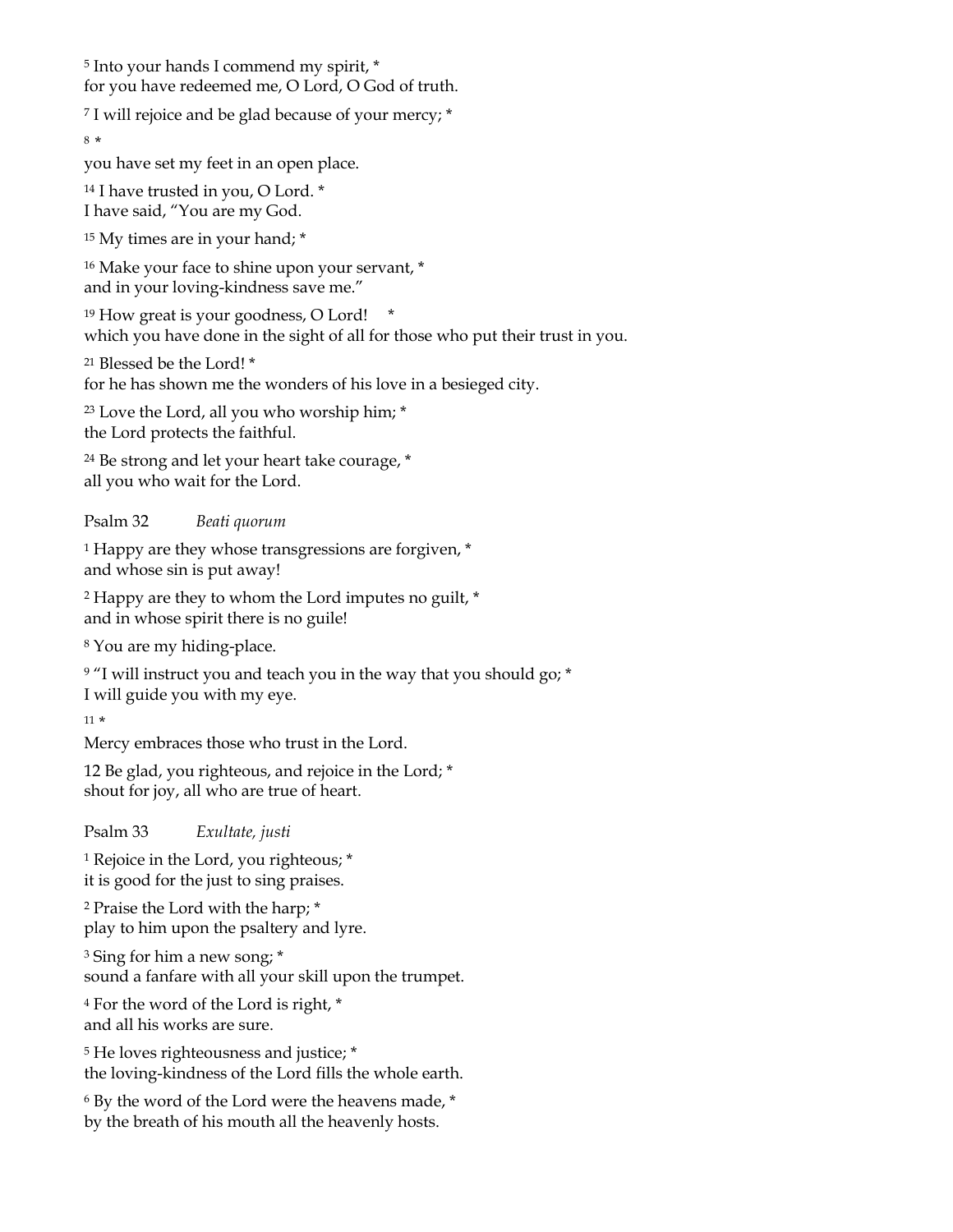<sup>7</sup> He gathers up the waters of the ocean as in a water-skin \* and stores up the depths of the sea.

<sup>8</sup> \*

Let all who dwell in the world stand in awe of him.

<sup>9</sup> For he spoke, and it came to pass; \* he commanded, and it stood fast.

11 The Lord's will stands fast for ever, \* and the designs of his heart from age to age.

13 The Lord looks down from heaven, \* and beholds all the people in the world.

14 From where he sits enthroned he turns his gaze \* on all who dwell on the earth.

15 He fashions all the hearts of them \* and understands all their works.

18 Behold, the eye of the Lord is \* on those who wait upon his love,

20 Our soul waits for the Lord; \* he is our help and our shield.

21 Indeed, our heart rejoices in him, \* for in his holy Name we put our trust.

22 Let your loving-kindness, O Lord, be upon us, \* as we have put our trust in you.

### Psalm 34 *Benedicam Dominum*

<sup>1</sup> I will bless the Lord at all times; \* his praise shall ever be in my mouth.

<sup>2</sup> I will glory in the Lord; \* let the humble hear and rejoice.

<sup>3</sup> Proclaim with me the greatness of the Lord; let us exalt his Name together.

<sup>5</sup> Look upon him and be radiant, \* and let not your faces be ashamed.

<sup>6</sup> I called in my affliction and the Lord heard me \* and saved me from all my troubles.

<sup>8</sup> Taste and see that the Lord is good; \* happy are they who trust in him!

<sup>12</sup> Who among you loves life \* and desires long life to enjoy prosperity?

<sup>13</sup> Keep your tongue from evil-speaking \* and your lips from lying words.

<sup>14</sup> Turn from evil and do good; \* seek peace and pursue it.

<sup>15</sup> The eyes of the Lord are upon the righteous,  $*$ and his ears are open to their cry.

<sup>17</sup> The righteous cry, and the Lord hears them \* and delivers them from all their troubles.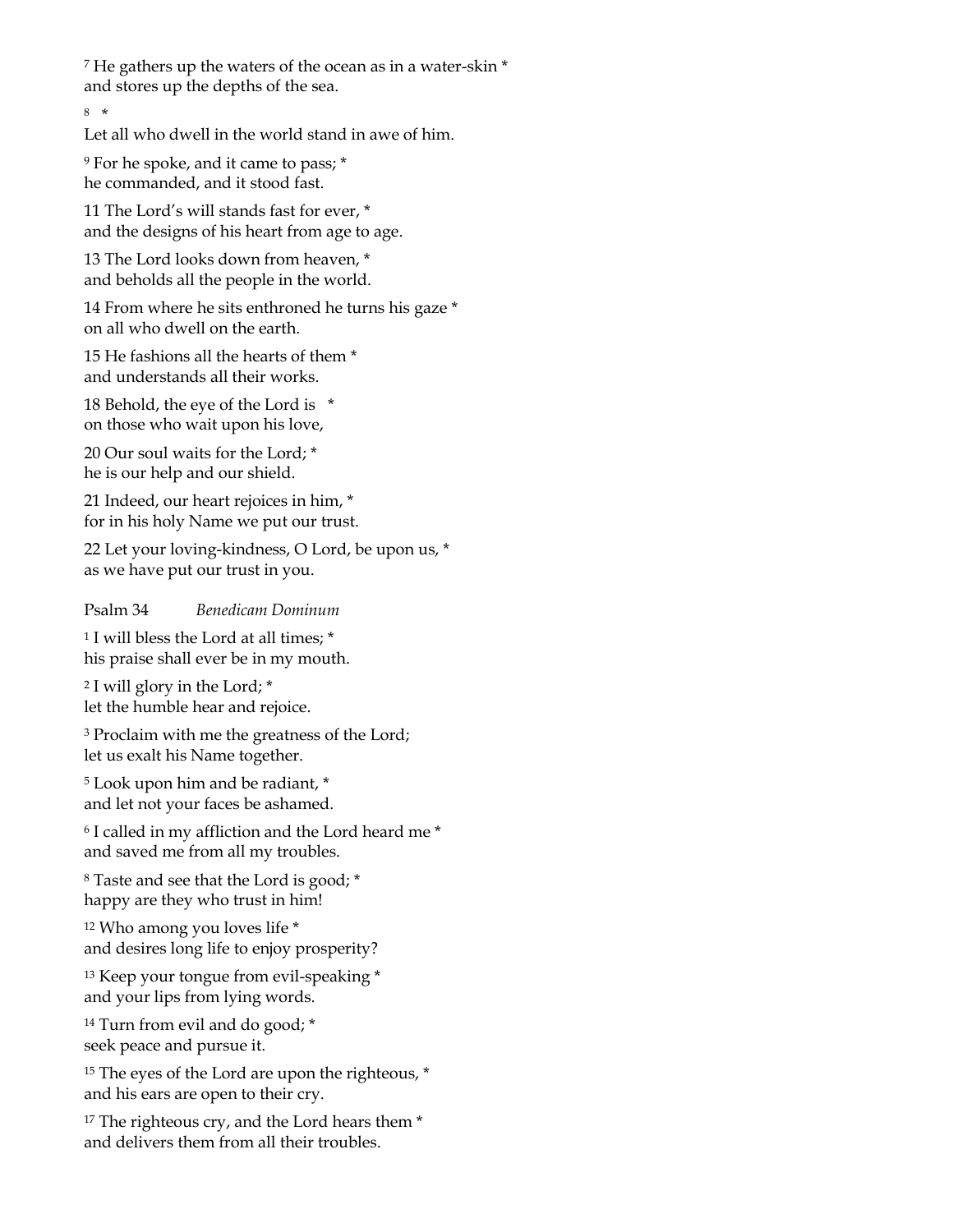<sup>18</sup> The Lord is near to the brokenhearted \* and will save those whose spirits are crushed.

<sup>19</sup> Many are the troubles of the righteous, \* but the Lord will deliver him out of them all.

<sup>20</sup> He will keep safe all his bones; \* not one of them shall be broken.

<sup>22</sup> The Lord ransoms the life of his servants, \* and none will be punished who trust in him.

Psalm 35 *Judica, Domine*

<sup>3</sup> \* Say to my soul, "I am your salvation."

<sup>18</sup> I will give you thanks in the great congregation; \* I will praise you in the mighty throng.

<sup>28</sup> And my tongue shall be talking of your righteousness \* and of your praise all the day long.

Psalm 36 *Dixit injustus*

<sup>5</sup> Your love, O Lord, reaches to the heavens, \* and your faithfulness to the clouds.

 $6$  Your righteousness is like the strong mountains, your justice like the great deep;  $*$ you save both man and beast, O Lord.

<sup>7</sup> How priceless is your love, O God! \* your people take refuge under the shadow of your wings.

<sup>8</sup> They feast upon the abundance of your house; \* you give them drink from the river of your delights.

<sup>9</sup> For with you is the well of life, \* and in your light we see light.

<sup>10</sup> Continue your loving-kindness to those who know you, \* and your favor to those who are true of heart.

#### Psalm 37

**Part I** *Noli æmulari*

<sup>1</sup> Do not fret yourself because of evildoers; \*

<sup>2</sup> For they shall soon wither like the grass, \*

<sup>3</sup> Put your trust in the Lord and do good; \* dwell in the land and feed on its riches.

<sup>4</sup> Take delight in the Lord, \* and he shall give you your heart's desire.

<sup>5</sup> Commit your way to the Lord and put your trust in him, \* and he will bring it to pass.

<sup>6</sup> He will make your righteousness as clear as the light \* and your just dealing as the noonday.

<sup>7</sup> Be still before the Lord \* and wait patiently for him.

<sup>9</sup> Refrain from anger, leave rage alone; \* do not fret yourself; it leads only to evil.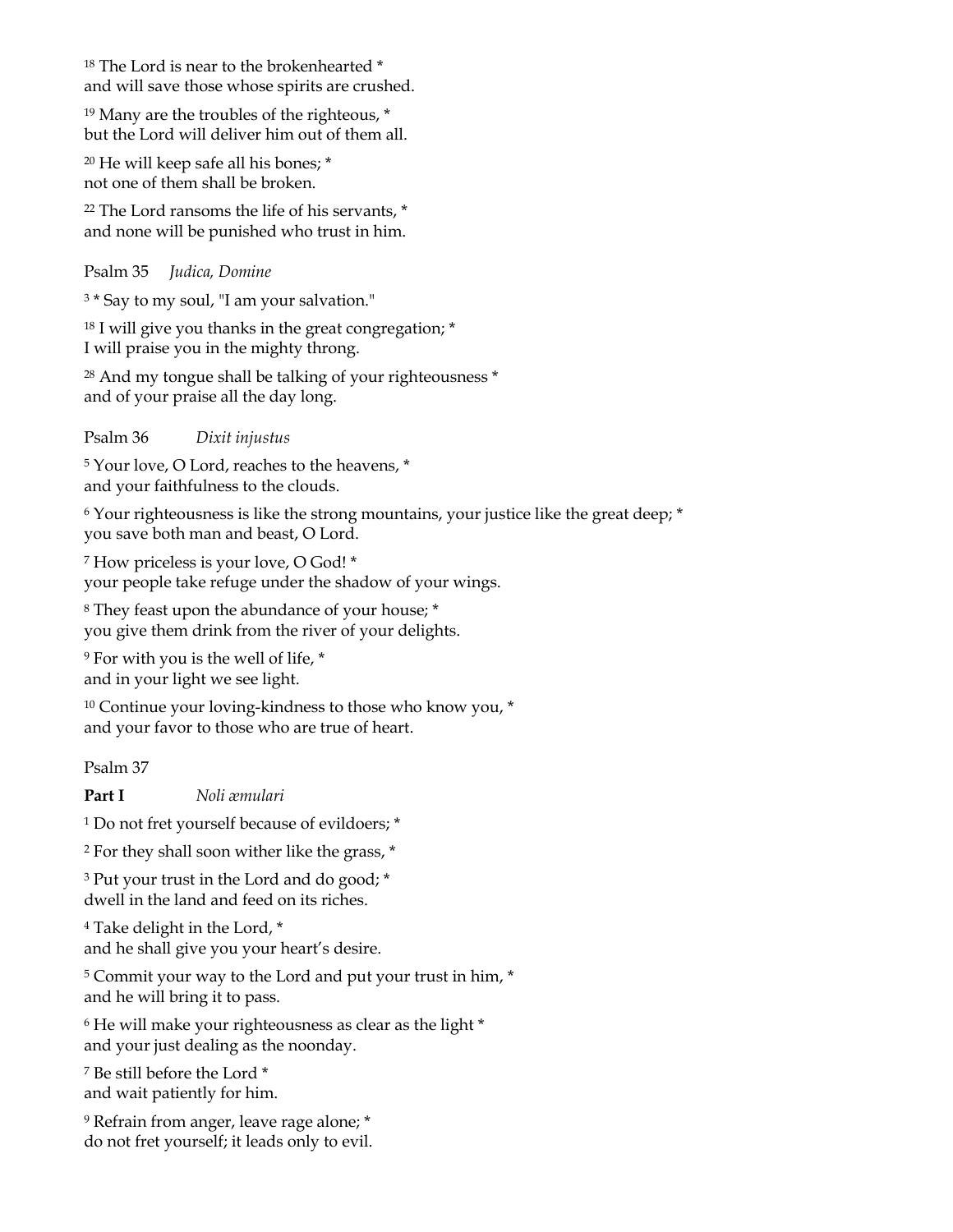$10 *$ 

For those who wait upon the Lord shall possess the land.

 $12 *$ 

they will delight in abundance of peace.

<sup>17</sup> The little that the righteous has \* is better than great riches of the wicked.

<sup>18</sup> For the power of the wicked shall be broken, \* but the Lord upholds the righteous.

Psalm 37

**Part II** *Novit Dominus*

<sup>24</sup> Our steps are directed by the Lord; \* he strengthens those in whose way he delights.

 $25$  If they stumble, they shall not fall headlong,  $*$ for the Lord holds them by the hand.

<sup>28</sup> Turn from evil, and do good, \* and dwell in the land for ever.

<sup>29</sup> For the Lord loves justice; \* he does not forsake his faithful ones.

<sup>32</sup> The mouth of the righteous utters wisdom, \* and their tongue speaks what is right.

<sup>33</sup> The law of their God is in their heart, \* and their footsteps shall not falter.

<sup>39</sup> Mark those who are honest; observe the upright; \* for there is a future for the peaceable.

<sup>41</sup> The deliverance of the righteous comes from the Lord; \* he is their stronghold in time of trouble.

<sup>42</sup> The Lord will help them and rescue them; \* he will rescue them from the wicked and deliver them, because they seek refuge in him.

Psalm 38 *Domine, ne in furore*

<sup>15</sup> In you, O Lord, have I fixed my hope; \* you will answer me, O Lord my God.

<sup>21</sup> O Lord, do not forsake me; \* be not far from me, O my God.

<sup>22</sup> Make haste to help me, \* O Lord of my salvation.

Psalm 39 *Dixi, Custodiam*

<sup>5</sup> Lord, let me know my end and the number of my days, \* so that I may know how short my life is.

 $6$  You have given me a mere handful of days, and my lifetime is as nothing in your sight;  $*$ truly, even those who stand erect are but a puff of wind.

<sup>7</sup> We walk about like a shadow, and in vain we are in turmoil; \* we heap up riches and cannot tell who will gather them.

<sup>8</sup> And now, what is my hope? \* O Lord, my hope is in you.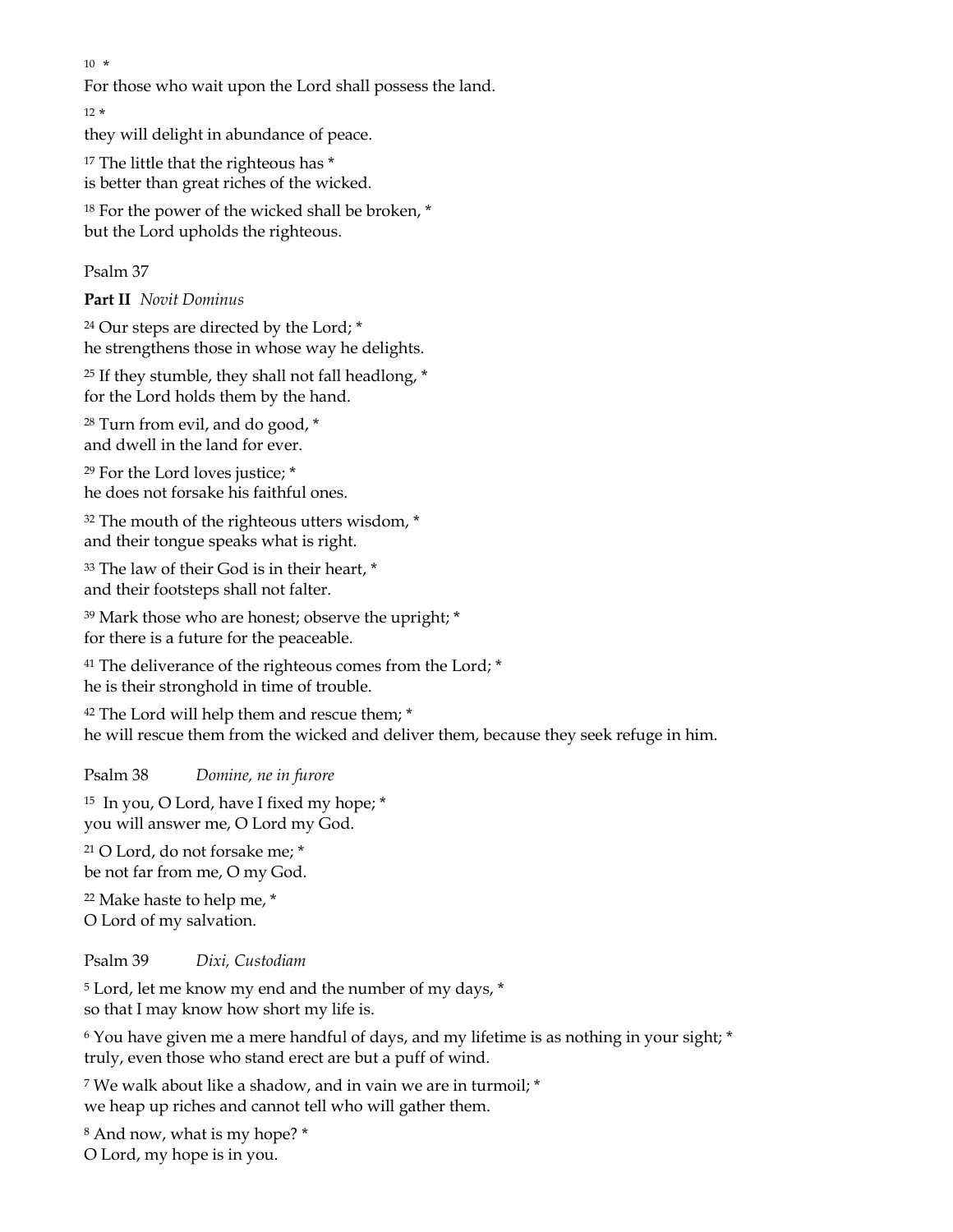<sup>14</sup> For I am but a sojourner with you, \* a wayfarer, as all my forebears were.

Psalm 40 *Expectans, expectavi*

<sup>1</sup> I waited patiently upon the Lord; \* he stooped to me and heard my cry.

<sup>2</sup> He lifted me out of the desolate pit, out of the mire and clay; \* he set my feet upon a high cliff and made my footing sure.

<sup>3</sup> He put a new song in my mouth, a song of praise to our God; \* many shall see, and stand in awe, and put their trust in the Lord.

<sup>5</sup> Great things are they that you have done, O Lord my God! how great your wonders and your plans for us! \* there is none who can be compared with you.

<sup>6</sup> Oh, that I could make them known and tell them! \* but they are more than I can count.

<sup>7</sup> In sacrifice and offering you take no pleasure \* (you have given me ears to hear you);

<sup>8</sup> Burnt-offering and sin-offering you have not required, \* and so I said, "Behold, I come.

<sup>9</sup> In the roll of the book it is written concerning me: \* 'I love to do your will, O my God; your law is deep in my heart.'"

<sup>10</sup> I proclaimed righteousness in the great congregation; \* behold, I did not restrain my lips; and that, O Lord, you know.

<sup>11</sup> Your righteousness have I not hidden in my heart; I have spoken of your faithfulness and your deliverance; \* I have not concealed your love and faithfulness from the great congregation.

<sup>14</sup> Be pleased, O Lord, to deliver me; \* O Lord, make haste to help me.

<sup>17</sup> Let all who seek you rejoice in you and be glad; \* let those who love your salvation continually say, "Great is the Lord!"

<sup>18</sup> Though I am poor and afflicted,  $*$ the Lord will have regard for me.

<sup>19</sup> You are my helper and my deliverer; \* do not tarry, O my God.

Psalm 41 *Beatus qui intelligit*

<sup>1</sup> Happy are they who consider the poor and needy! \* the Lord will deliver them in the time of trouble.

<sup>2</sup> The Lord preserves them and keeps them alive, so that they may be happy in the land;  $*$ 

<sup>3</sup> The Lord sustains them on their sickbed \* and ministers to them in their illness.

<sup>9</sup> Even my best friend, whom I trusted, who broke bread with me, \* has lifted up his heel and turned against me.

 $10$  But you, O Lord, be merciful to me and raise me up,  $*$ 

 $11$  By this I know you are pleased with me,  $*$ that my enemy does not triumph over me.

<sup>12</sup> In my integrity you hold me fast, \* and shall set me before your face for ever.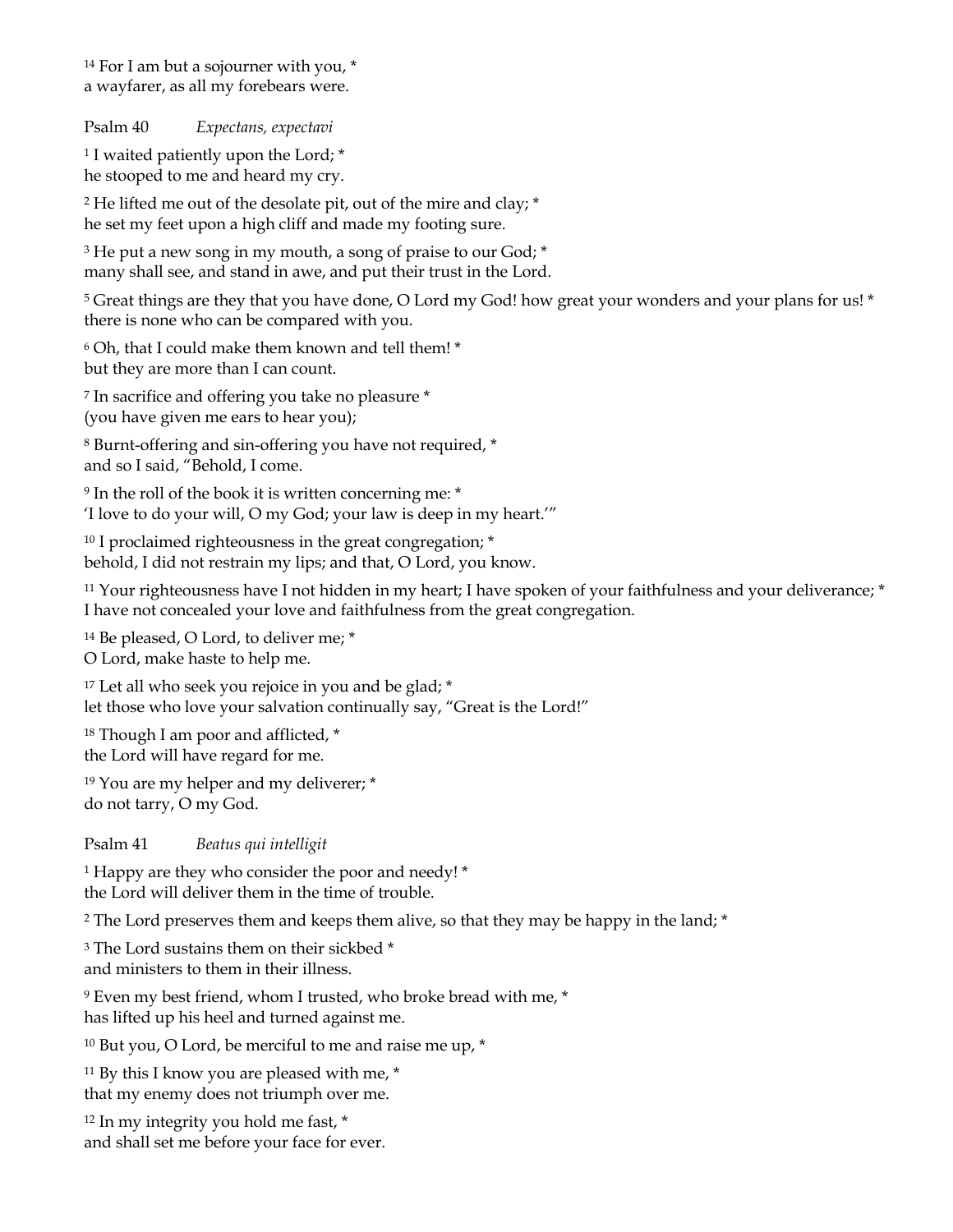<sup>13</sup> Blessed be the Lord God of Israel, \* from age to age. Amen. Amen.

Psalm 42 *Quemadmodum*

<sup>1</sup> As the deer longs for the water-brooks, \* so longs my soul for you, O God.

<sup>2</sup> My soul is athirst for God, athirst for the living God; \* when shall I come to appear before the presence of God?

<sup>6</sup> Why are you so full of heaviness, O my soul? \* and why are you so disquieted within me?

<sup>7</sup> Put your trust in God; \*

for I will yet give thanks to him, who is the help of my countenance, and my God.

<sup>10</sup> The Lord grants his loving-kindness in the daytime; \*

in the night season his song is with me, a prayer to the God of my life.

<sup>15</sup> Put your trust in God; \*

for I will yet give thanks to him, who is the help of my countenance, and my God.

Psalm 43 *Judica me, Deus*

<sup>1</sup> Give sentence with me, O God, and defend my cause against an ungodly people; \* O deliver me from the deceitful and the wicked.

<sup>2</sup> For you are the God of my strength; why have you put me from you? \* and why go I so heavily while the enemy oppresses me?

<sup>3</sup> O send out your light and your truth, that they may lead me, \* and bring me to your holy hill and to your dwelling;

<sup>4</sup> And that I may go to the altar of God, even to the God of my joy and gladness; \* and on the harp will I give thanks to you, O God my God.

<sup>5</sup> Why are you so full of heaviness, O my soul? \* and why are you so disquieted within me?

<sup>6</sup> O put your trust in God; \* for I will yet give him thanks, who is the help of my countenance, and my God.

Psalm 44 *Deus, auribus*

<sup>1</sup> We have heard with our ears, O God, our forefathers have told us, \* the deeds you did in their days, in the days of old.

<sup>8</sup> Every day we gloried in God, \* and we will praise your Name for ever.

 $22$  For your sake we are killed all the day long;  $*$ we are accounted as sheep for the slaughter.

<sup>26</sup> Rise up, and help us, \* and save us, for the sake of your steadfast love.

Psalm 45 *Eructavit cor meum*

<sup>7</sup> Your throne, O God, endures for ever and ever, \* a scepter of righteousness is the scepter of your kingdom; you love righteousness and hate iniquity.

Psalm 46 *Deus noster refugium*

<sup>1</sup> God is our refuge and strength, \* a very present help in trouble.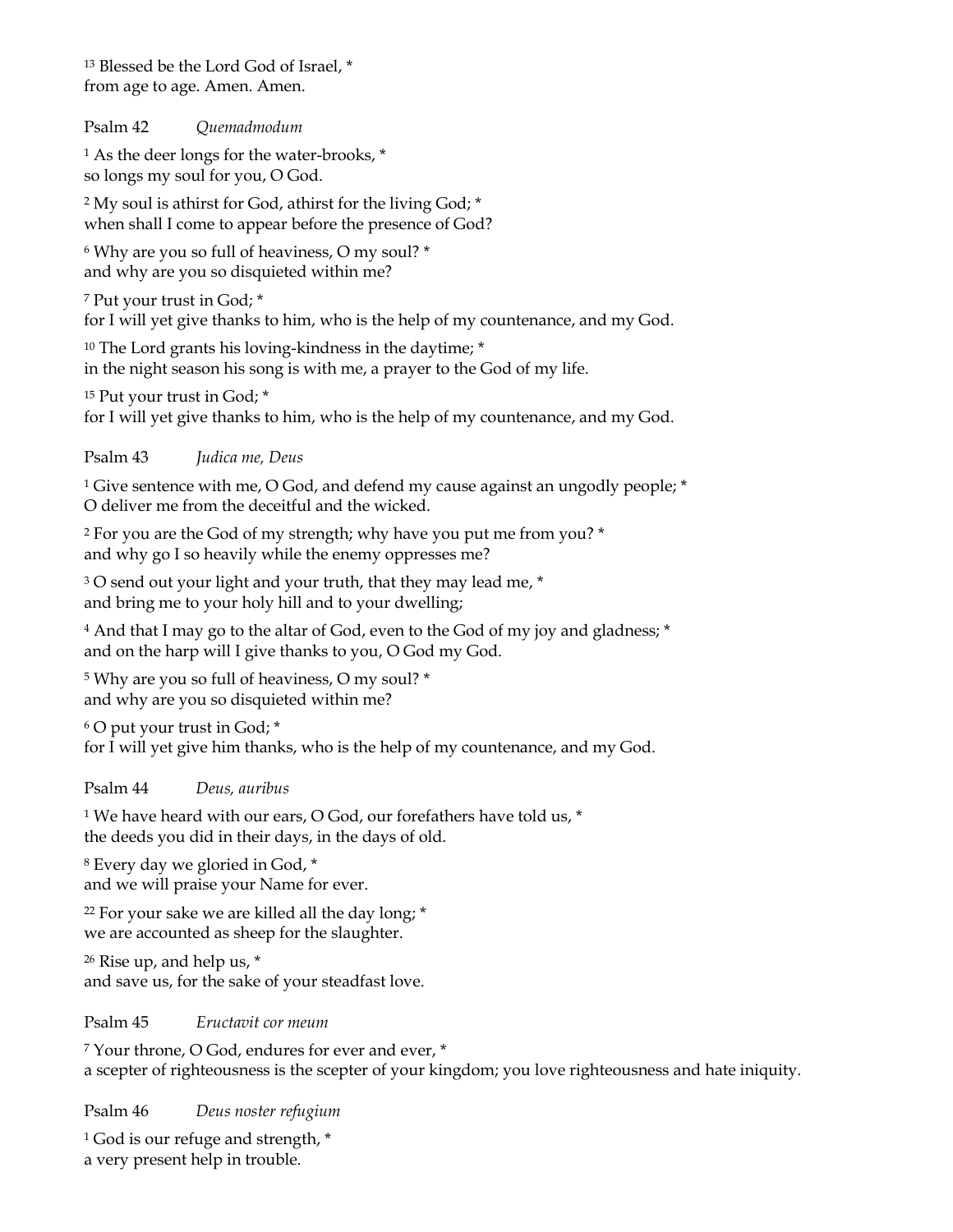<sup>2</sup> Therefore we will not fear, though the earth be moved, \* and though the mountains be toppled into the depths of the sea;

<sup>3</sup> Though its waters rage and foam,  $*$ and though the mountains tremble at its tumult.

<sup>4</sup> The Lord of hosts is with us; \* the God of Jacob is our stronghold.

<sup>5</sup> There is a river whose streams make glad the city of God,  $*$ the holy habitation of the Most High.

<sup>6</sup> God is in the midst of her; she shall not be overthrown; \* God shall help her at the break of day.

<sup>7</sup> The nations make much ado, and the kingdoms are shaken; \* God has spoken, and the earth shall melt away.

<sup>8</sup> The Lord of hosts is with us; \* the God of Jacob is our stronghold.

<sup>9</sup> Come now and look upon the works of the Lord, \* what awesome things he has done on earth.

<sup>10</sup> It is he who makes war to cease in all the world; \* he breaks the bow, and shatters the spear, and burns the shields with fire.

<sup>11</sup> "Be still, then, and know that I am God; \* I will be exalted among the nations; I will be exalted in the earth."

<sup>12</sup> The Lord of hosts is with us; \* the God of Jacob is our stronghold.

Psalm 47 *Omnes gentes, plaudite*

<sup>1</sup> Clap your hands, all you peoples; \* shout to God with a cry of joy.

<sup>5</sup> God has gone up with a shout, \* the Lord with the sound of the ram's-horn.

<sup>6</sup> Sing praises to God, sing praises; \* sing praises to our King, sing praises.

<sup>7</sup> For God is King of all the earth; \* sing praises with all your skill.

Psalm 48 *Magnus Dominus*

<sup>1</sup> Great is the Lord, and highly to be praised; \* in the city of our God is his holy hill.

<sup>2</sup> Beautiful and lofty, the joy of all the earth, is the hill of Zion, \* the very center of the world and the city of the great King.

<sup>3</sup> God is in her citadels; \*

he is known to be her sure refuge.

<sup>7</sup> As we have heard, so have we seen, in the city of the Lord of hosts, in the city of our God; \* God has established her for ever.

<sup>8</sup> We have waited in silence on your loving-kindness, O God, \* in the midst of your temple.

<sup>9</sup> Your praise, like your Name, O God, reaches to the world's end; \* your right hand is full of justice.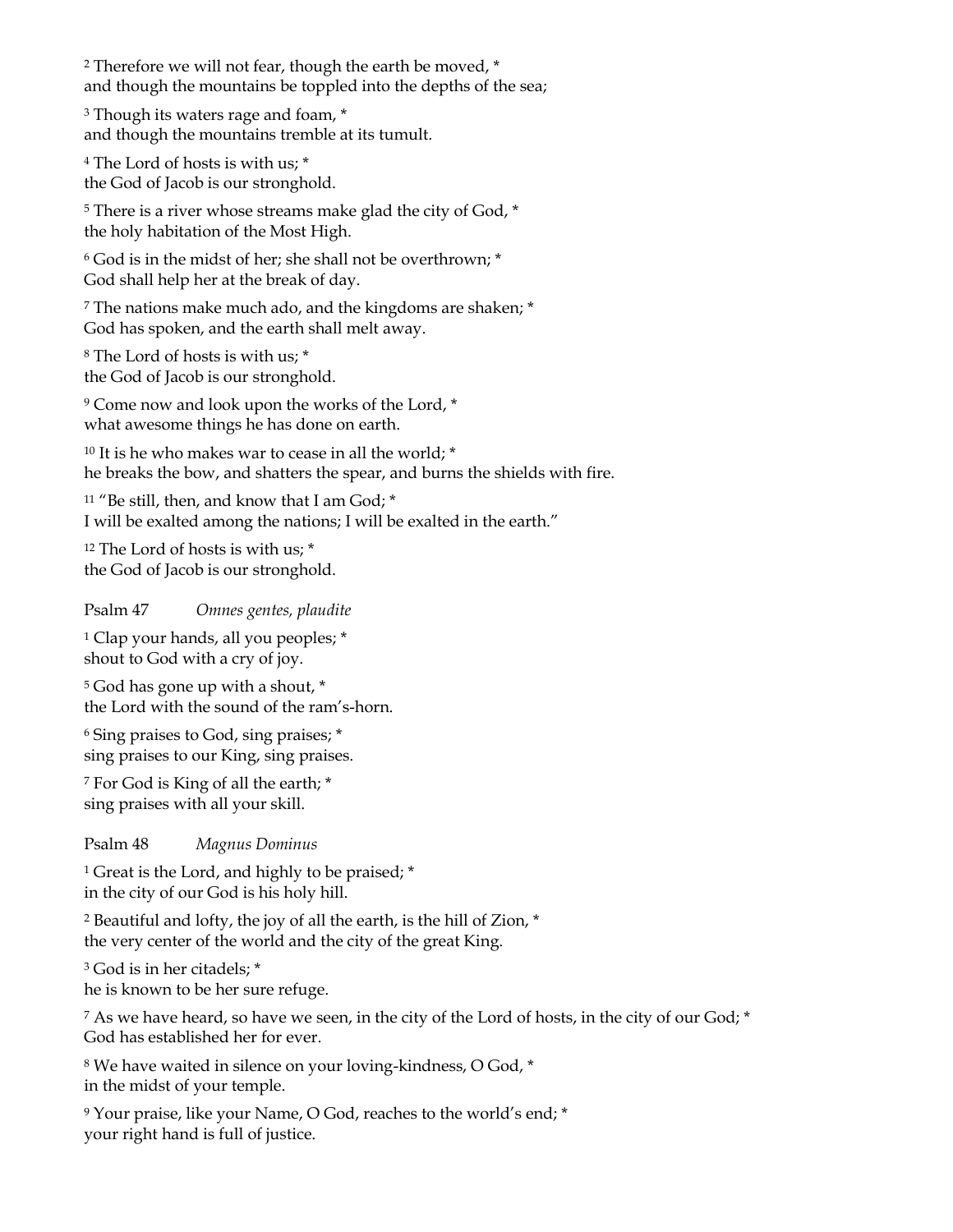<sup>11</sup> Make the circuit of Zion; walk round about her; \* count the number of her towers.

<sup>13</sup> This God is our God for ever and ever; \* he shall be our guide for evermore.

Psalm 49 *Audite hæc, omnes*

<sup>1</sup> Hear this, all you peoples; hearken, all you who dwell in the world, \* you of high degree and low, rich and poor together.

<sup>2</sup> My mouth shall speak of wisdom, \* and my heart shall meditate on understanding.

<sup>3</sup> I will incline my ear to a proverb  $*$ and set forth my riddle upon the harp.

<sup>6</sup> We can never ransom ourselves, \* or deliver to God the price of our life;

<sup>7</sup> For the ransom of our life is so great, \* that we should never have enough to pay it,

<sup>8</sup> In order to live for ever and ever, \* and never see the grave.

<sup>15</sup> But God will ransom my life; \* he will snatch me from the grasp of death.

Psalm 50 *Deus deorum*

<sup>1</sup> The Lord, the God of gods, has spoken; \* he has called the earth from the rising of the sun to its setting.

<sup>2</sup> Out of Zion, perfect in its beauty, \* God reveals himself in glory.

<sup>6</sup> Let the heavens declare the rightness of his cause; \* for God himself is judge.

<sup>10</sup> For all the beasts of the forest are mine,  $*$ the herds in their thousands upon the hills.

<sup>11</sup> I know every bird in the sky,  $*$ and the creatures of the fields are in my sight.

<sup>14</sup> Offer to God a sacrifice of thanksgiving \* and make good your vows to the Most High.

<sup>15</sup> Call upon me in the day of trouble; \* I will deliver you, and you shall honor me."

<sup>24</sup> Whoever offers me the sacrifice of thanksgiving honors me; \* and to those who keep in my way will I show the salvation of God."

# Psalm 51 *Miserere mei, Deus*

<sup>1</sup> Have mercy on me, O God, according to your loving-kindness; \* in your great compassion blot out my offenses.

<sup>2</sup> Wash me through and through from my wickedness \* and cleanse me from my sin.

<sup>3</sup> For I know my transgressions, \* and my sin is ever before me.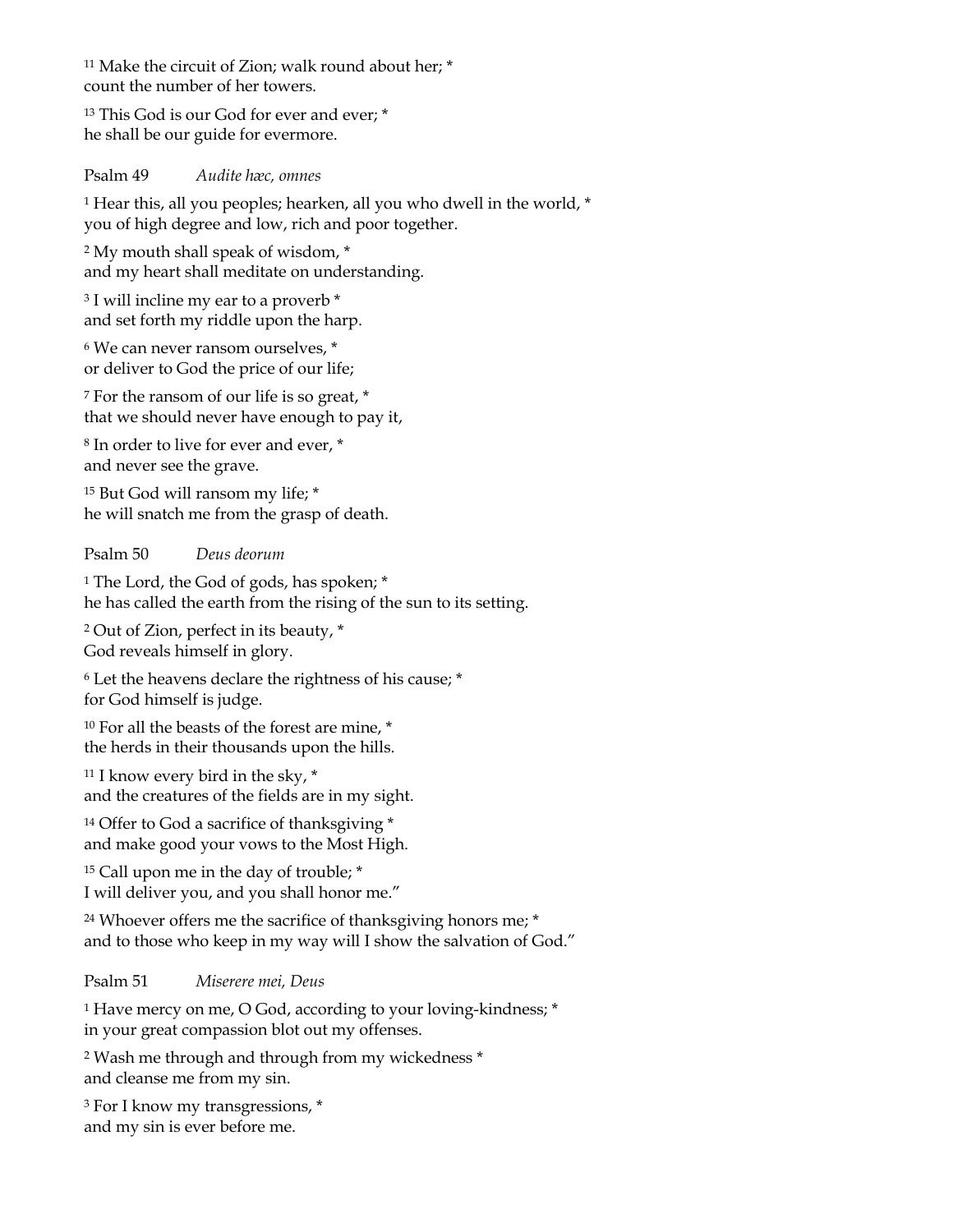<sup>4</sup> Against you only have I sinned \* and done what is evil in your sight.

<sup>5</sup> And so you are justified when you speak \* and upright in your judgment.

<sup>6</sup> Indeed, I have been wicked from my birth, \* a sinner from my mother's womb.

<sup>7</sup> For behold, you look for truth deep within me, \* and will make me understand wisdom secretly.

<sup>8</sup> Purge me from my sin, and I shall be pure; \* wash me, and I shall be clean indeed.

<sup>9</sup> Make me hear of joy and gladness, \* that the body you have broken may rejoice.

<sup>10</sup> Hide your face from my sins \* and blot out all my iniquities.

<sup>11</sup> Create in me a clean heart, O God, \* and renew a right spirit within me.

<sup>12</sup> Cast me not away from your presence \* and take not your holy Spirit from me.

<sup>13</sup> Give me the joy of your saving help again \* and sustain me with your bountiful Spirit.

<sup>14</sup> I shall teach your ways to the wicked, \* and sinners shall return to you.

<sup>15</sup> Deliver me from death, O God, \* and my tongue shall sing of your righteousness, O God of my salvation.

<sup>16</sup> Open my lips, O Lord, \* and my mouth shall proclaim your praise.

<sup>17</sup> Had you desired it, I would have offered sacrifice, \* but you take no delight in burnt-offerings.

<sup>18</sup> The sacrifice of God is a troubled spirit; \* a broken and contrite heart, O God, you will not despise.

Psalm 52 *Quid gloriaris?*

<sup>8</sup> I am like a green olive tree in the house of God; \* I trust in the mercy of God for ever and ever.

<sup>9</sup> I will give you thanks for what you have done \* and declare the goodness of your Name in the presence of the godly.

Psalm 53 *Dixit insipiens*

<sup>1</sup> The fool has said in his heart, "There is no God." \* All are corrupt and commit abominable acts; there is none who does any good.

<sup>2</sup> God looks down from heaven upon us all, \* to see if there is any who is wise, if there is one who seeks after God.

<sup>6</sup> Oh, that Israel's deliverance would come out of Zion! \* when God restores the fortunes of his people Jacob will rejoice and Israel be glad.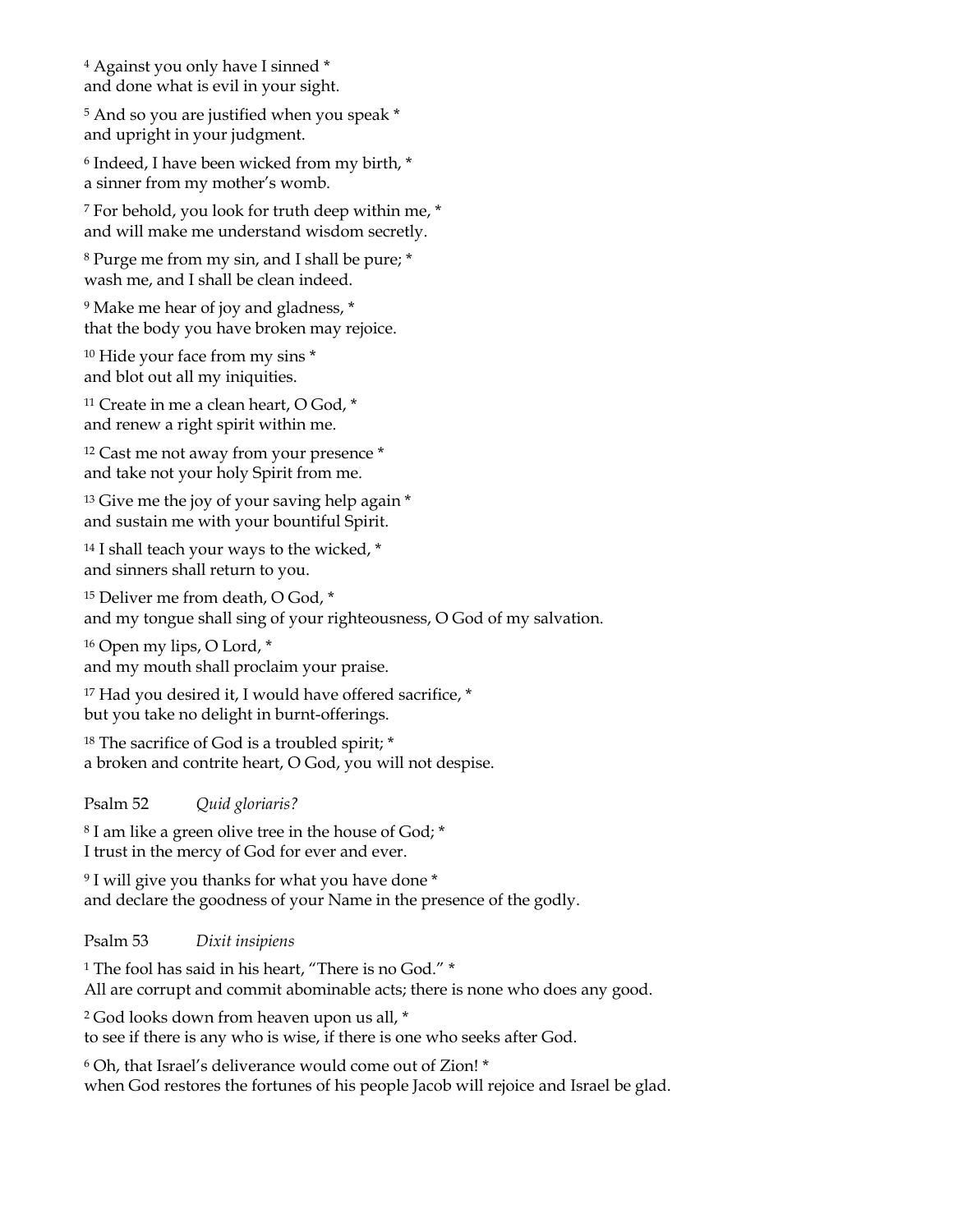Psalm 54 *Deus, in nomine*

<sup>1</sup> Save me, O God, by your Name; \* in your might, defend my cause.

<sup>2</sup> Hear my prayer, O God; \* give ear to the words of my mouth.

<sup>4</sup> Behold, God is my helper; \* it is the Lord who sustains my life.

<sup>6</sup> I will offer you a freewill sacrifice \* and praise your Name, O Lord, for it is good.

Psalm 55 *Exaudi, Deus*

<sup>1</sup> Hear my prayer, O God; \* do not hide yourself from my petition.

<sup>2</sup> Listen to me and answer me; \* I have no peace, because of my cares.

<sup>7</sup> And I said, "Oh, that I had wings like a dove! \* I would fly away and be at rest.

<sup>8</sup> I would flee to a far-off place \* and make my lodging in the wilderness.

<sup>9</sup> I would hasten to escape \* from the stormy wind and tempest."

<sup>13</sup> For had it been an adversary who taunted me, then I could have borne it; \* or had it been an enemy who vaunted himself against me, then I could have hidden from him.

<sup>14</sup> But it was you, a man after my own heart,  $*$ my companion, my own familiar friend.

<sup>15</sup> We took sweet counsel together, \* and walked with the throng in the house of God.

<sup>17</sup> But I will call upon God,  $*$ and the Lord will deliver me.

<sup>24</sup> Cast your burden upon the Lord, and he will sustain you;  $*$ he will never let the righteous stumble.

Psalm 56 *Miserere mei, Deus*

<sup>3</sup> Whenever I am afraid, \* I will put my trust in you.

<sup>4</sup> In God, whose word I praise, in God I trust and will not be afraid, \*

<sup>11</sup> I am bound by the vow I made to you, O God;  $*$ I will present to you thank-offerings;

<sup>12</sup> For you have rescued my soul from death and my feet from stumbling,  $*$ that I may walk before God in the light of the living.

Psalm 57 *Miserere mei, Deus*

<sup>1</sup> Be merciful to me, O God, be merciful, for I have taken refuge in you; \* in the shadow of your wings will I take refuge until this time of trouble has gone by.

<sup>2</sup> I will call upon the Most High God, \*

<sup>3</sup> He will send from heaven and save me; \* God will send forth his love and his faithfulness.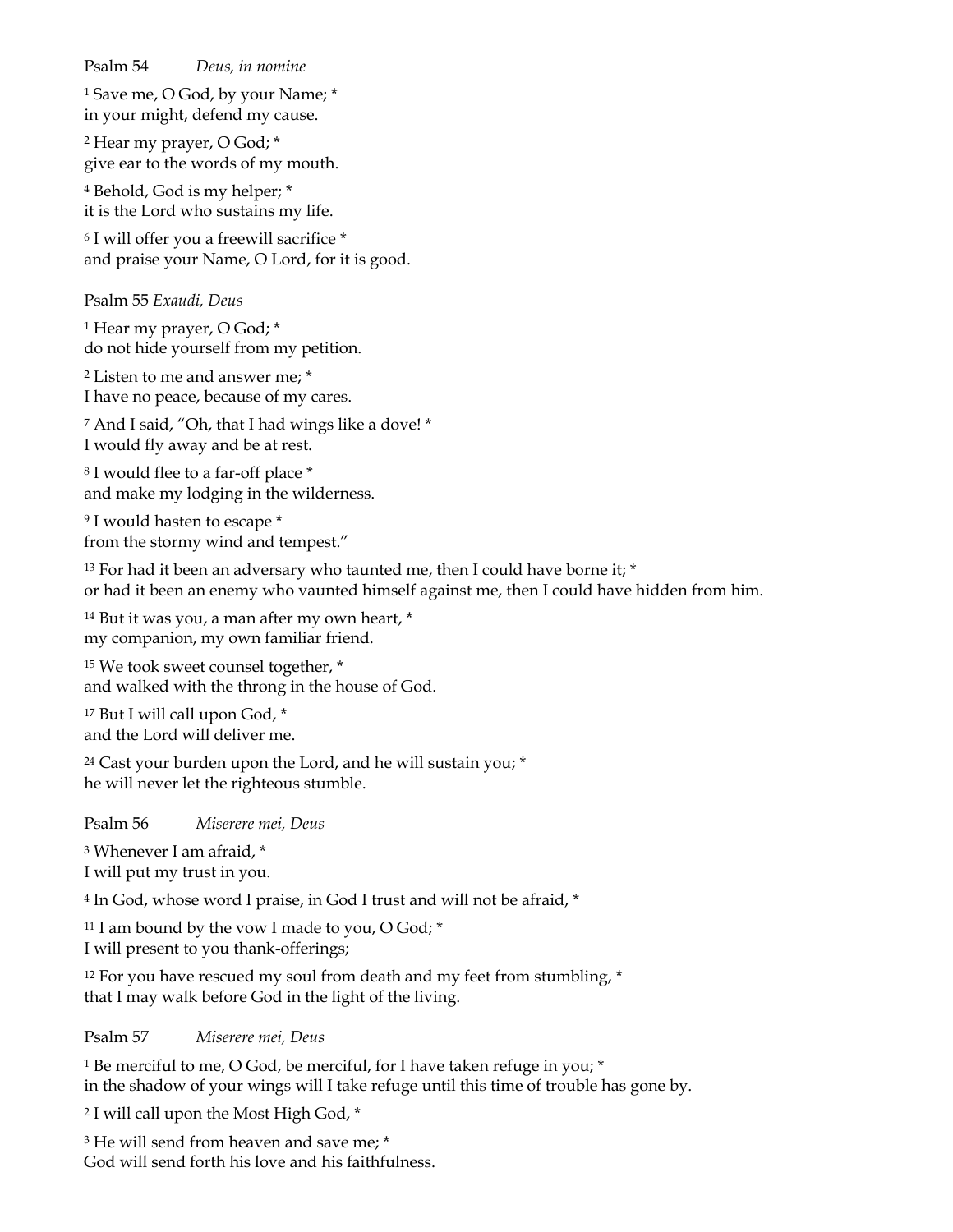<sup>6</sup> Exalt yourself above the heavens, O God, \* and your glory over all the earth.

<sup>7</sup> My heart is firmly fixed, O God, my heart is fixed; \* I will sing and make melody.

<sup>8</sup> Wake up, my spirit; awake, lute and harp; \* I myself will waken the dawn.

<sup>9</sup> I will confess you among the peoples, O Lord; \* I will sing praise to you among the nations.

<sup>10</sup> For your loving-kindness is greater than the heavens, \* and your faithfulness reaches to the clouds.

<sup>11</sup> Exalt yourself above the heavens, O God, \* and your glory over all the earth.

Psalm 58 *Si vere utique* [no vss.]

Psalm 59 *Eripe me de inimicis*

<sup>10</sup> My eyes are fixed on you, O my Strength; \* for you, O God, are my stronghold.

<sup>11</sup> My merciful God comes to meet me; \*

<sup>18</sup> For my part, I will sing of your strength; \* I will celebrate your love in the morning;

<sup>19</sup> For you have become my stronghold, \* a refuge in the day of my trouble.

<sup>20</sup> To you, O my Strength, will I sing; \* for you, O God, are my stronghold and my merciful God.

Psalm 60 *Deus, repulisti nos*

<sup>5</sup> Save us by your right hand and answer us,  $*$ that those who are dear to you may be delivered.

Psalm 61 *Exaudi, Deus*

<sup>1</sup> Hear my cry, O God, \* and listen to my prayer.

<sup>2</sup> I call upon you from the ends of the earth with heaviness in my heart; \* set me upon the rock that is higher than I.

<sup>4</sup> I will dwell in your house for ever; \* I will take refuge under the cover of your wings.

<sup>8</sup> So will I always sing the praise of your Name, \* and day by day I will fulfill my vows.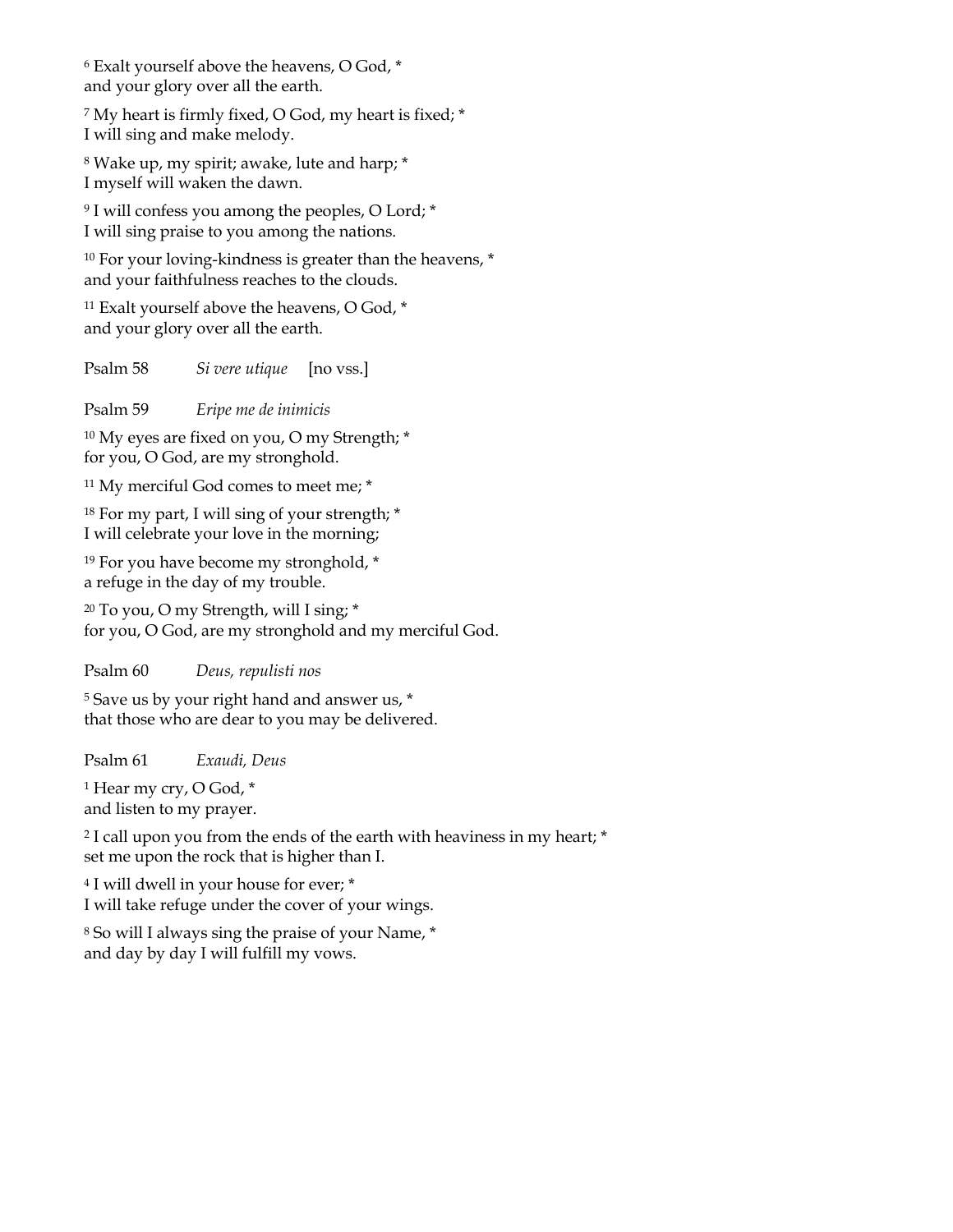Psalm 62 *Nonne Deo?*

<sup>1</sup> For God alone my soul in silence waits; \* from him comes my salvation.

<sup>2</sup> He alone is my rock and my salvation, \* my stronghold, so that I shall not be greatly shaken.

<sup>6</sup> For God alone my soul in silence waits; \* truly, my hope is in him.

<sup>7</sup> He alone is my rock and my salvation, \* my stronghold, so that I shall not be shaken.

<sup>8</sup> In God is my safety and my honor; \* God is my strong rock and my refuge.

<sup>9</sup> Put your trust in him always, O people, \* pour out your hearts before him, for God is our refuge.

<sup>13</sup> God has spoken once, twice have I heard it, \* that power belongs to God.

<sup>14</sup> Steadfast love is yours, O Lord, \* for you repay everyone according to his deeds.

Psalm 63 *Deus, Deus meus*

<sup>1</sup> O God, you are my God; eagerly I seek you; \* my soul thirsts for you, my flesh faints for you, as in a barren and dry land where there is no water.

<sup>2</sup> Therefore I have gazed upon you in your holy place, \* that I might behold your power and your glory.

<sup>3</sup> For your loving-kindness is better than life itself; \* my lips shall give you praise.

<sup>4</sup> So will I bless you as long as I live \* and lift up my hands in your Name.

<sup>5</sup> My soul is content, as with marrow and fatness, \* and my mouth praises you with joyful lips,

<sup>6</sup> When I remember you upon my bed, \* and meditate on you in the night watches.

<sup>7</sup> For you have been my helper, \* and under the shadow of your wings I will rejoice.

<sup>8</sup> My soul clings to you; \* your right hand holds me fast.

Psalm 64 *Exaudi, Deus*

<sup>7</sup> The human mind and heart are a mystery; \*

<sup>9</sup> I will stand in awe and declare God's deeds; \* I will recognize his works.

<sup>10</sup> The righteous will rejoice in the Lord and put their trust in him, \* and all who are true of heart will glory.

Psalm 65 *Te decet hymnus*

<sup>1</sup> You are to be praised, O God, in Zion; \* to you shall vows be performed in Jerusalem.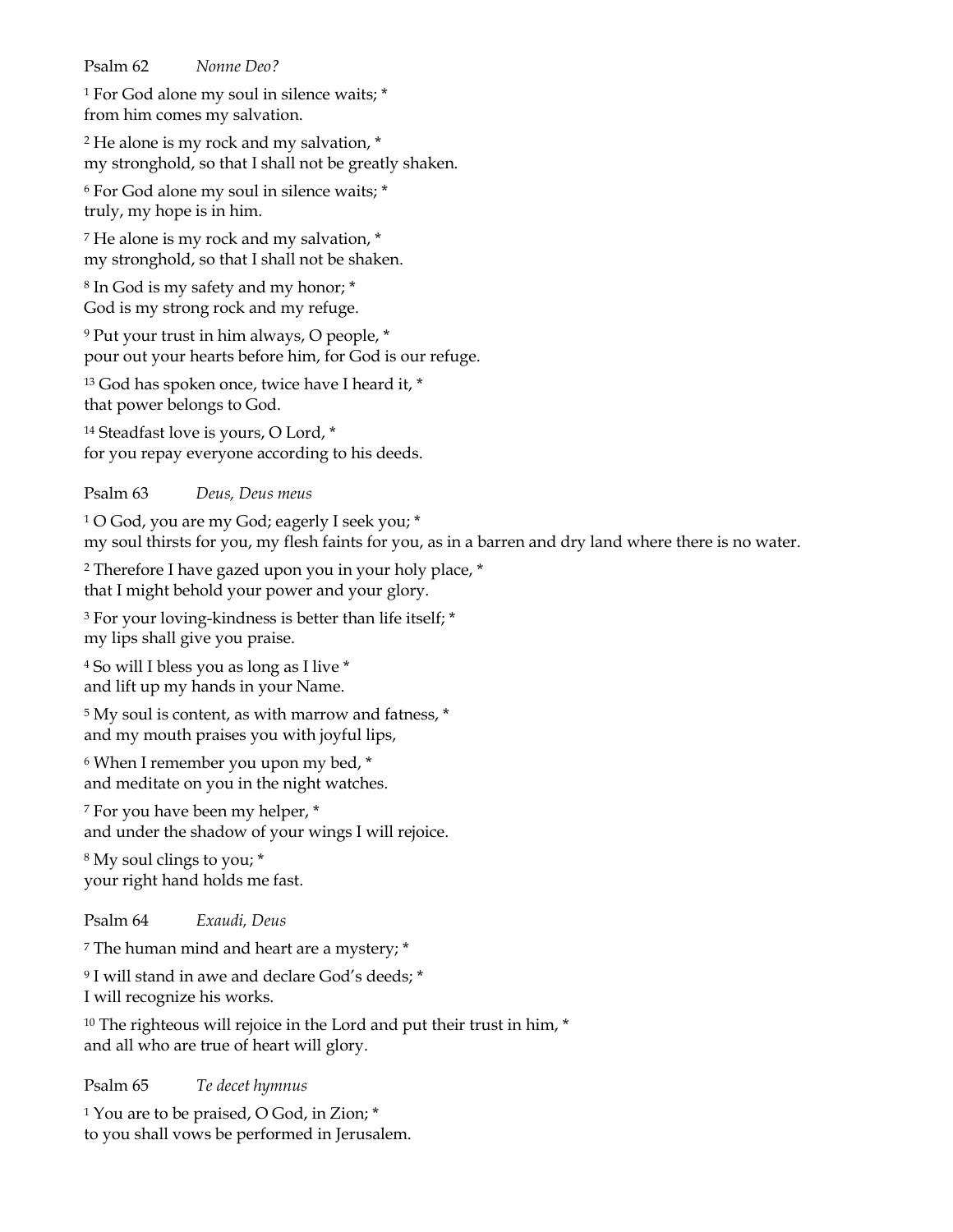<sup>2</sup> To you that hear prayer shall all flesh come, \* because of their transgressions.

<sup>3</sup> Our sins are stronger than we are, \* but you will blot them out.

<sup>4</sup> Happy are they whom you choose and draw to your courts to dwell there! \* they will be satisfied by the beauty of your house, by the holiness of your temple.

<sup>5</sup> Awesome things will you show us in your righteousness, O God of our salvation, \* O Hope of all the ends of the earth and of the seas that are far away.

<sup>6</sup> You make fast the mountains by your power; \* they are girded about with might.

<sup>7</sup> You still the roaring of the seas, \* the roaring of their waves, and the clamor of the peoples.

<sup>8</sup> Those who dwell at the ends of the earth will tremble at your marvelous signs; \* you make the dawn and the dusk to sing for joy.

<sup>9</sup> You visit the earth and water it abundantly; you make it very plenteous; \* the river of God is full of water.

<sup>10</sup> You prepare the grain, \* for so you provide for the earth.

<sup>11</sup> You drench the furrows and smooth out the ridges; \* with heavy rain you soften the ground and bless its increase.

<sup>12</sup> You crown the year with your goodness, \* and your paths overflow with plenty.

<sup>13</sup> May the fields of the wilderness be rich for grazing, \* and the hills be clothed with joy.

 $14$  May the meadows cover themselves with flocks, and the valleys cloak themselves with grain;  $*$ let them shout for joy and sing.

Psalm 66 *Jubilate Deo*

<sup>1</sup> Be joyful in God, all you lands; \* sing the glory of his Name; sing the glory of his praise.

<sup>2</sup> Say to God, "How awesome are your deeds! \*

<sup>3</sup> All the earth bows down before you, \* sings to you, sings out your Name."

<sup>4</sup> Come now and see the works of God, \* how wonderful he is in his doing toward all people.

<sup>7</sup> Bless our God, you peoples; \* make the voice of his praise to be heard;

<sup>8</sup> Who holds our souls in life, \* and will not allow our feet to slip.

<sup>14</sup> Come and listen, all you who fear God, \* and I will tell you what he has done for me.

<sup>15</sup> I called out to him with my mouth,  $*$ and his praise was on my tongue.

<sup>17</sup> In truth God has heard me; \* he has attended to the voice of my prayer.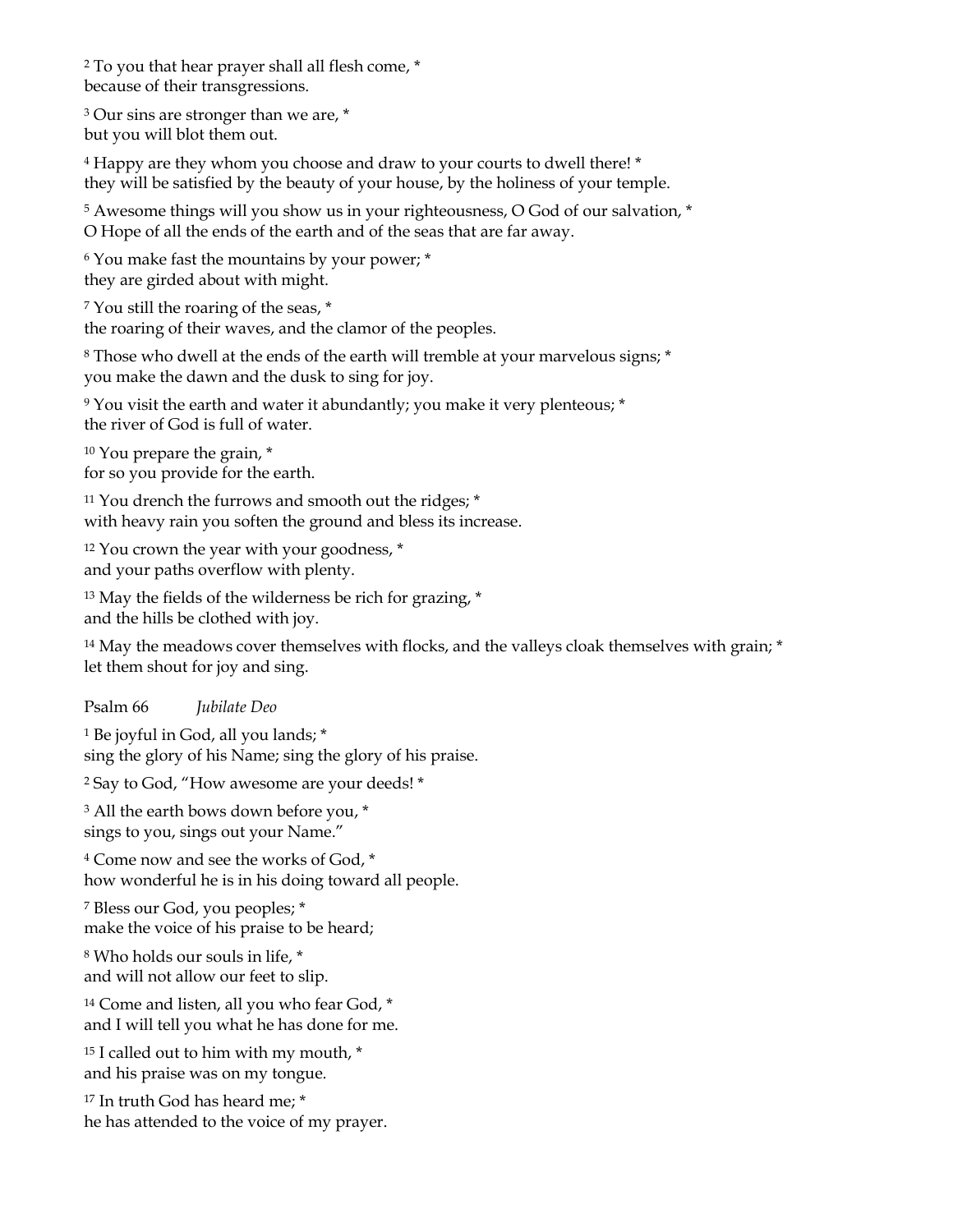<sup>18</sup> Blessed be God, who has not rejected my prayer, \* nor withheld his love from me.

Psalm 67 *Deus misereatur*

<sup>1</sup> May God be merciful to us and bless us, \* show us the light of his countenance and come to us.

<sup>2</sup> Let your ways be known upon earth, \* your saving health among all nations.

<sup>3</sup> Let the peoples praise you, O God; \* let all the peoples praise you.

<sup>4</sup> Let the nations be glad and sing for joy, \* for you judge the peoples with equity and guide all the nations upon earth.

<sup>5</sup> Let the peoples praise you, O God; \* let all the peoples praise you.

<sup>6</sup> The earth has brought forth her increase; \* may God, our own God, give us his blessing.

<sup>7</sup> May God give us his blessing, \* and may all the ends of the earth stand in awe of him.

Psalm 68 *Exsurgat Deus*

<sup>3</sup> Let the righteous be glad and rejoice before God; \* let them also be merry and joyful.

<sup>4</sup> Sing to God, sing praises to his Name; exalt him who rides upon the heavens; \* Yahweh is his Name, rejoice before him!

<sup>5</sup> Father of orphans, defender of widows, \* God in his holy habitation!

<sup>6</sup> God gives the solitary a home and brings forth prisoners into freedom; \*

<sup>9</sup> You sent a gracious rain, O God, upon your inheritance; \* you refreshed the land when it was weary.

<sup>10</sup> Your people found their home in it; \* in your goodness, O God, you have made provision for the poor.

<sup>11</sup> The Lord gave the word; \*

great was the company of women who bore the tidings:

<sup>18</sup> You have gone up on high and led captivity captive; you have received gifts even from your enemies, \* that the Lord God might dwell among them.

<sup>19</sup> Blessed be the Lord day by day, \* the God of our salvation, who bears our burdens.

<sup>20</sup> He is our God, the God of our salvation; \* God is the Lord, by whom we escape death.

<sup>26</sup> Bless God in the congregation; \* bless the Lord, you that are of the fountain of Israel.

<sup>33</sup> Sing to God, O kingdoms of the earth; \* sing praises to the Lord.

<sup>34</sup> He rides in the heavens, the ancient heavens; \* he sends forth his voice, his mighty voice.

<sup>35</sup> Ascribe power to God; \* his majesty is over Israel; his strength is in the skies.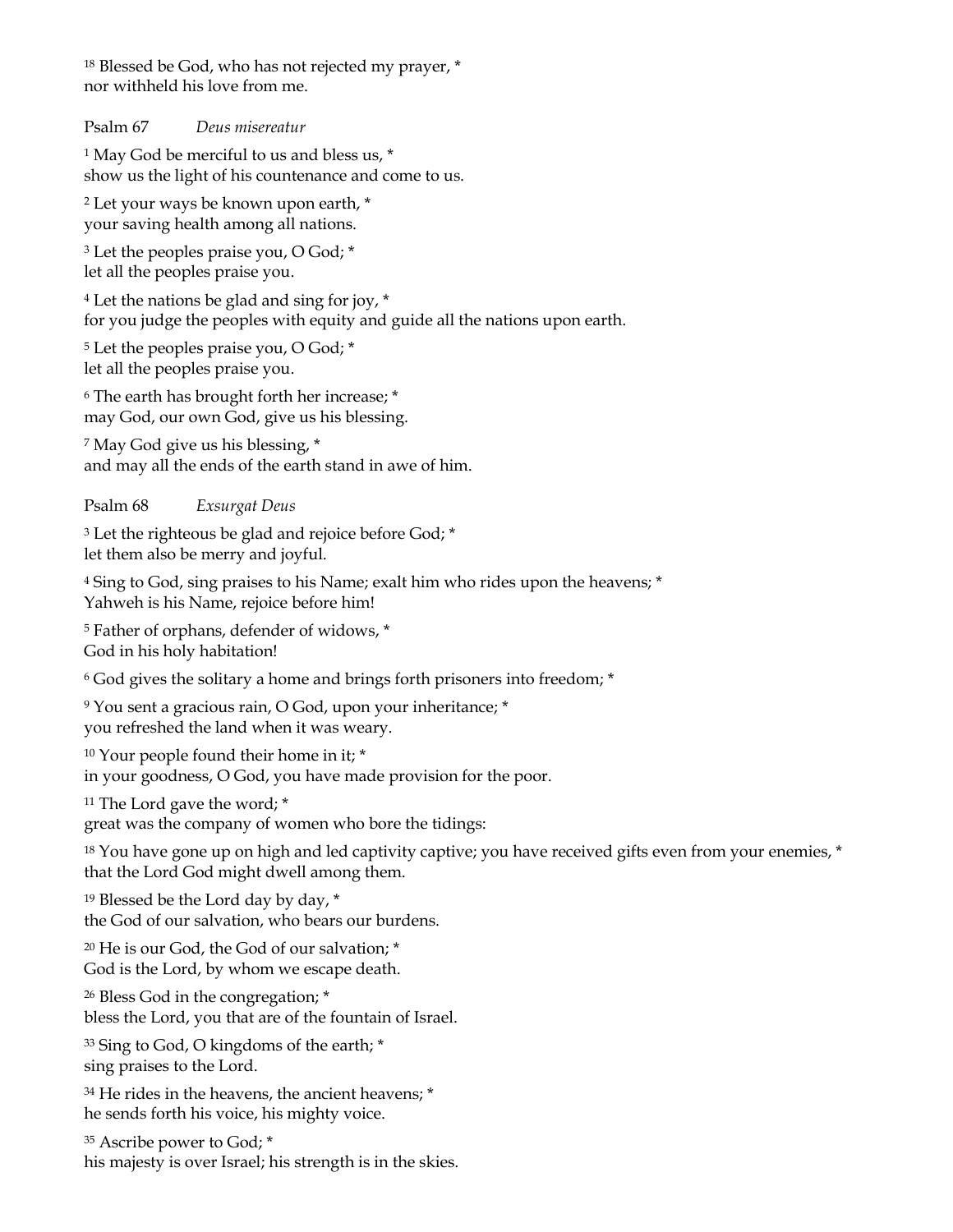<sup>36</sup> How wonderful is God in his holy places! \* the God of Israel giving strength and power to his people! Blessed be God!

Psalm 69 *Salvum me fac*

<sup>1</sup> Save me, O God, \* for the waters have risen up to my neck.

<sup>2</sup> I am sinking in deep mire, \* and there is no firm ground for my feet.

<sup>3</sup> I have come into deep waters, \* and the torrent washes over me.

<sup>4</sup> I have grown weary with my crying; my throat is inflamed; \* my eyes have failed from looking for my God.

<sup>6</sup> O God, you know my foolishness, \* and my faults are not hidden from you.

<sup>7</sup> Let not those who hope in you be put to shame through me, Lord God of hosts; \* let not those who seek you be disgraced because of me, O God of Israel.

<sup>8</sup> Surely, for your sake have I suffered reproach, \* and shame has covered my face.

<sup>9</sup> I have become a stranger to my own kindred, \* an alien to my mother's children.

<sup>10</sup> Zeal for your house has eaten me up; \* the scorn of those who scorn you has fallen upon me.

 $14$  But as for me, this is my prayer to you,  $*$ at the time you have set, O Lord:

<sup>15</sup> "In your great mercy, O God, \* answer me with your unfailing help.

<sup>18</sup> Answer me, O Lord, for your love is kind; \* in your great compassion, turn to me.'

<sup>19</sup> "Hide not your face from your servant; \* be swift and answer me, for I am in distress.

<sup>20</sup> Draw near to me and redeem me; \*

<sup>23</sup> They gave me gall to eat,  $*$ and when I was thirsty, they gave me vinegar to drink.

<sup>27</sup> Let their camp be desolate, \* and let there be none to dwell in their tents.

<sup>31</sup> As for me, I am afflicted and in pain; \* your help, O God, will lift me up on high.

<sup>32</sup> I will praise the Name of God in song; \* I will proclaim his greatness with thanksgiving.

<sup>34</sup> The afflicted shall see and be glad; \* you who seek God, your heart shall live.

<sup>35</sup> For the Lord listens to the needy,  $*$ and his prisoners he does not despise.

<sup>36</sup> Let the heavens and the earth praise him, \* the seas and all that moves in them;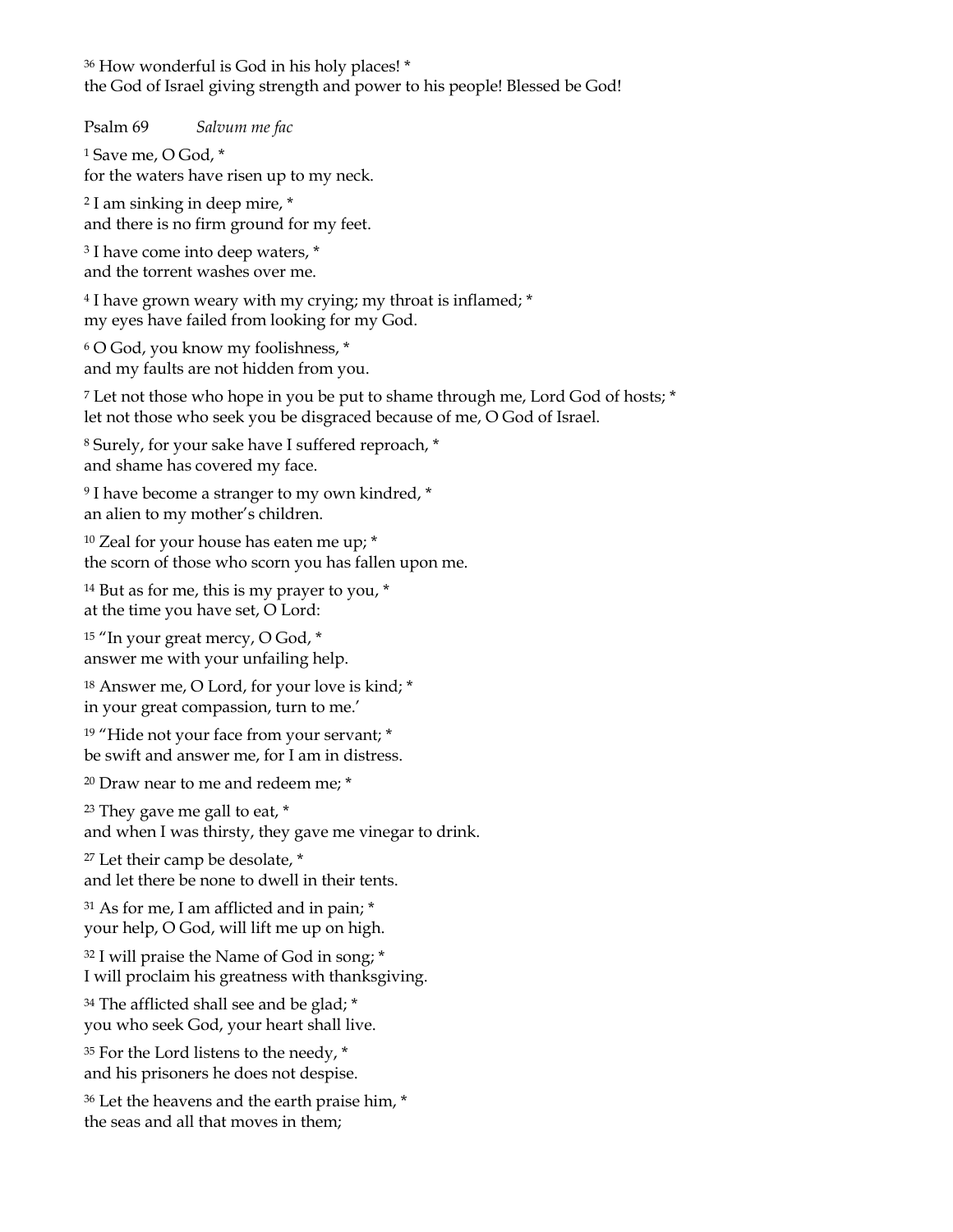<sup>37</sup> For God will save Zion and rebuild the cities of Judah; \* they shall live there and have it in possession.

<sup>38</sup> The children of his servants will inherit it, \* and those who love his Name will dwell therein.

Psalm 70 *Deus, in adjutorium*

<sup>1</sup> Be pleased, O God, to deliver me; \* O Lord, make haste to help me.

<sup>4</sup> Let all who seek you rejoice and be glad in you; \* let those who love your salvation say for ever, "Great is the Lord!"

<sup>6</sup> You are my helper and my deliverer; \* O Lord, do not tarry.

Psalm 71 *In te, Domine, speravi*

<sup>1</sup> In you, O Lord, have I taken refuge; \*

<sup>2</sup> In your righteousness, deliver me and set me free; \* incline your ear to me and save me.

<sup>3</sup> Be my strong rock, a castle to keep me safe; \* you are my crag and my stronghold.

<sup>5</sup> For you are my hope, O Lord God, \* my confidence since I was young.

<sup>6</sup> I have been sustained by you ever since I was born; from my mother's womb you have been my strength; \* my praise shall be always of you.

<sup>8</sup> Let my mouth be full of your praise \* and your glory all the day long.

<sup>12</sup> O God, be not far from me; \* come quickly to help me, O my God.

<sup>14</sup> I shall always wait in patience, \* and shall praise you more and more.

<sup>15</sup> My mouth shall recount your mighty acts and saving deeds all day long; \* though I cannot know the number of them.

<sup>16</sup> I will begin with the mighty works of the Lord God \* I will recall your righteousness, yours alone.

<sup>17</sup> O God, you have taught me since I was young, \* and to this day I tell of your wonderful works.

<sup>18</sup> And now that I am old and gray-headed, O God, do not forsake me, \* till I make known your strength to this generation and your power to all who are to come.

<sup>19</sup> Your righteousness, O God, reaches to the heavens; \* you have done great things; who is like you, O God?

<sup>21</sup> You strengthen me more and more; you enfold and comfort me,

<sup>22</sup> Therefore I will praise you upon the lyre for your faithfulness, O my God;  $*$ I will sing to you with the harp, O Holy One of Israel.

<sup>23</sup> My lips will sing with joy when I play to you,  $*$ and so will my soul, which you have redeemed.

<sup>24</sup> My tongue will proclaim your righteousness all day long. \*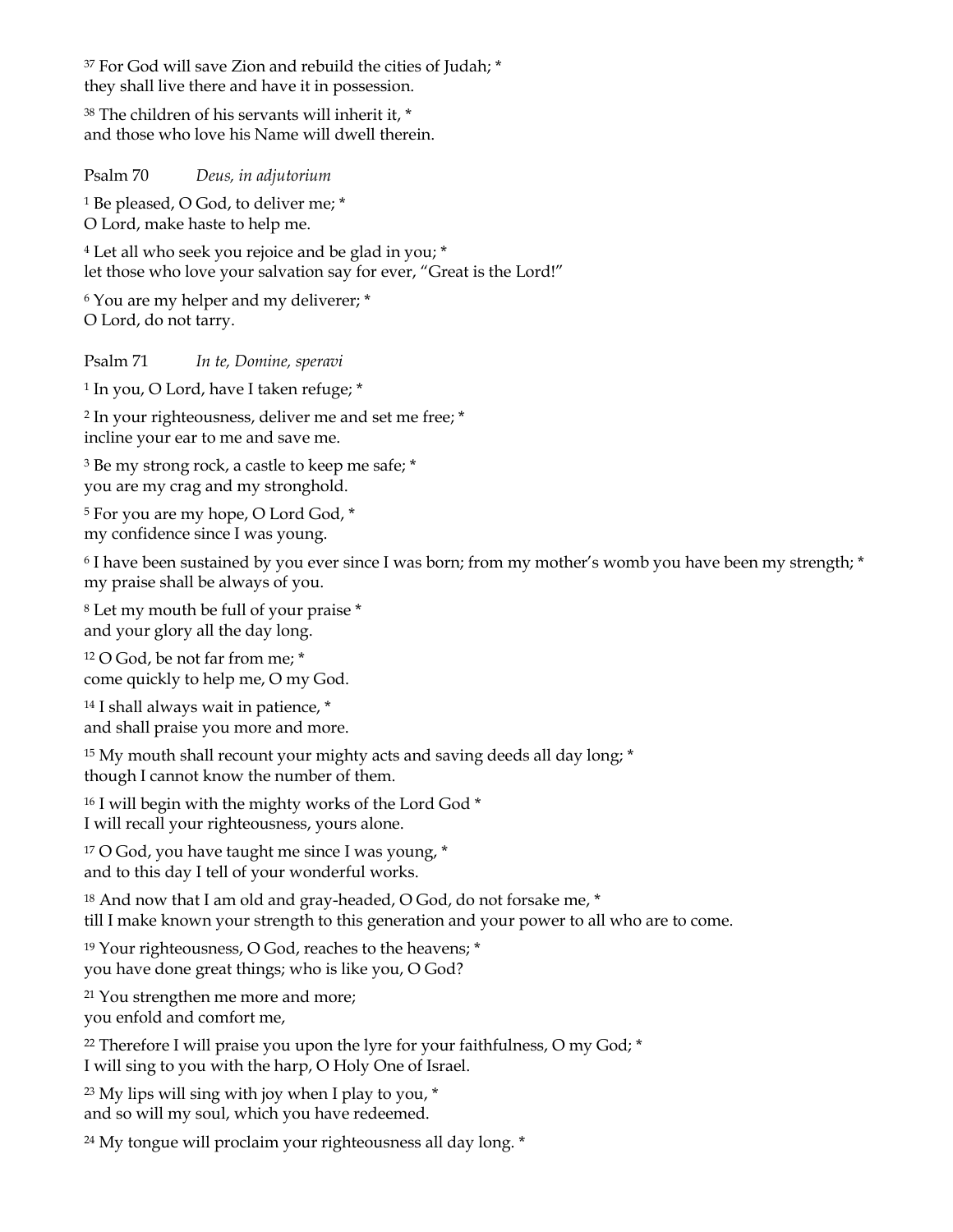Psalm 72 *Deus, judicium*

<sup>1</sup> Give the King your justice, O God, \* and your righteousness to the King's Son;

<sup>2</sup> That he may rule your people righteously \* and the poor with justice;

<sup>3</sup> That the mountains may bring prosperity to the people,  $*$ and the little hills bring righteousness.

<sup>4</sup> He shall defend the needy among the people; \* he shall rescue the poor and crush the oppressor.

<sup>5</sup> He shall live as long as the sun and moon endure, \* from one generation to another.

<sup>6</sup> He shall come down like rain upon the mown field, \* like showers that water the earth.

<sup>7</sup> In his time shall the righteous flourish; \* there shall be abundance of peace till the moon shall be no more.

<sup>8</sup> He shall rule from sea to sea, \* and from the River to the ends of the earth.

<sup>10</sup> The kings of Tarshish and of the isles shall pay tribute, \* and the kings of Arabia and Saba offer gifts.

<sup>11</sup> All kings shall bow down before him, \* and all the nations do him service.

<sup>12</sup> For he shall deliver the poor who cries out in distress, \* and the oppressed who has no helper.

<sup>13</sup> He shall have pity on the lowly and poor; \* he shall preserve the lives of the needy.

<sup>14</sup> He shall redeem their lives from oppression and violence, \* and dear shall their blood be in his sight.

<sup>15</sup> Long may he live! and may there be given to him gold from Arabia; \* may prayer be made for him always, and may they bless him all the day long.

<sup>16</sup> May there be abundance of grain on the earth, growing thick even on the hilltops;  $*$ may its fruit flourish like Lebanon, and its grain like grass upon the earth.

<sup>17</sup> May his Name remain for ever and be established as long as the sun endures; \* may all the nations bless themselves in him and call him blessed.

<sup>18</sup> Blessed be the Lord God, the God of Israel, \* who alone does wondrous deeds!

<sup>19</sup> And blessed be his glorious Name for ever! \* and may all the earth be filled with his glory. Amen. Amen.

Psalm 73 *Quam bonus Israel!*

<sup>1</sup> Truly, God is good to Israel, \* to those who are pure in heart.

<sup>2</sup> But as for me, my feet had nearly slipped; \* I had almost tripped and fallen;

<sup>23</sup> Yet I am always with you; \* you hold me by my right hand.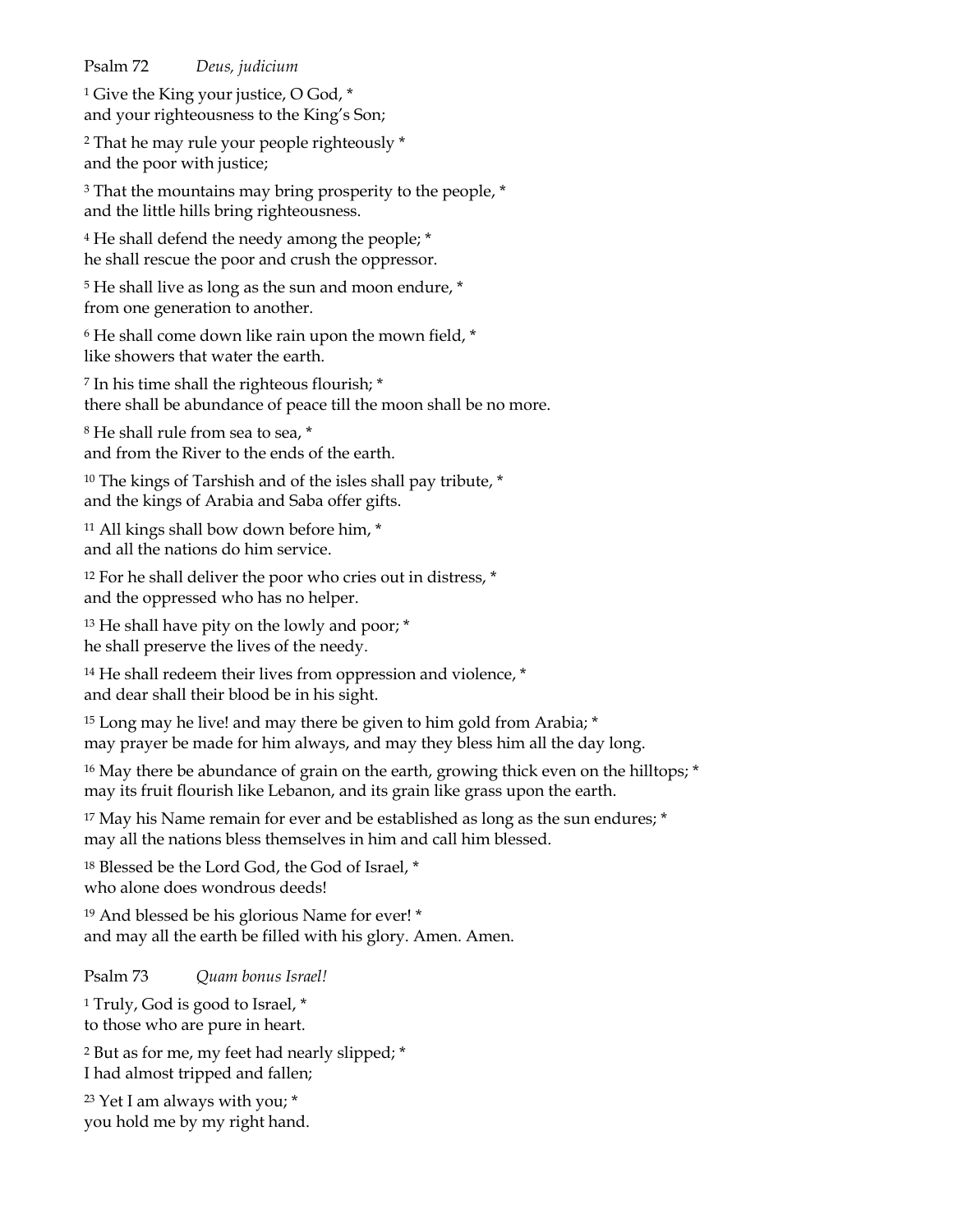<sup>24</sup> You will guide me by your counsel, \* and afterwards receive me with glory.

<sup>25</sup> Whom have I in heaven but you? \* and having you I desire nothing upon earth.

<sup>26</sup> Though my flesh and my heart should waste away, \* God is the strength of my heart and my portion for ever.

<sup>28</sup> It is good for me to be near God; \* I have made the Lord God my refuge.

# Psalm 74 *Ut quid, Deus?*

<sup>11</sup> God is my King from ancient times,  $*$ victorious in the midst of the earth.

<sup>15</sup> Yours is the day, yours also the night; \* you established the moon and the sun.

<sup>16</sup> You fixed all the boundaries of the earth; \* you made both summer and winter.

<sup>18</sup> \*

never forget the lives of your poor.

<sup>20</sup> \*

let the poor and needy praise your Name.

# Psalm 75 *Confitebimur tibi*

<sup>1</sup> We give you thanks, O God, we give you thanks,  $*$ calling upon your Name and declaring all your wonderful deeds.

<sup>2</sup> "I will appoint a time," says God; \* "I will judge with equity.

<sup>3</sup> Though the earth and all its inhabitants are quaking, \* I will make its pillars fast.

<sup>4</sup> I will say to the boasters, 'Boast no more,' \* and to the wicked, 'Do not toss your horns;

<sup>5</sup> Do not toss your horns so high, \* nor speak with a proud neck.'"

<sup>6</sup> For judgment is neither from the east nor from the west, \* nor yet from the wilderness or the mountains.

<sup>7</sup> It is God who judges; \*

<sup>9</sup> And so I will rejoice for ever; \* I will sing praises to the God of Jacob.

#### Psalm 76 *Notus in Judæa*

<sup>1</sup> In Judah is God known; \* his Name is great in Israel.

<sup>2</sup> At Salem is his tabernacle, \* and his dwelling is in Zion.

<sup>4</sup> How glorious you are! \* more splendid than the everlasting mountains!

<sup>11</sup> Make a vow to the Lord your God and keep it; \* let all around him bring gifts.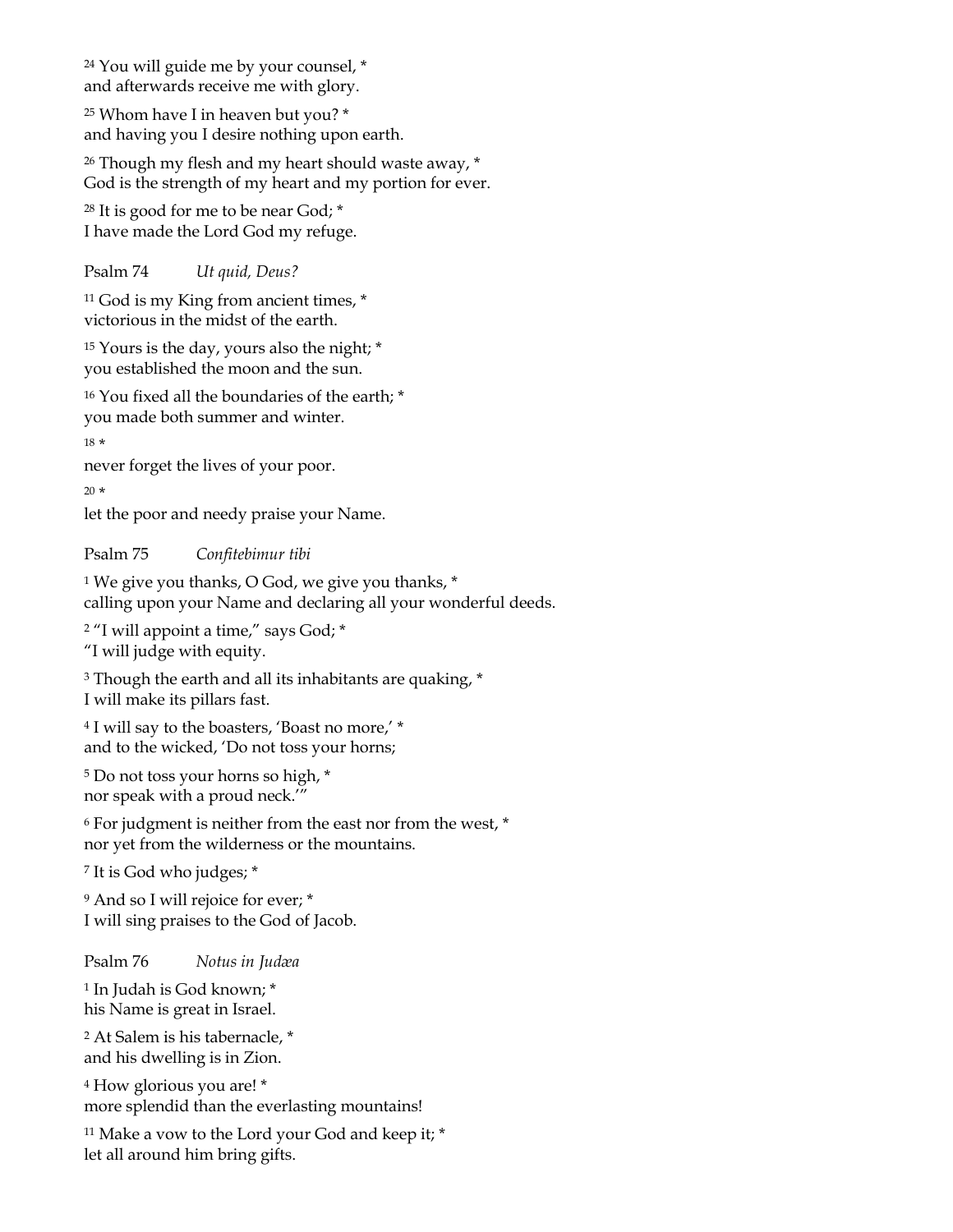### Psalm 77 *Voce mea ad Dominum*

<sup>1</sup> I will cry aloud to God; \* I will cry aloud, and he will hear me.

<sup>5</sup> I consider the days of old; \* I remember the years long past;

 $6$  I commune with my heart in the night;  $*$ I ponder and search my mind.

<sup>11</sup> I will remember the works of the Lord,  $*$ and call to mind your wonders of old time.

<sup>12</sup> I will meditate on all your acts \* and ponder your mighty deeds.

<sup>13</sup> Your way, O God, is holy; \* who is so great a god as our God?

<sup>14</sup> You are the God who works wonders \* and have declared your power among the peoples.

 $19$  Your way was in the sea, and your paths in the great waters,  $*$ yet your footsteps were not seen.

Psalm 78

### **Part I** *Attendite, popule*

<sup>1</sup> Hear my teaching, O my people; \* incline your ears to the words of my mouth.

<sup>2</sup> I will open my mouth in a parable; \* I will declare the mysteries of ancient times.

<sup>3</sup> That which we have heard and known, and what our forefathers have told us, \* we will not hide from their children.

<sup>4</sup> We will recount to generations to come the praiseworthy deeds and the power of the Lord, \* and the wonderful works he has done.

<sup>5</sup> He gave his decrees to Jacob and established a law for Israel, \* which he commanded them to teach their children;

<sup>6</sup> That the generations to come might know, and the children yet unborn; \* that they in their turn might tell it to their children;

<sup>7</sup> So that they might put their trust in God, \* and not forget the deeds of God, but keep his commandments;

<sup>12</sup> He worked marvels in the sight of their forefathers, \* in the land of Egypt, in the field of Zoan.

<sup>13</sup> He split open the sea and let them pass through; \* he made the waters stand up like walls.

 $14$  He led them with a cloud by day,  $*$ and all the night through with a glow of fire.

<sup>15</sup> He split the hard rocks in the wilderness \* and gave them drink as from the great deep.

<sup>16</sup> He brought streams out of the cliff, \* and the waters gushed out like rivers.

<sup>17</sup> But they went on sinning against him, \* rebelling in the desert against the Most High.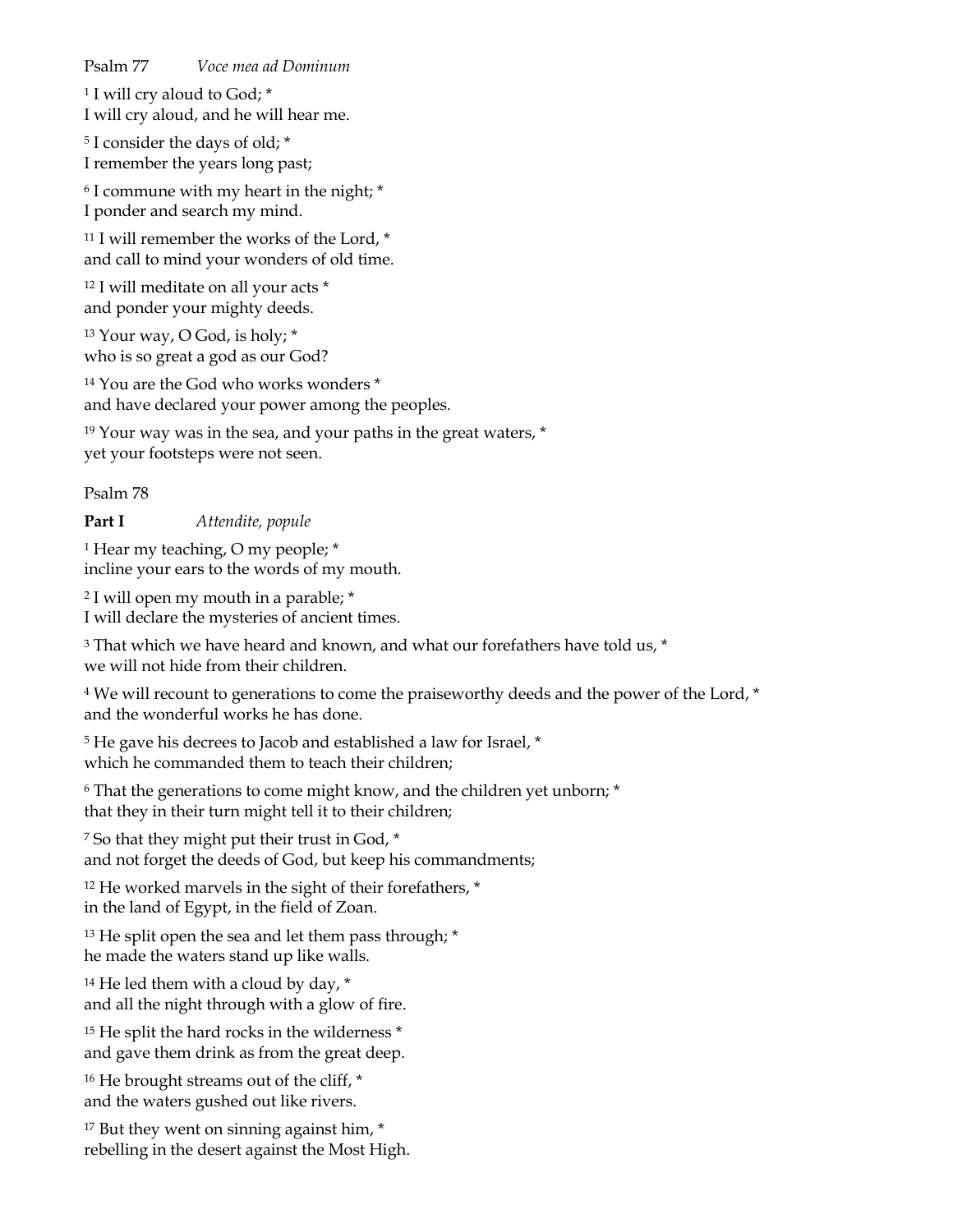<sup>18</sup> They tested God in their hearts, \* demanding food for their craving.

<sup>19</sup> They railed against God and said, \* "Can God set a table in the wilderness?

 $20$  True, he struck the rock, the waters gushed out, and the gullies overflowed;  $*$ but is he able to give bread or to provide meat for his people?"

<sup>23</sup> So he commanded the clouds above \* and opened the doors of heaven.

<sup>24</sup> He rained down manna upon them to eat \* and gave them grain from heaven.

<sup>25</sup> So mortals ate the bread of angels; \* he provided for them food enough.

<sup>37</sup> Their heart was not steadfast toward him, \* and they were not faithful to his covenant.

<sup>38</sup> But he was so merciful that he forgave their sins and did not destroy them; \* many times he held back his anger and did not permit his wrath to be roused.

<sup>39</sup> For he remembered that they were but flesh, \* a breath that goes forth and does not return.

Psalm 78

**Part II** *Quoties exacerbaverunt*

<sup>68</sup> The Lord chose the tribe of Judah \* and Mount Zion, which he loved.

<sup>69</sup> He built his sanctuary like the heights of heaven, \* like the earth which he founded for ever.

<sup>70</sup> He chose David his servant, \* and took him away from the sheepfolds.

<sup>71</sup> He brought him from following the ewes, \* to be a shepherd over Jacob his people and over Israel his inheritance.

<sup>72</sup> So he shepherded them with a faithful and true heart \* and guided them with the skillfulness of his hands.

Psalm 79 *Deus, venerunt*

<sup>8</sup> Remember not our past sins; let your compassion be swift to meet us; \* for we have been brought very low.

<sup>9</sup> Help us, O God our Savior, for the glory of your Name; \* deliver us and forgive us our sins, for your Name's sake.

 $11$  Let the sorrowful sighing of the prisoners come before you,  $*$ and by your great might spare those who are condemned to die.

<sup>13</sup> For we are your people and the sheep of your pasture; \* we will give you thanks for ever and show forth your praise from age to age.

Psalm 80 *Qui regis Israel*

<sup>1</sup> Hear, O Shepherd of Israel, leading Joseph like a flock; \* shine forth, you that are enthroned upon the cherubim.

<sup>2</sup> In the presence of Ephraim, Benjamin, and Manasseh, \* stir up your strength and come to help us.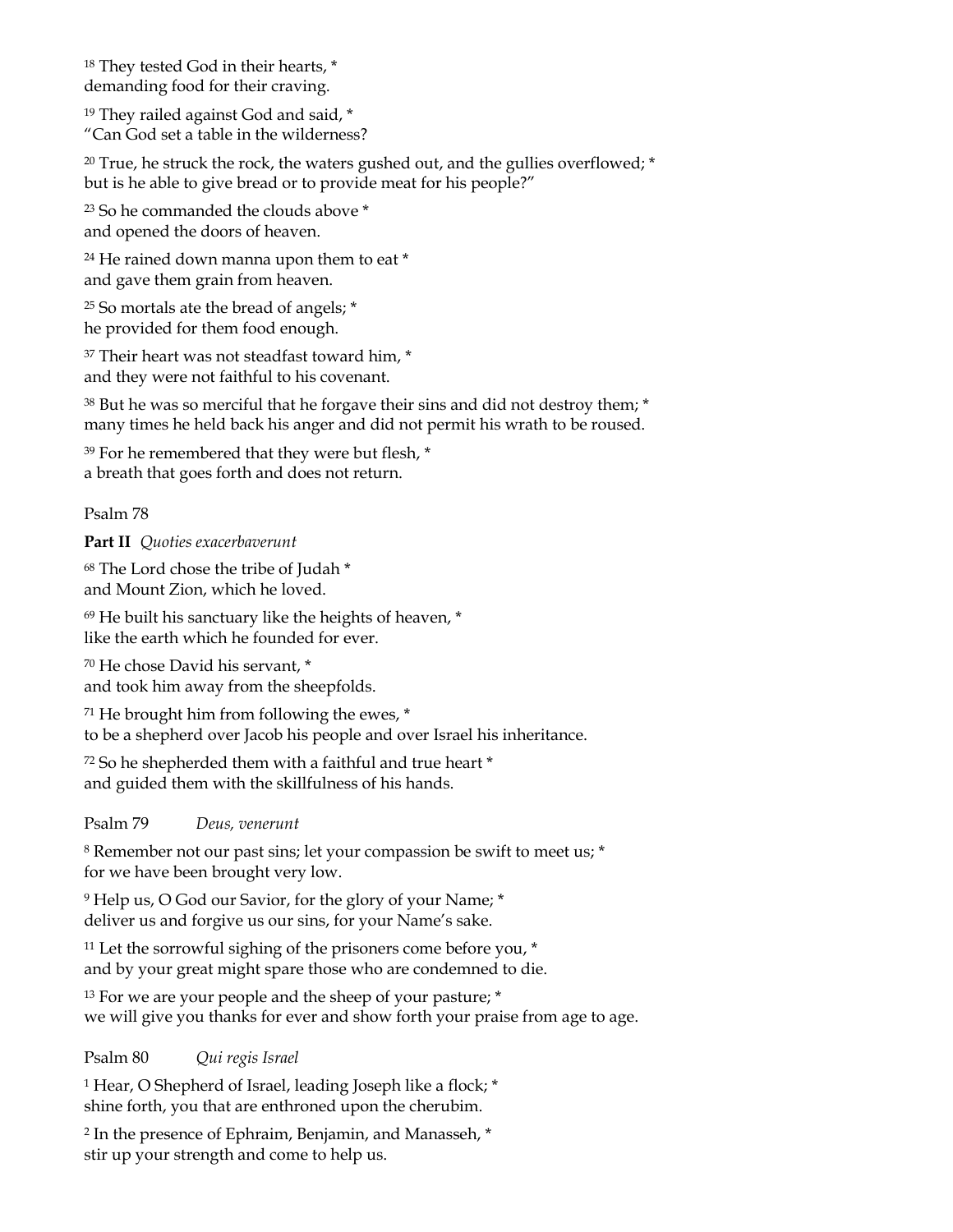<sup>3</sup> Restore us, O God of hosts; \* show the light of your countenance, and we shall be saved.

<sup>8</sup> You have brought a vine out of Egypt; \* and planted it.

<sup>9</sup> You prepared the ground for it; \* it took root and filled the land.

<sup>10</sup> The mountains were covered by its shadow \* and the towering cedar trees by its boughs.

<sup>11</sup> You stretched out its tendrils to the Sea \* and its branches to the River.

<sup>14</sup> Turn now, O God of hosts, look down from heaven; behold and tend this vine; \* preserve what your right hand has planted.

<sup>16</sup> Let your hand be upon the man of your right hand, \* the son of man you have made so strong for yourself.

<sup>17</sup> And so will we never turn away from you; \* give us life, that we may call upon your Name.

<sup>18</sup> Restore us, O Lord God of hosts; \* show the light of your countenance, and we shall be saved.

Psalm 81 *Exultate Deo*

<sup>1</sup> Sing with joy to God our strength \* and raise a loud shout to the God of Jacob.

<sup>2</sup> Raise a song and sound the timbrel, \* the merry harp, and the lyre.

<sup>3</sup> Blow the ram's-horn at the new moon, \* and at the full moon, the day of our feast.

<sup>4</sup> For this is a statute for Israel, \* a law of the God of Jacob.

<sup>5</sup> He laid it as a solemn charge upon Joseph,  $*$ when he came out of the land of Egypt.

<sup>6</sup> I heard an unfamiliar voice saying \*

"I eased his shoulder from the burden; his hands were set free from bearing the load."

<sup>7</sup> You called on me in trouble, and I saved you; \* I answered you from the secret place of thunder and tested you at the waters of Meribah.

<sup>8</sup> Hear, O my people, and I will admonish you: \* O Israel, if you would but listen to me!

<sup>9</sup> There shall be no strange god among you; \* you shall not worship a foreign god.

 $10$  I am the Lord your God, who brought you out of the land of Egypt and said,  $*$ "Open your mouth wide, and I will fill it."

<sup>11</sup> And yet my people did not hear my voice, \* and Israel would not obey me.

<sup>12</sup> So I gave them over to the stubbornness of their hearts, \* to follow their own devices.

<sup>13</sup> Oh, that my people would listen to me! \* that Israel would walk in my ways!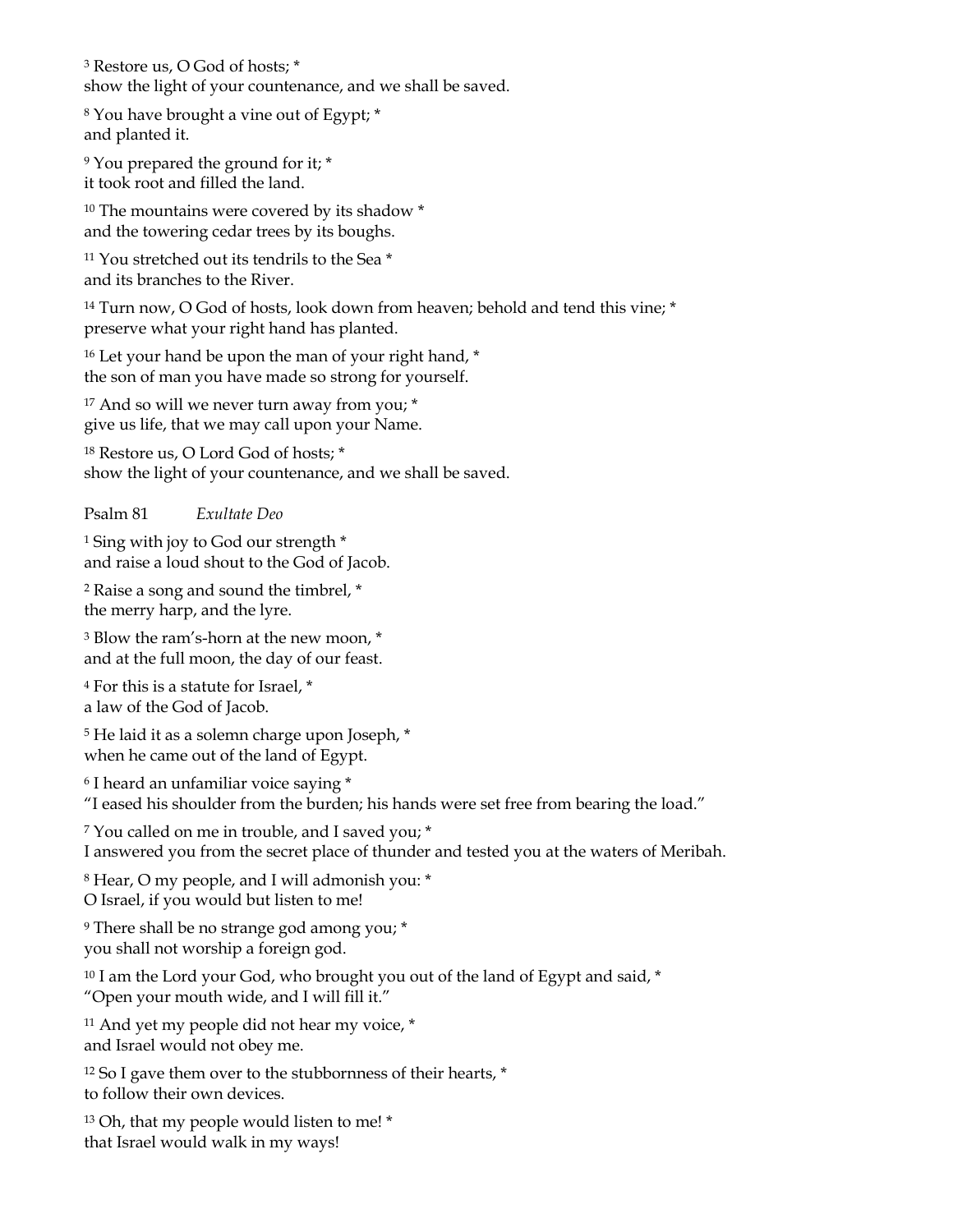<sup>16</sup> Then Israel would I feed with the finest wheat \* and satisfy him with honey from the rock.

Psalm 82 and 83 *Deus stetit* and *Deus, quis similis?*

<sup>1</sup> God takes his stand in the council of heaven; \* he gives judgment in the midst of the gods:

<sup>2</sup> "How long will you judge unjustly, \* and show favor to the wicked?

<sup>3</sup> Save the weak and the orphan; \* defend the humble and needy;

<sup>4</sup> Rescue the weak and the poor; \* deliver them from the power of the wicked.

<sup>5</sup> They do not know, neither do they understand; they go about in darkness; \* all the foundations of the earth are shaken.

<sup>6</sup> Now I say to you, 'You are gods, \* and all of you children of the Most High;

<sup>7</sup> Nevertheless, you shall die like mortals, \* and fall like any prince.'"

<sup>8</sup> Arise, O God, and rule the earth, \* for you shall take all nations for your own.

**<sup>83</sup>**:18 Let them know that you, whose Name is Yahweh, \* you alone are the Most High over all the earth.

# Psalm 84 *Quam dilecta!*

<sup>1</sup> How dear to me is your dwelling, O Lord of hosts! \* My soul has a desire and longing for the courts of the Lord; my heart and my flesh rejoice in the living God.

<sup>2</sup> The sparrow has found her a house and the swallow a nest where she may lay her young; \* by the side of your altars, O Lord of hosts, my King and my God.

<sup>3</sup> Happy are they who dwell in your house! \* they will always be praising you.

<sup>4</sup> Happy are the people whose strength is in you! \* whose hearts are set on the pilgrims' way.

<sup>5</sup> Those who go through the desolate valley will find it a place of springs, \* for the early rains have covered it with pools of water.

<sup>6</sup> They will climb from height to height, \* and the God of gods will reveal himself in Zion.

<sup>7</sup> Lord God of hosts, hear my prayer; \* hearken, O God of Jacob.

<sup>8</sup> Behold our defender, O God; \* and look upon the face of your Anointed.

<sup>9</sup> For one day in your courts is better than a thousand in my own room, \* and to stand at the threshold of the house of my God than to dwell in the tents of the wicked.

<sup>10</sup> For the Lord God is both sun and shield; \* he will give grace and glory;

 $11$  No good thing will the Lord withhold  $*$ from those who walk with integrity.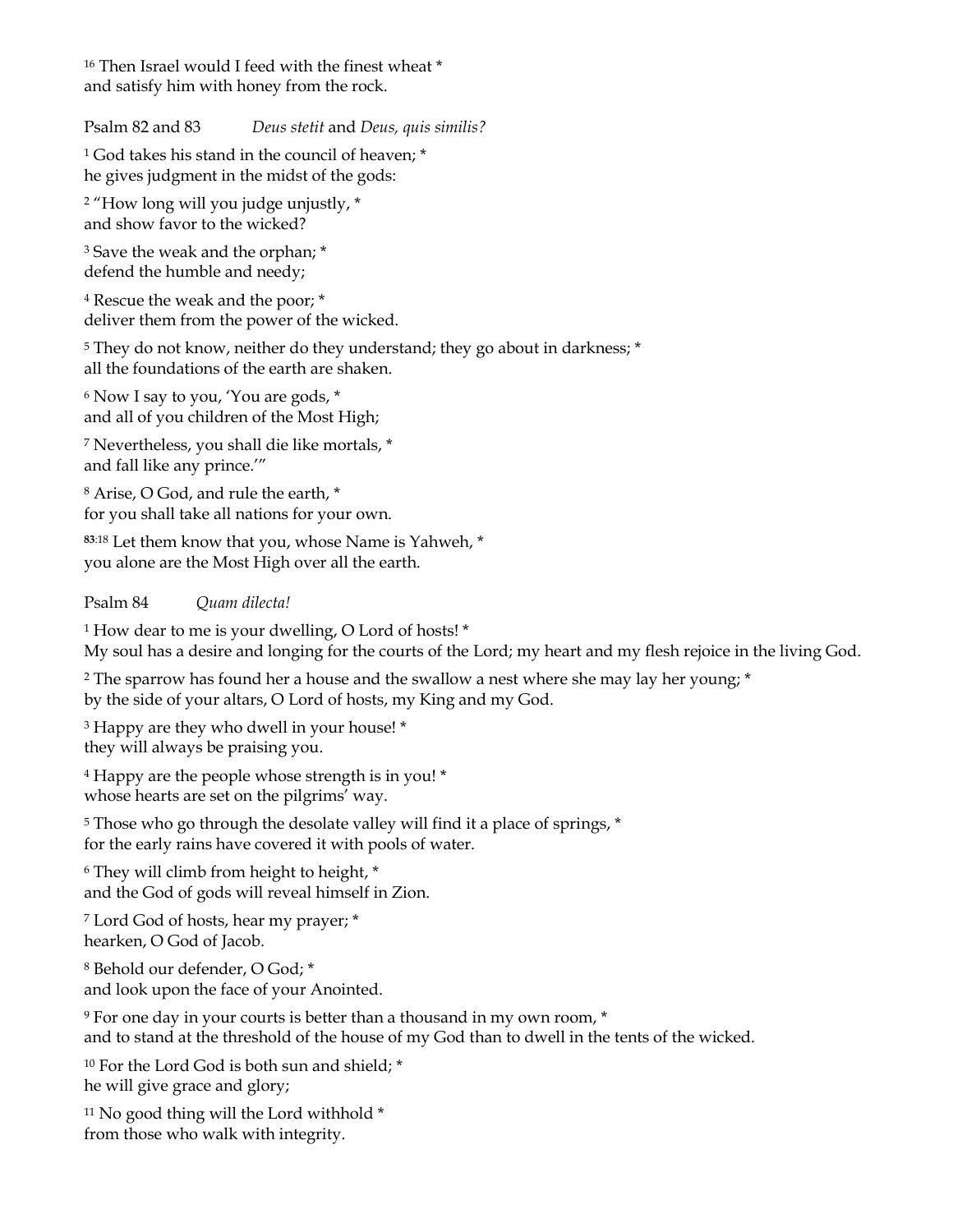<sup>12</sup> O Lord of hosts, \* happy are they who put their trust in you!

Psalm 85 *Benedixisti, Domine*

<sup>7</sup> Show us your mercy, O Lord, \* and grant us your salvation.

<sup>8</sup> I will listen to what the Lord God is saying, \* for he is speaking peace to his faithful people and to those who turn their hearts to him.

<sup>9</sup> Truly, his salvation is very near to those who adore him, \* that his glory may dwell in our land.

<sup>10</sup> Mercy and truth have met together; \* righteousness and peace have kissed each other.

<sup>11</sup> Truth shall spring up from the earth,  $*$ and righteousness shall look down from heaven.

<sup>12</sup> The Lord will indeed grant prosperity, \* and our land will yield its increase.

<sup>13</sup> Righteousness shall go before him, \* and peace shall be a pathway for his feet.

Psalm 86 *Inclina, Domine*

<sup>1</sup> Bow down your ear, O Lord, and answer me, \* for I am poor and in misery.

<sup>2</sup> Keep watch over my life, for I am faithful; \* save your servant who puts his trust in you.

<sup>3</sup> Be merciful to me, O Lord, for you are my God; \* I call upon you all the day long.

<sup>4</sup> Gladden the soul of your servant, \* for to you, O Lord, I lift up my soul.

<sup>5</sup> For you, O Lord, are good and forgiving, \* and great is your love toward all who call upon you.

 $6$  Give ear, O Lord, to my prayer,  $*$ and attend to the voice of my supplications.

<sup>7</sup> In the time of my trouble I will call upon you, \* for you will answer me.

<sup>9</sup> All nations you have made will come and worship you, O Lord, \* and glorify your Name.

<sup>10</sup> For you are great; you do wondrous things; \* and you alone are God.

<sup>11</sup> Teach me your way, O Lord, and I will walk in your truth;  $*$ knit my heart to you that I may adore your Name.

<sup>12</sup> I will thank you, O Lord my God, with all my heart, \* and glorify your Name for evermore.

<sup>13</sup> For great is your love toward me; \* you have delivered me from the nethermost Pit.

<sup>15</sup> You, O Lord, are gracious and full of compassion, \* slow to anger, and full of kindness and truth.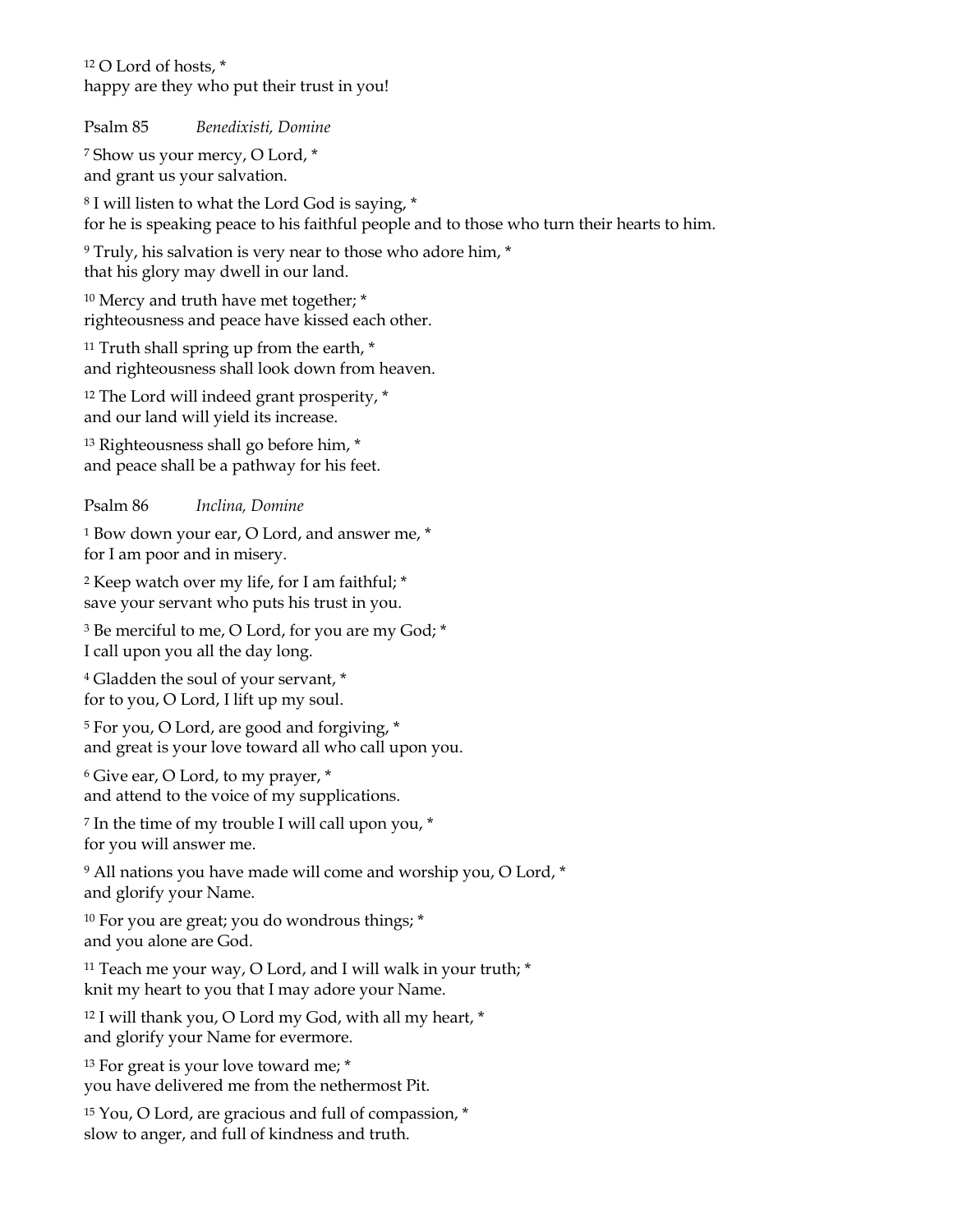<sup>16</sup> Turn to me and have mercy upon me; \*

give your strength to your servant; and save the child of your handmaid.

<sup>17</sup> Show me a sign of your favor; \* because you, O Lord, have helped me and comforted me.

# Psalm 87 *Fundamenta ejus*

<sup>1</sup> On the holy mountain stands the city he has founded; \* the Lord loves the gates of Zion more than all the dwellings of Jacob.

<sup>2</sup> Glorious things are spoken of you, \* O city of our God.

<sup>3</sup> I count Egypt and Babylon among those who know me; \* behold Philistia, Tyre, and Ethiopia: in Zion were they born.

<sup>4</sup> Of Zion it shall be said, "Everyone was born in her, \* and the Most High himself shall sustain her."

<sup>5</sup> The Lord will record as he enrolls the peoples, \*

"These also were born there."

<sup>6</sup> The singers and the dancers will say, \* "All my fresh springs are in you."

Psalm 88 *Domine, Deus*

<sup>1</sup> O Lord, my God, my Savior, \* by day and night I cry to you.

<sup>2</sup> Let my prayer enter into your presence; \* incline your ear to my lamentation.

<sup>3</sup> For I am full of trouble; \* my life is at the brink of the grave.

<sup>4</sup> I am counted among those who go down to the Pit; \* I have become like one who has no strength;

<sup>5</sup> Lost among the dead, \* like the slain who lie in the grave,

<sup>6</sup> Whom you remember no more, \* for they are cut off from your hand.

<sup>7</sup> You have laid me in the depths of the Pit, \* in dark places, and in the abyss.

<sup>8</sup> Your anger weighs upon me heavily, \* and all your great waves overwhelm me.

<sup>9</sup> You have put my friends far from me; you have made me to be abhorred by them; \* I am in prison and cannot get free.

<sup>10</sup> My sight has failed me because of trouble; \* Lord, I have called upon you daily; I have stretched out my hands to you.

<sup>11</sup> Do you work wonders for the dead? \*

will those who have died stand up and give you thanks?

<sup>12</sup> Will your loving-kindness be declared in the grave? \* your faithfulness in the land of destruction?

<sup>13</sup> Will your wonders be known in the dark? \* or your righteousness in the country where all is forgotten?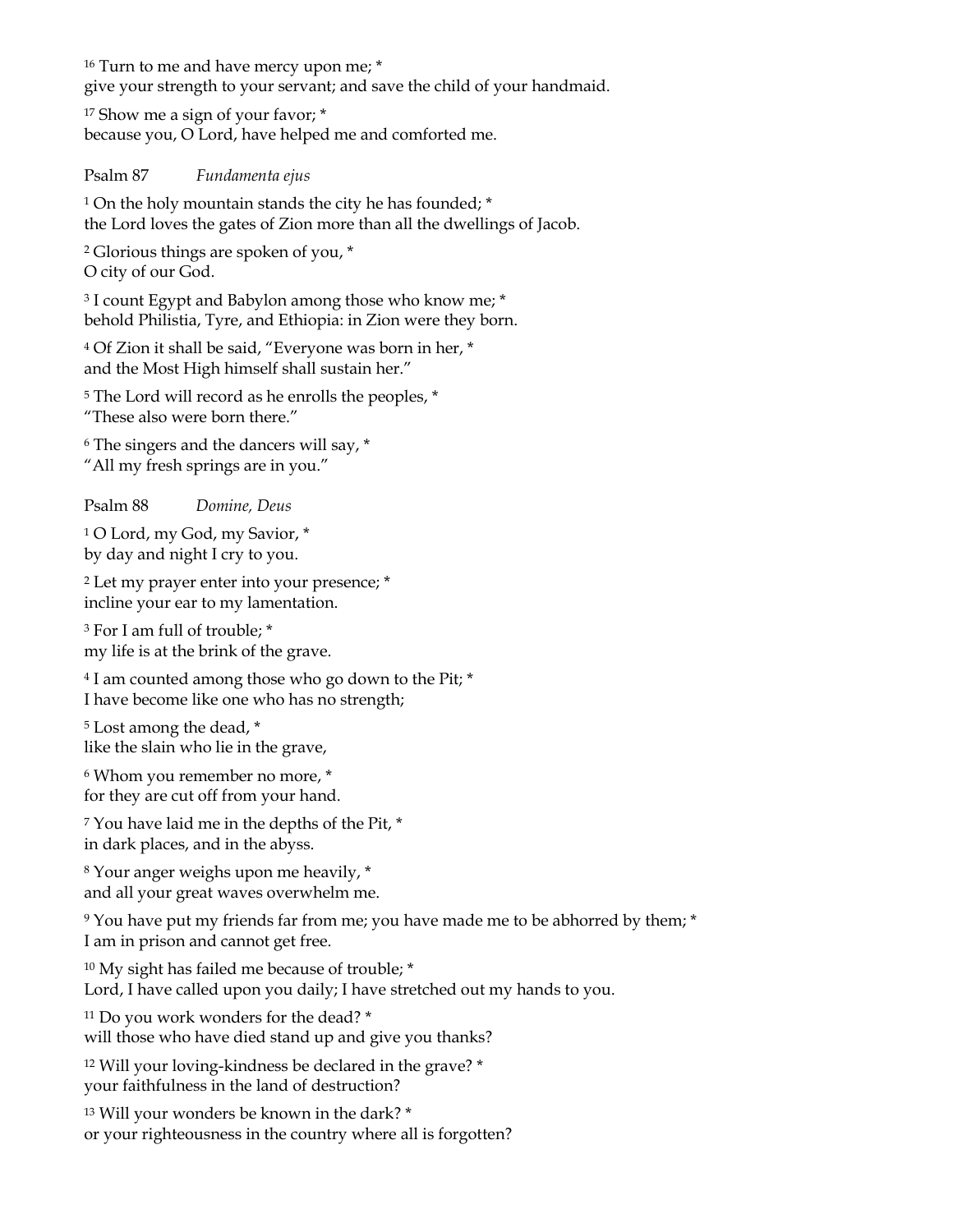<sup>14</sup> But as for me, O Lord, I cry to you for help;  $*$ in the morning my prayer comes before you.

<sup>15</sup> Lord, why have you rejected me? \* why have you hidden your face from me?

<sup>16</sup> Ever since my youth, I have been wretched and at the point of death; \* I have borne your terrors with a troubled mind.

<sup>17</sup> Your blazing anger has swept over me; \* your terrors have destroyed me;

<sup>18</sup> They surround me all day long like a flood; \* they encompass me on every side.

 $19$  My friend and my neighbor you have put away from me,  $*$ and darkness is my only companion.

Psalm 89

**Part I** *Misericordias Domini*

<sup>1</sup> Your love, O Lord, for ever will I sing; \* from age to age my mouth will proclaim your faithfulness.

<sup>2</sup> For I am persuaded that your love is established for ever; \* you have set your faithfulness firmly in the heavens.

<sup>5</sup> The heavens bear witness to your wonders, O Lord, \* and to your faithfulness in the assembly of the holy ones;

<sup>8</sup> Who is like you, Lord God of hosts? \* O mighty Lord, your faithfulness is all around you.

<sup>11</sup> Yours are the heavens; the earth also is yours; \* you laid the foundations of the world and all that is in it.

<sup>14</sup> Righteousness and justice are the foundations of your throne; \* love and truth go before your face.

<sup>15</sup> Happy are the people who know the festal shout! \* they walk, O Lord, in the light of your presence.

<sup>16</sup> They rejoice daily in your Name; \* they are jubilant in your righteousness.

# **Psalm 89**

**Part II** *Tunc locutus es*

<sup>20</sup> I have found David my servant; \* with my holy oil have I anointed him.

<sup>26</sup> He will say to me, 'You are my Father,  $*$ my God, and the rock of my salvation.'

<sup>28</sup> I will keep my love for him for ever, \* and my covenant will stand firm for him.

<sup>29</sup> I will establish his line for ever \* and his throne as the days of heaven."

<sup>36</sup> His line shall endure for ever \* and his throne as the sun before me;

<sup>37</sup> It shall stand fast for evermore like the moon, \* the abiding witness in the sky.'"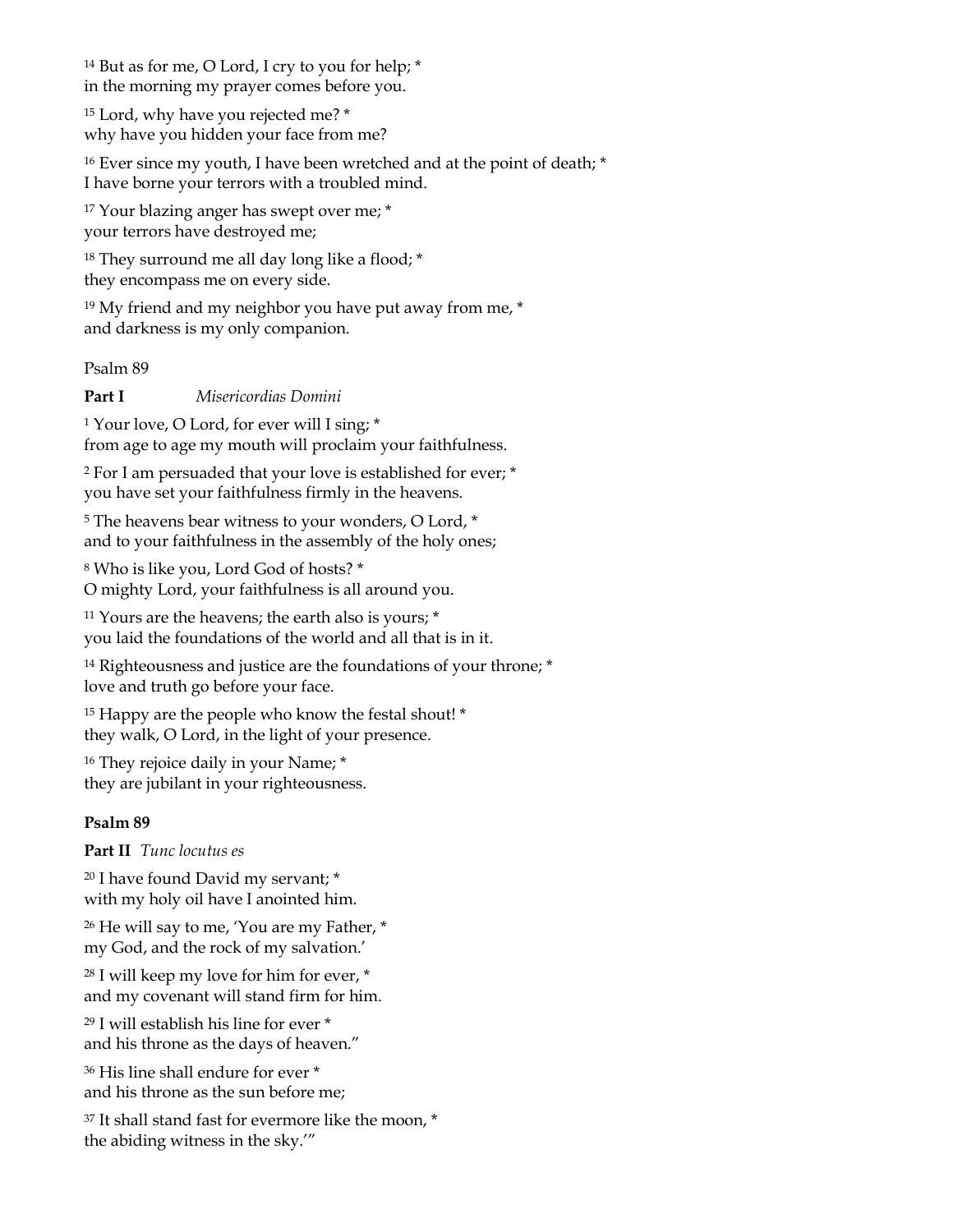<sup>52</sup> Blessed be the Lord for evermore! \* Amen, I say, Amen.

Psalm 90 *Domine, refugium*

<sup>1</sup> Lord, you have been our refuge \* from one generation to another.

<sup>2</sup> Before the mountains were brought forth, or the land and the earth were born, \* from age to age you are God.

<sup>3</sup> You turn us back to the dust and say, \* "Go back, O child of earth."

<sup>4</sup> For a thousand years in your sight are like yesterday when it is past \* and like a watch in the night.

<sup>5</sup> You sweep us away like a dream; \* we fade away suddenly like the grass.

<sup>6</sup> In the morning it is green and flourishes; \* in the evening it is dried up and withered.

<sup>12</sup> So teach us to number our days \* that we may apply our hearts to wisdom.

<sup>14</sup> Satisfy us by your loving-kindness in the morning; \* so shall we rejoice and be glad all the days of our life.

<sup>16</sup> Show your servants your works \* and your splendor to their children.

<sup>17</sup> May the graciousness of the Lord our God be upon us; \* prosper the work of our hands; prosper our handiwork.

# Psalm 91 *Qui habitat*

<sup>1</sup> He who dwells in the shelter of the Most High,  $*$ abides under the shadow of the Almighty.

<sup>2</sup> He shall say to the Lord, "You are my refuge and my stronghold, \* my God in whom I put my trust."

<sup>4</sup> He shall cover you with his pinions, and you shall find refuge under his wings; \* his faithfulness shall be a shield and buckler.

<sup>11</sup> For he shall give his angels charge over you, \* to keep you in all your ways.

<sup>12</sup> They shall bear you in their hands,  $*$ lest you dash your foot against a stone.

<sup>14</sup> Because he is bound to me in love, therefore will I deliver him; \* I will protect him, because he knows my Name.

<sup>15</sup> He shall call upon me, and I will answer him; \* I am with him in trouble; I will rescue him and bring him to honor.

<sup>16</sup> With long life will I satisfy him, \* and show him my salvation.

Psalm 92 *Bonum est confiteri*

<sup>1</sup> It is a good thing to give thanks to the Lord, \* and to sing praises to your Name, O Most High;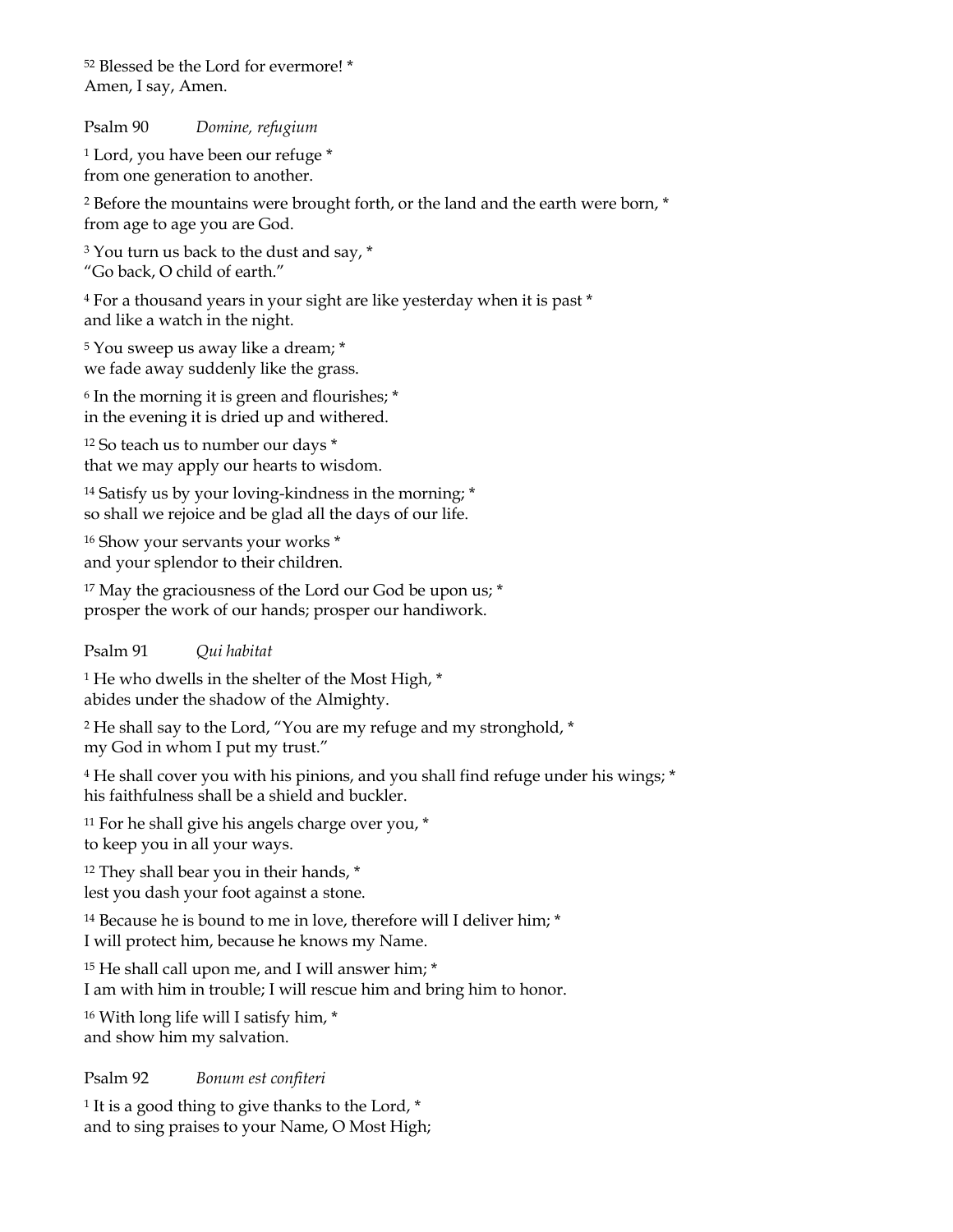<sup>2</sup> To tell of your loving-kindness early in the morning \* and of your faithfulness in the night season;

<sup>3</sup> On the psaltery, and on the lyre, \* and to the melody of the harp.

<sup>4</sup> For you have made me glad by your acts, O Lord; \* and I shout for joy because of the works of your hands.

<sup>5</sup> Lord, how great are your works! \* your thoughts are very deep.

<sup>12</sup> Those who are planted in the house of the Lord \* shall flourish in the courts of our God;

<sup>13</sup> They shall still bear fruit in old age; \* they shall be green and succulent;

<sup>14</sup> That they may show how upright the Lord is,  $*$ my Rock, in whom there is no fault.

Psalm 93 *Dominus regnavit*

<sup>1</sup> The Lord is King; he has put on splendid apparel; \* the Lord has put on his apparel and girded himself with strength.

<sup>2</sup> He has made the whole world so sure \* that it cannot be moved;

<sup>3</sup> Ever since the world began, your throne has been established; \* you are from everlasting.

<sup>4</sup> The waters have lifted up, O Lord, the waters have lifted up their voice; \* the waters have lifted up their pounding waves.

<sup>5</sup> Mightier than the sound of many waters, mightier than the breakers of the sea, \* mightier is the Lord who dwells on high.

<sup>6</sup> Your testimonies are very sure, \* and holiness adorns your house, O Lord, for ever and for evermore.

Psalm 94 *Deus ultionum*

<sup>11</sup> The Lord knows our human thoughts; \* how like a puff of wind they are.

<sup>12</sup> Happy are they whom you instruct, O Lord! \* <sup>13</sup> to give them rest in evil days,  $*$ 

<sup>14</sup> For the Lord will not abandon his people,  $*$ nor will he forsake his own.

<sup>15</sup> For judgment will again be just, \* and all the true of heart will follow it.

<sup>17</sup> If the Lord had not come to my help,  $*$ I should soon have dwelt in the land of silence.

<sup>18</sup> As often as I said, "My foot has slipped," \* your love, O Lord, upheld me.

<sup>19</sup> When many cares fill my mind, \* your consolations cheer my soul.

 $22$  But the Lord has become my stronghold,  $*$ and my God the rock of my trust.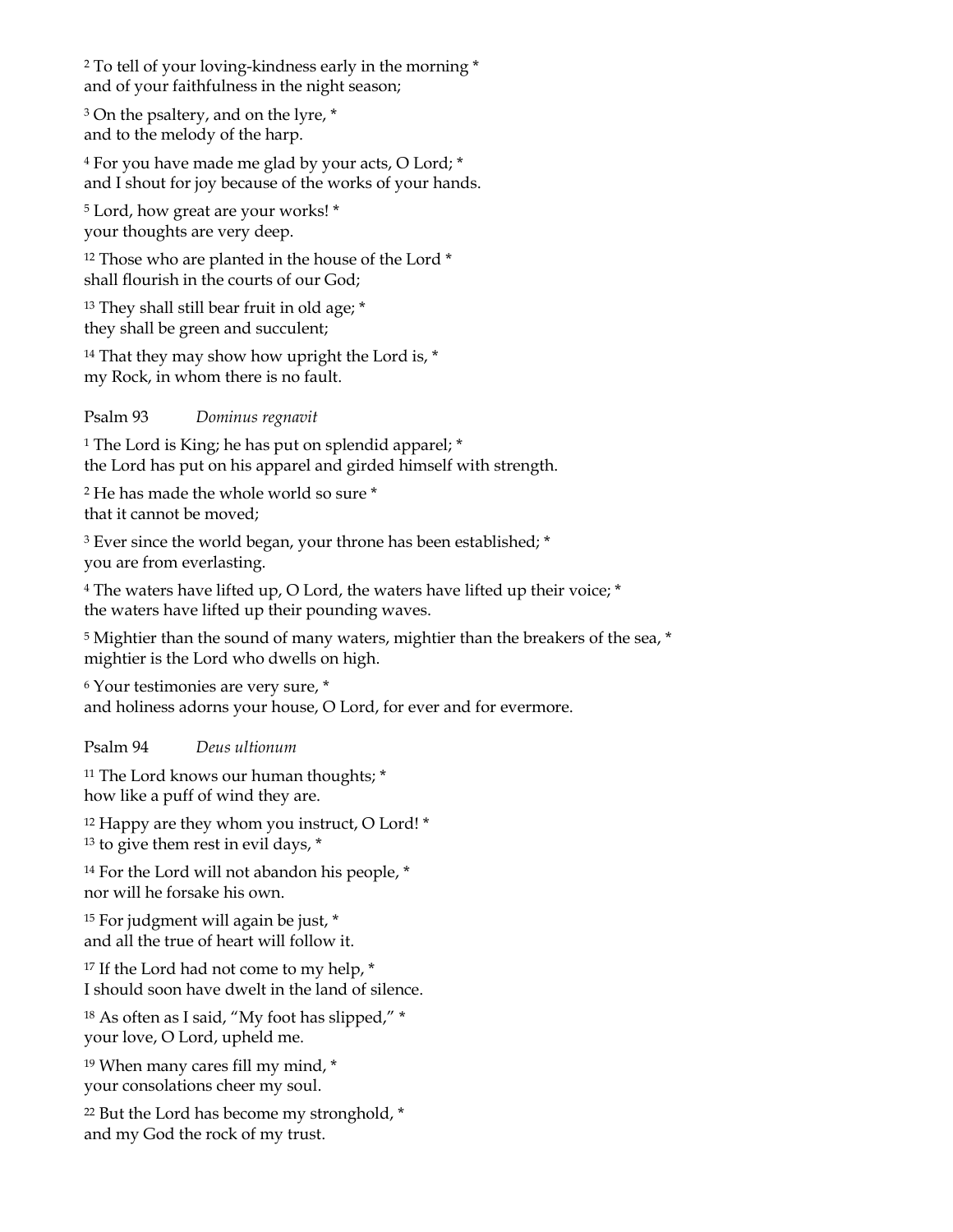Psalm 95 *Venite, exultemus*

<sup>1</sup> Come, let us sing to the Lord; \* let us shout for joy to the Rock of our salvation.

<sup>2</sup> Let us come before his presence with thanksgiving \* and raise a loud shout to him with psalms.

<sup>3</sup> For the Lord is a great God,  $*$ and a great King above all gods.

<sup>4</sup> In his hand are the caverns of the earth, \* and the heights of the hills are his also.

<sup>5</sup> The sea is his, for he made it, \* and his hands have molded the dry land.

<sup>6</sup> Come, let us bow down, and bend the knee, \* and kneel before the Lord our Maker.

<sup>7</sup> For he is our God, and we are the people of his pasture and the sheep of his hand. \* Oh, that today you would hearken to his voice!

Psalm 96 *Cantate Domino*

<sup>1</sup> Sing to the Lord a new song; \* sing to the Lord, all the whole earth.

<sup>2</sup> Sing to the Lord and bless his Name; \* proclaim the good news of his salvation from day to day.

<sup>3</sup> Declare his glory among the nations \* and his wonders among all peoples.

<sup>4</sup> For great is the Lord and greatly to be praised; \* he is more to be admired than all gods.

<sup>5</sup> As for all the gods of the nations, they are but idols; \* but it is the Lord who made the heavens.

<sup>6</sup> Oh, the majesty and magnificence of his presence! \* Oh, the power and the splendor of his sanctuary!

<sup>7</sup> Ascribe to the Lord, you families of the peoples; \* ascribe to the Lord honor and power.

<sup>8</sup> Ascribe to the Lord the honor due his Name; \* bring offerings and come into his courts.

<sup>9</sup> Worship the Lord in the beauty of holiness; \* let the whole earth tremble before him.

<sup>10</sup> Tell it out among the nations: "The Lord is King! \* he has made the world so firm that it cannot be moved; he will judge the peoples with equity."

 $11$  Let the heavens rejoice, and let the earth be glad; let the sea thunder and all that is in it;  $*$ let the field be joyful and all that is therein.

<sup>12</sup> Then shall all the trees of the wood shout for joy before the Lord when he comes,  $*$ when he comes to judge the earth.

<sup>13</sup> He will judge the world with righteousness \* and the peoples with his truth.

Psalm 97 *Dominus regnavit*

<sup>1</sup> The Lord is King; let the earth rejoice; \* let the multitude of the isles be glad.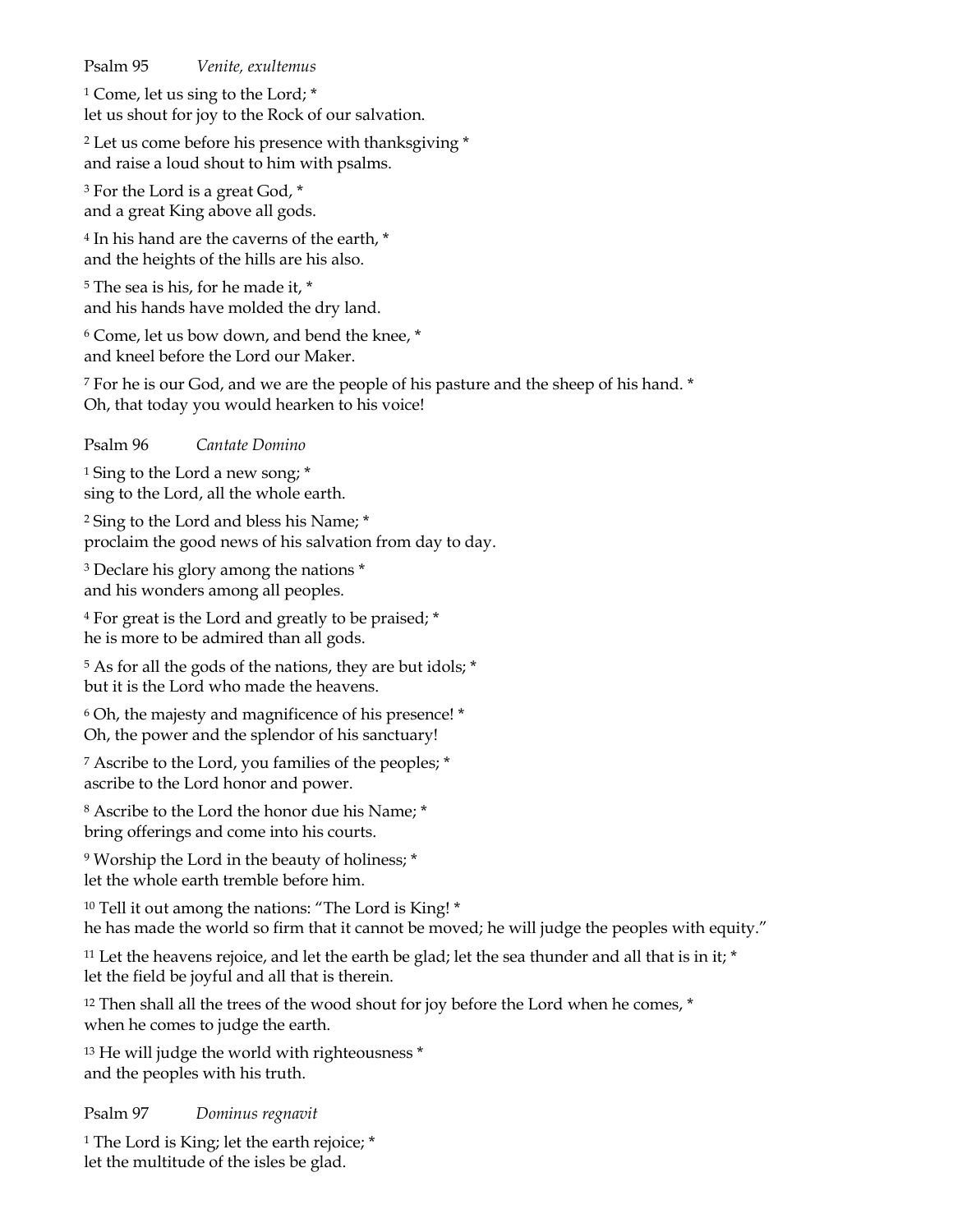<sup>6</sup> The heavens declare his righteousness, \* and all the peoples see his glory.

<sup>11</sup> Light has sprung up for the righteous,  $*$ and joyful gladness for those who are truehearted.

<sup>12</sup> Rejoice in the Lord, you righteous, \* and give thanks to his holy Name.

Psalm 98 *Cantate Domino*

<sup>1</sup> Sing to the Lord a new song,  $*$ for he has done marvelous things.

<sup>2</sup> With his right hand and his holy arm \* has he won for himself the victory.

<sup>3</sup> The Lord has made known his victory; \* his righteousness has he openly shown in the sight of the nations.

<sup>4</sup> He remembers his mercy and faithfulness to the house of Israel, \* and all the ends of the earth have seen the victory of our God.

<sup>5</sup> Shout with joy to the Lord, all you lands; \* lift up your voice, rejoice, and sing.

<sup>6</sup> Sing to the Lord with the harp, \* with the harp and the voice of song.

<sup>7</sup> With trumpets and the sound of the horn \* shout with joy before the King, the Lord.

<sup>8</sup> Let the sea make a noise and all that is in it, \* the lands and those who dwell therein.

<sup>9</sup> Let the rivers clap their hands, \* and let the hills ring out with joy before the Lord, when he comes to judge the earth.

<sup>10</sup> In righteousness shall he judge the world \* and the peoples with equity.

Psalm 99 *Dominus regnavit*

<sup>2</sup> The Lord is great in Zion; \* he is high above all peoples.

<sup>3</sup> Let them confess his Name, which is great and awesome; \* he is the Holy One.

<sup>4</sup> "O mighty King, lover of justice, you have established equity; \* you have executed justice and righteousness in Jacob."

<sup>5</sup> Proclaim the greatness of the Lord our God and fall down before his footstool; \* he is the Holy One.

<sup>9</sup> Proclaim the greatness of the Lord our God and worship him upon his holy hill; \* for the Lord our God is the Holy One.

Psalm 100 *Jubilate Deo*

<sup>1</sup> Be joyful in the Lord, all you lands; \* serve the Lord with gladness and come before his presence with a song.

<sup>2</sup> Know this: The Lord himself is God; \*

he himself has made us, and we are his; we are his people and the sheep of his pasture.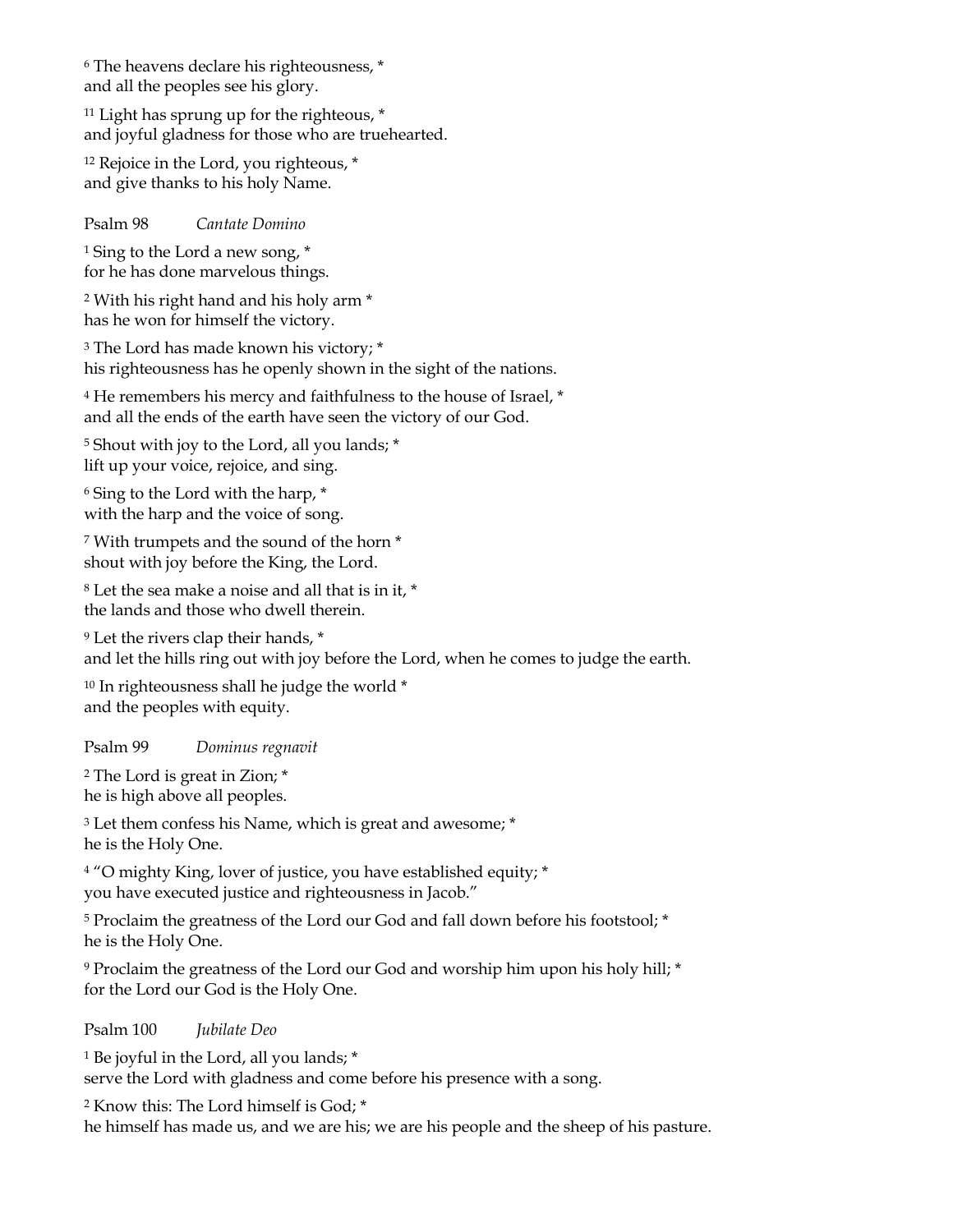<sup>3</sup> Enter his gates with thanksgiving; go into his courts with praise; \* give thanks to him and call upon his Name.

<sup>4</sup> For the Lord is good; his mercy is everlasting; \* and his faithfulness endures from age to age.

Psalm 101 *Misericordiam et judicium*

<sup>1</sup> I will sing of mercy and justice; \* to you, O Lord, will I sing praises.

<sup>2</sup> I will strive to follow a blameless course; oh, when will you come to me? \* I will walk with sincerity of heart within my house.

Psalm 102 *Domine, exaudi*

<sup>1</sup> Lord, hear my prayer, and let my cry come before you; \*

<sup>2</sup> Incline your ear to me; \* when I call, make haste to answer me,

<sup>11</sup> My days pass away like a shadow, \* and I wither like the grass.

<sup>12</sup> But you, O Lord, endure for ever, \* and your Name from age to age.

<sup>16</sup> For the Lord will build up Zion, \* and his glory will appear.

<sup>17</sup> He will look with favor on the prayer of the homeless; \* he will not despise their plea.

<sup>18</sup> Let this be written for a future generation,  $*$ so that a people yet unborn may praise the Lord.

<sup>19</sup> For the Lord looked down from his holy place on high; \* from the heavens he beheld the earth;

<sup>20</sup> That he might hear the groan of the captive \* and set free those condemned to die;

<sup>21</sup> That they may declare in Zion the Name of the Lord,  $*$ and his praise in Jerusalem;

<sup>22</sup> When the peoples are gathered together, \* and the kingdoms also, to serve the Lord.

 $25$  In the beginning, O Lord, you laid the foundations of the earth,  $*$ and the heavens are the work of your hands;

<sup>26</sup> They shall perish, but you will endure; they all shall wear out like a garment; \* as clothing you will change them, and they shall be changed;

<sup>27</sup> But you are always the same, \* and your years will never end.

<sup>28</sup> The children of your servants shall continue, \* and their offspring shall stand fast in your sight."

Psalm 103 *Benedic, anima mea*

<sup>1</sup> Bless the Lord, O my soul, \* and all that is within me, bless his holy Name.

<sup>2</sup> Bless the Lord, O my soul, \* and forget not all his benefits.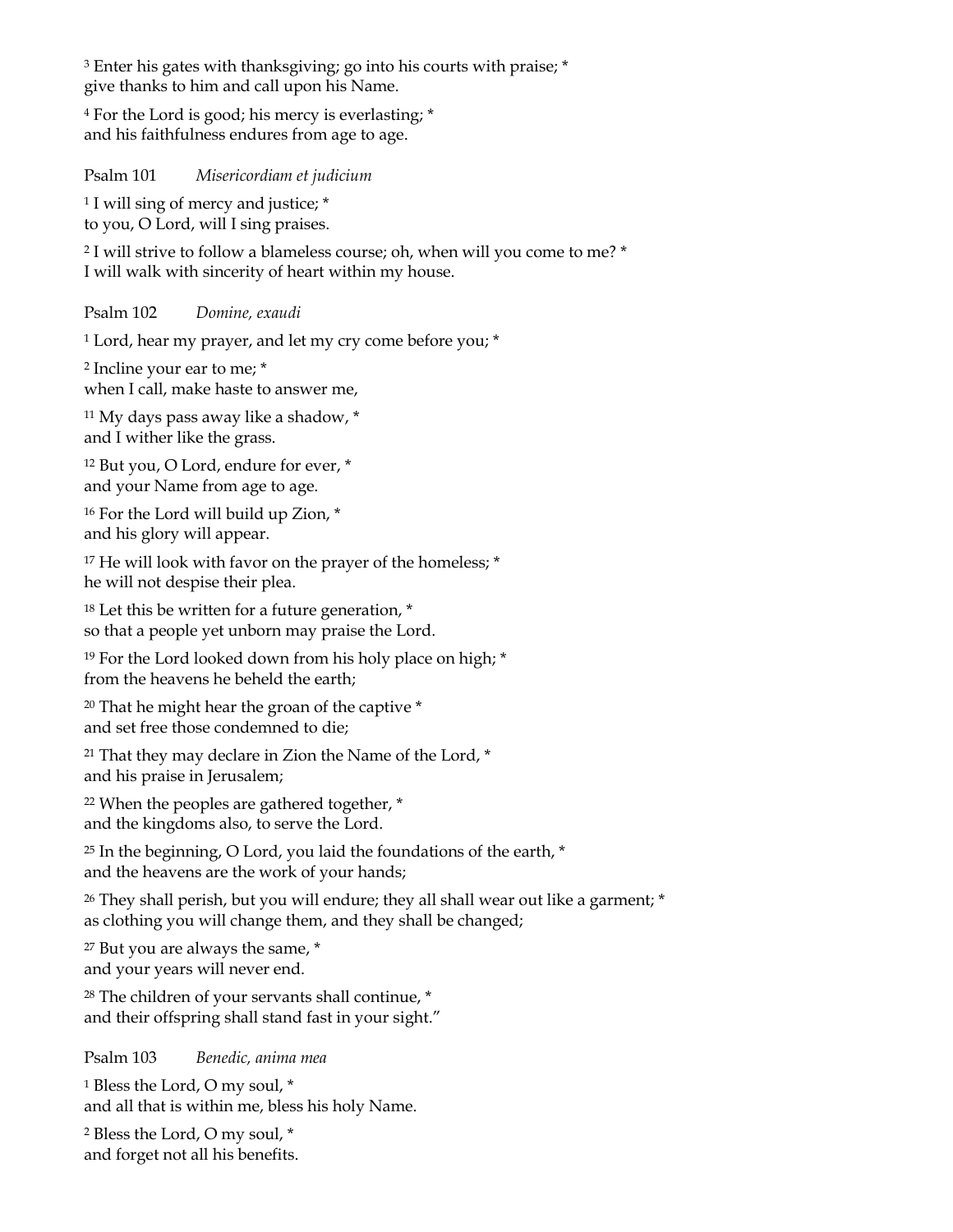<sup>3</sup> He forgives all your sins \* and heals all your infirmities;

<sup>4</sup> He redeems your life from the grave \* and crowns you with mercy and loving-kindness;

<sup>5</sup> He satisfies you with good things, \* and your youth is renewed like an eagle's.

<sup>6</sup> The Lord executes righteousness \* and judgment for all who are oppressed.

<sup>7</sup> He made his ways known to Moses \* and his works to the children of Israel.

<sup>8</sup> The Lord is full of compassion and mercy, \* slow to anger and of great kindness.

<sup>9</sup> He will not always accuse us, \* nor will he keep his anger for ever.

<sup>10</sup> He has not dealt with us according to our sins, \* nor rewarded us according to our wickedness.

<sup>11</sup> For as the heavens are high above the earth,  $*$ so is his mercy great upon those who adore him.

 $12$  As far as the east is from the west,  $*$ so far has he removed our sins from us.

<sup>13</sup> As a father cares for his children, \* so does the Lord care for those who adore him.

<sup>14</sup> For he himself knows whereof we are made; \* he remembers that we are but dust.

<sup>15</sup> Our days are like the grass; \* we flourish like a flower of the field;

<sup>16</sup> When the wind goes over it, it is gone, \* and its place shall know it no more.

<sup>17</sup> But the merciful goodness of the Lord endures for ever on those who adore him, \* and his righteousness on children's children;

<sup>18</sup> On those who keep his covenant \* and remember his commandments and do them.

<sup>19</sup> The Lord has set his throne in heaven, \* and his kingship has dominion over all.

<sup>20</sup> Bless the Lord, you angels of his, you mighty ones who do his bidding, \* and hearken to the voice of his word.

<sup>21</sup> Bless the Lord, all you his hosts, \* you ministers of his who do his will.

<sup>22</sup> Bless the Lord, all you works of his, in all places of his dominion; \* bless the Lord, O my soul.

Psalm 104 *Benedic, anima mea*

# **Part 1**

<sup>1</sup> Bless the Lord, O my soul; \* O Lord my God, how excellent is your greatness! you are clothed with majesty and splendor.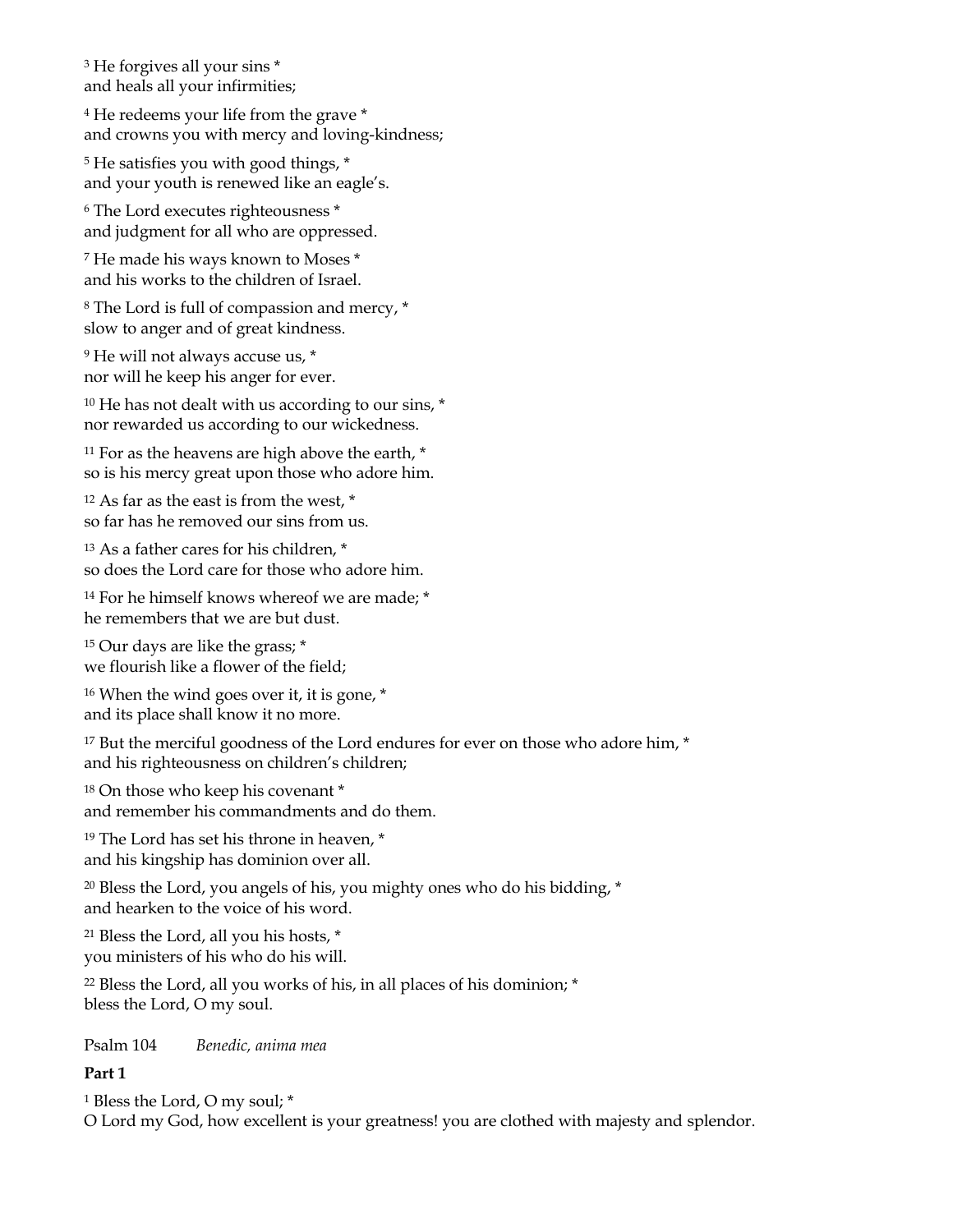<sup>2</sup> You wrap yourself with light as with a cloak \* and spread out the heavens like a curtain.

<sup>3</sup> You lay the beams of your chambers in the waters above; \* you make the clouds your chariot; you ride on the wings of the wind.

<sup>4</sup> You make the winds your messengers \* and flames of fire your servants.

<sup>5</sup> You have set the earth upon its foundations, \* so that it never shall move at any time.

<sup>6</sup> You covered it with the Deep as with a mantle; \* the waters stood higher than the mountains.

<sup>7</sup> At your rebuke they fled; \* at the voice of your thunder they hastened away.

<sup>8</sup> They went up into the hills and down to the valleys beneath, \* to the places you had appointed for them.

<sup>9</sup> You set the limits that they should not pass; \* they shall not again cover the earth.

<sup>10</sup> You send the springs into the valleys; \* they flow between the mountains.

<sup>11</sup> All the beasts of the field drink their fill from them,  $*$ and the wild asses quench their thirst.

<sup>12</sup> Beside them the birds of the air make their nests \* and sing among the branches.

<sup>13</sup> You water the mountains from your dwelling on high; \* the earth is fully satisfied by the fruit of your works.

<sup>14</sup> You make grass grow for flocks and herds \* and plants to serve mankind;

<sup>15</sup> That they may bring forth food from the earth,  $*$ and wine to gladden our hearts,

<sup>16</sup> Oil to make a cheerful countenance,  $*$ and bread to strengthen the heart.

Psalm 104 *Benedic, anima mea*

# **Part 2**

<sup>17</sup> The trees of the Lord are full of sap,  $*$ the cedars of Lebanon which he planted,

<sup>18</sup> In which the birds build their nests, \* and in whose tops the stork makes his dwelling.

 $19$  The high hills are a refuge for the mountain goats,  $*$ and the stony cliffs for the rock badgers.

<sup>20</sup> You appointed the moon to mark the seasons, \* and the sun knows the time of its setting.

<sup>21</sup> You make darkness that it may be night, \* in which all the beasts of the forest prowl.

<sup>22</sup> The lions roar after their prey \* and seek their food from God.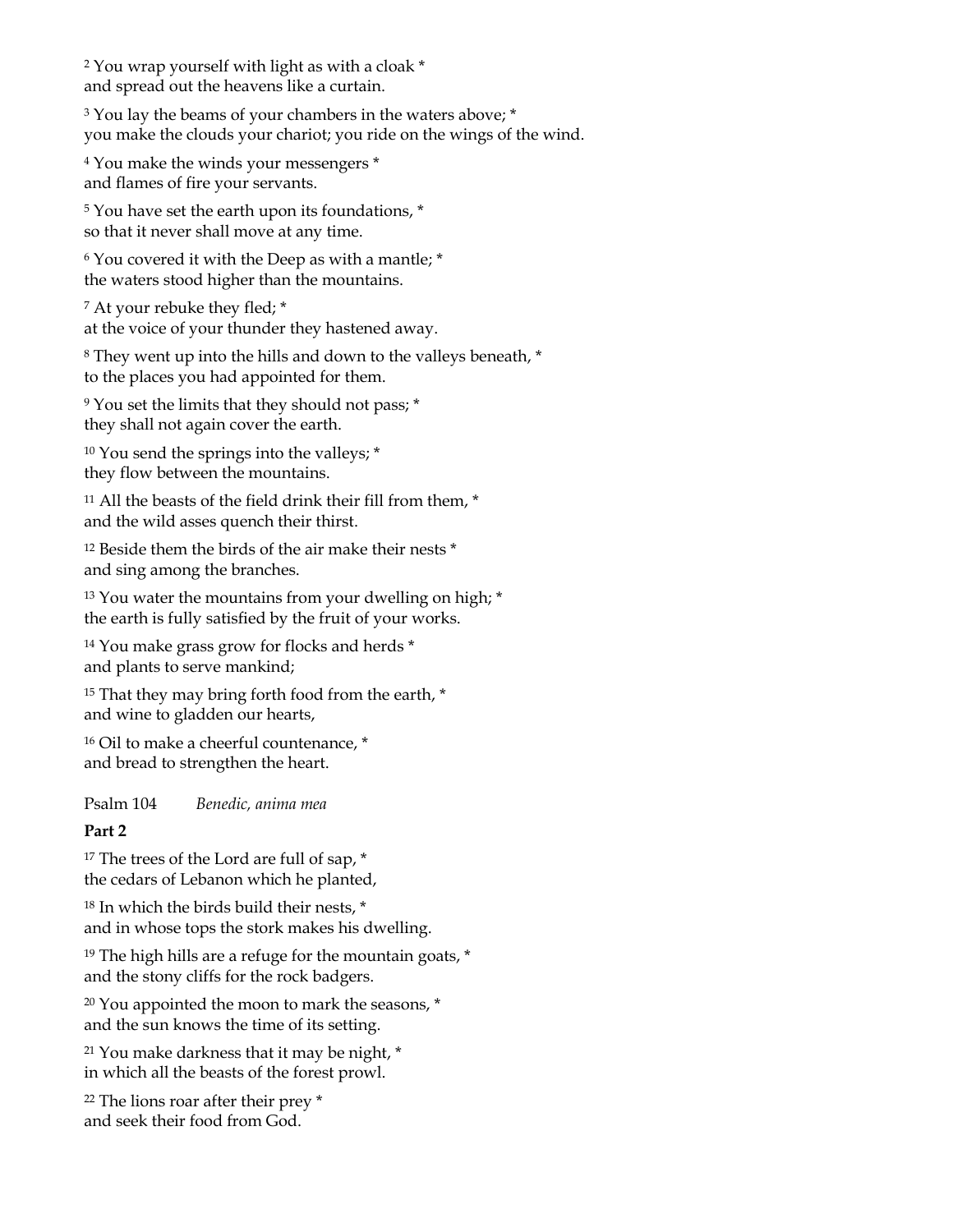$23$  The sun rises, and they slip away  $*$ and lay themselves down in their dens.

<sup>24</sup> Man and woman go forth to their work \* and to their labor until the evening.

Psalm 104 *Benedic, anima mea*

# **Part 3**

<sup>25</sup> O Lord, how manifold are your works! \* in wisdom you have made them all; the earth is full of your creatures.

<sup>26</sup> Yonder is the great and wide sea with its living things too many to number, \* creatures both small and great.

<sup>27</sup> There move the ships, and there is that Leviathan, \* which you have made for the sport of it.

<sup>28</sup> All of them look to you \* to give them their food in due season.

 $29$  You give it to them; they gather it;  $*$ you open your hand, and they are filled with good things.

<sup>31</sup> You send forth your Spirit, and they are created; \* and so you renew the face of the earth.

<sup>32</sup> May the glory of the Lord endure for ever; \* may the Lord rejoice in all his works.

<sup>34</sup> I will sing to the Lord as long as I live; \* I will praise my God while I have my being.

<sup>35</sup> May these words of mine please him; \* I will rejoice in the Lord.

<sup>37</sup> Bless the Lord, O my soul. \* Hallelujah!

Psalm 105

**Part 1** *Confitemini Domino*

<sup>1</sup> Give thanks to the Lord and call upon his Name; \* make known his deeds among the peoples.

<sup>2</sup> Sing to him, sing praises to him, \* and speak of all his marvelous works.

<sup>3</sup> Glory in his holy Name; \* let the hearts of those who seek the Lord rejoice.

<sup>4</sup> Search for the Lord and his strength; \* continually seek his face.

<sup>5</sup> Remember the marvels he has done. \*

Psalm 105

**Part 2** *Et intravit Israel*

<sup>23</sup> Israel came into Egypt, \* and Jacob became a sojourner in the land of Ham.

<sup>37</sup> He led out his people with silver and gold; \* in all their tribes there was not one that stumbled.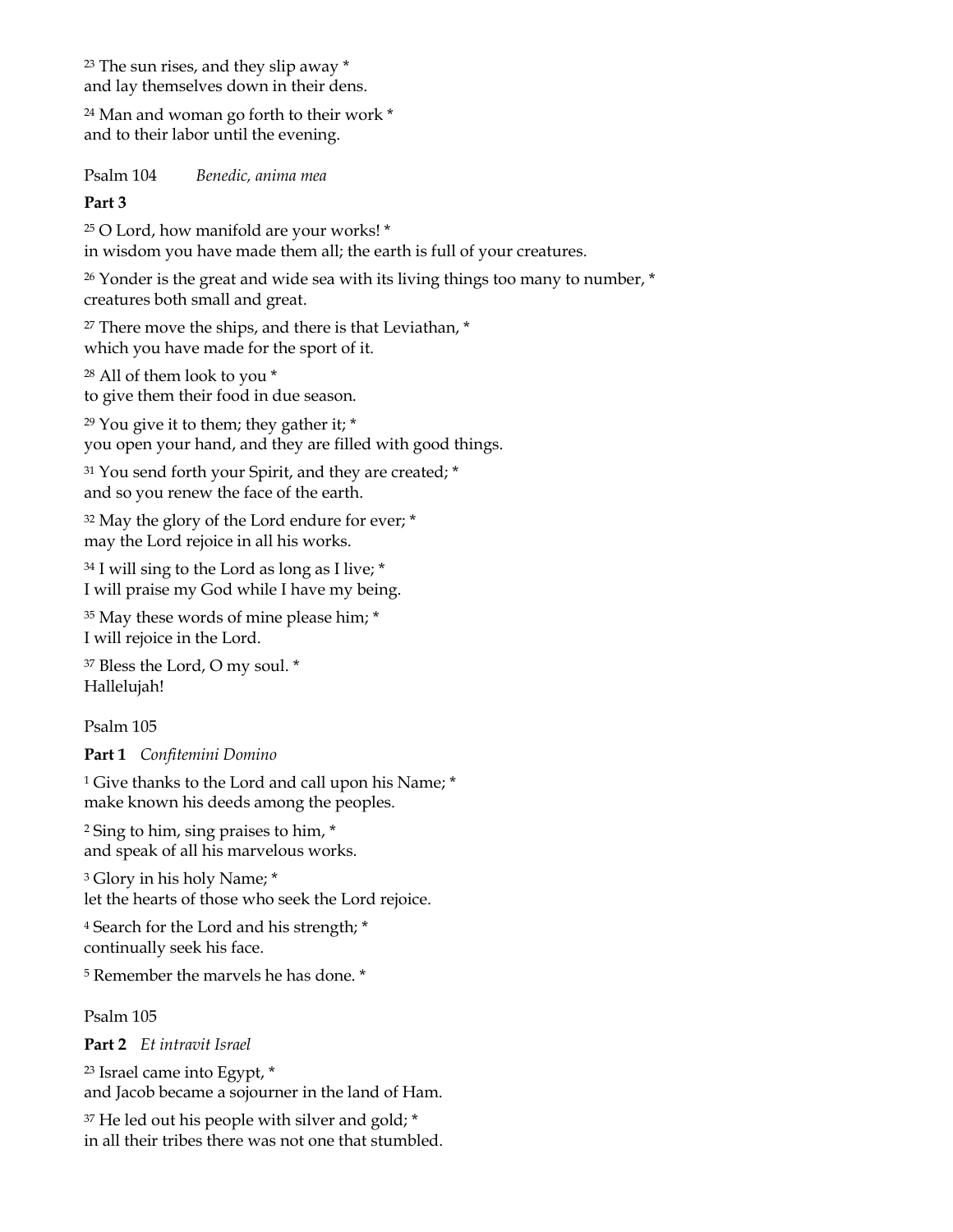<sup>39</sup> He spread out a cloud for a covering \* and a fire to give light in the night season.

<sup>40</sup> They asked, and quails appeared, \* and he satisfied them with bread from heaven.

<sup>41</sup> He opened the rock, and water flowed, \* so the river ran in the dry places.

<sup>42</sup> For God remembered his holy word \* and Abraham his servant.

<sup>43</sup> So he led forth his people with gladness, \* his chosen with shouts of joy. Hallelujah!

Psalm 106

**Part 1** *Confitemini Domino*

<sup>1</sup> Hallelujah! Give thanks to the Lord, for he is good, \* for his mercy endures for ever.

<sup>2</sup> Who can declare the mighty acts of the Lord \* or show forth all his praise?

<sup>3</sup> Happy are those who act with justice \* and always do what is right!

<sup>4</sup> Remember me, O Lord, with the favor you have for your people, \* and visit me with your saving help;

<sup>5</sup> That I may see the prosperity of your elect and be glad with the gladness of your people, \* that I may glory with your inheritance.

Psalm 106

**Part 2** *Et fecerunt vitulum*

<sup>47</sup> Save us, O Lord our God, and gather us from among the nations, \* that we may give thanks to your holy Name and glory in your praise.

<sup>48</sup> Blessed be the Lord, the God of Israel, from everlasting and to everlasting; \* and let all the people say, "Amen!" Hallelujah!

Psalm 107

**Part 1** *Confitemini Domino*

<sup>1</sup> Give thanks to the Lord, for he is good, \* and his mercy endures for ever.

<sup>2</sup> Let all those whom the Lord has redeemed proclaim \* that he redeemed them from the hand of the foe.

<sup>3</sup> He gathered them out of the lands; \* from the east and from the west, from the north and from the south.

<sup>4</sup> Some wandered in desert wastes; \* they found no way to a city where they might dwell.

<sup>5</sup> They were hungry and thirsty; \* their spirits languished within them.

<sup>6</sup> Then they cried to the Lord in their trouble, \* and he delivered them from their distress.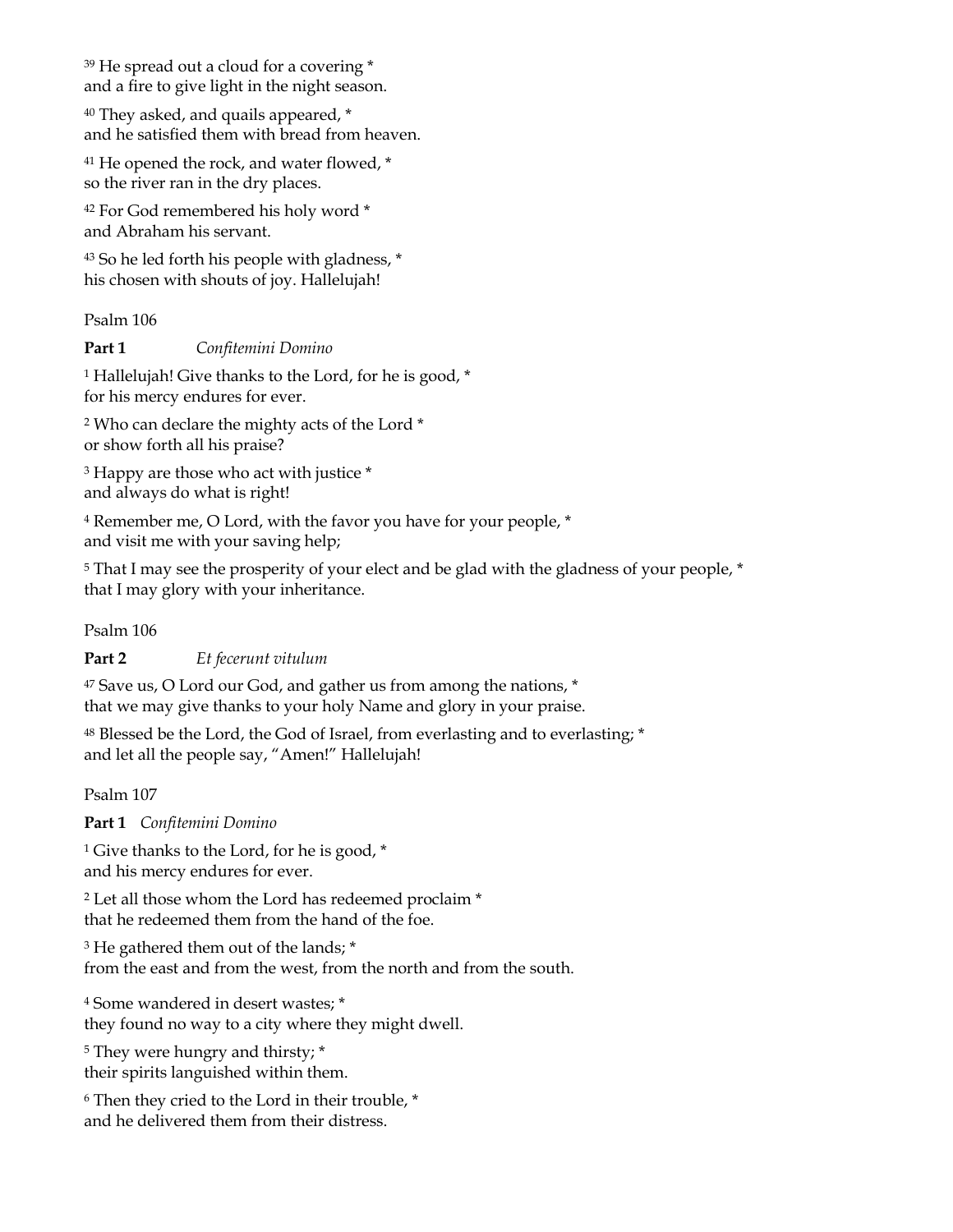<sup>7</sup> He put their feet on a straight path \* to go to a city where they might dwell.

<sup>8</sup> Let them give thanks to the Lord for his mercy \* and the wonders he does for his children.

<sup>9</sup> For he satisfies the thirsty \* and fills the hungry with good things.

Psalm 107

# **Part 2**

<sup>10</sup> Some sat in darkness and deep gloom, \* bound fast in misery and iron;

<sup>13</sup> Then they cried to the Lord in their trouble,  $*$ and he delivered them from their distress.

<sup>14</sup> He led them out of darkness and deep gloom \* and broke their bonds asunder.

<sup>15</sup> Let them give thanks to the Lord for his mercy \* and the wonders he does for his children.

<sup>16</sup> For he shatters the doors of bronze \* and breaks in two the iron bars.

# Psalm 107

# **Part 3**

<sup>17</sup> Some were fools and took to rebellious ways; \* they were afflicted because of their sins.

<sup>18</sup> They abhorred all manner of food \* and drew near to death's door.

<sup>19</sup> Then they cried to the Lord in their trouble,  $*$ and he delivered them from their distress.

<sup>20</sup> He sent forth his word and healed them \* and saved them from the grave.

<sup>21</sup> Let them give thanks to the Lord for his mercy \* and the wonders he does for his children.

<sup>22</sup> Let them offer a sacrifice of thanksgiving \* and tell of his acts with shouts of joy.

# Psalm 107

# **Part 4**

<sup>23</sup> Some went down to the sea in ships \* and plied their trade in deep waters;

<sup>24</sup> They beheld the works of the Lord \* and his wonders in the deep.

<sup>26</sup> They mounted up to the heavens and fell back to the depths; \* their hearts melted because of their peril.

<sup>27</sup> They reeled and staggered like drunkards \* and were at their wits' end.

<sup>28</sup> Then they cried to the Lord in their trouble, and he delivered them from their distress.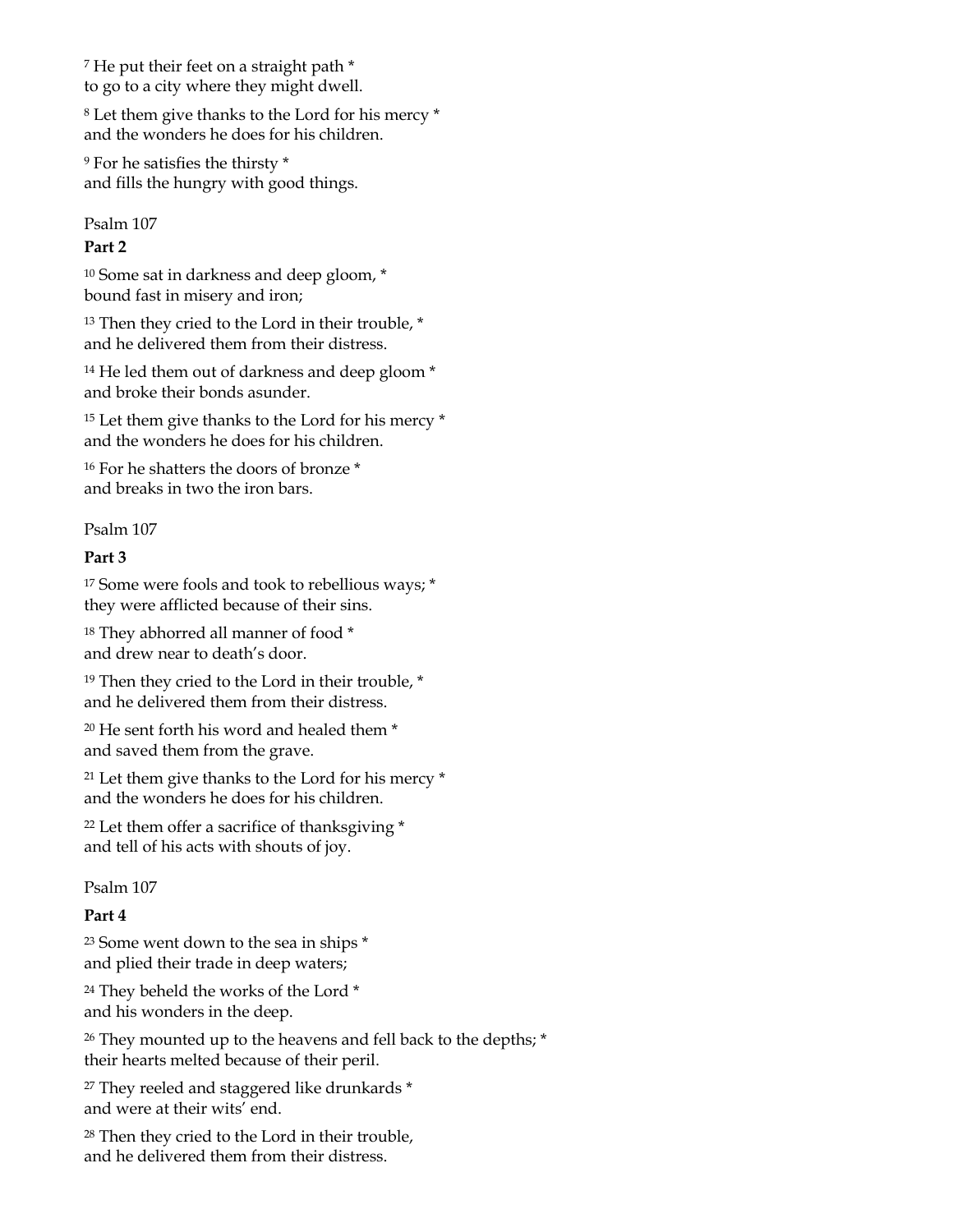<sup>29</sup> He stilled the storm to a whisper \* and quieted the waves of the sea.

<sup>30</sup> Then were they glad because of the calm, \* and he brought them to the harbor they were bound for.

 $31$  Let them give thanks to the Lord for his mercy  $*$ and the wonders he does for his children.

<sup>32</sup> Let them exalt him in the congregation of the people \* and praise him in the council of the elders.

# Psalm 107

# **Part 5** *Posuit flumina*

<sup>35</sup> He changed deserts into pools of water \* and dry land into water-springs.

<sup>36</sup> He settled the hungry there, \* and they founded a city to dwell in.

<sup>37</sup> They sowed fields, and planted vineyards, \* and brought in a fruitful harvest.

<sup>38</sup> He blessed them, so that they increased greatly; \* he did not let their herds decrease.

 $39$  Yet when they were diminished and brought low,  $*$ through stress of adversity and sorrow,

<sup>41</sup> He lifted up the poor out of misery \* and multiplied their families like flocks of sheep.

<sup>43</sup> Whoever is wise will ponder these things, \* and consider well the mercies of the Lord.

# Psalm 108 *Paratum cor meum*

<sup>1</sup> My heart is firmly fixed, O God, my heart is fixed; \* I will sing and make melody.

<sup>2</sup> Wake up, my spirit; awake, lute and harp; \* I myself will waken the dawn.

<sup>3</sup> I will confess you among the peoples, O Lord; \* I will sing praises to you among the nations.

<sup>4</sup> For your loving-kindness is greater than the heavens, \* and your faithfulness reaches to the clouds.

<sup>5</sup> Exalt yourself above the heavens, O God, \* and your glory over all the earth.

<sup>6</sup> So that those who are dear to you may be delivered, \* save with your right hand and answer me.

Psalm 109 *Deus, laudem*

( <sup>7</sup> Let his days be few, \* and let another take his office.)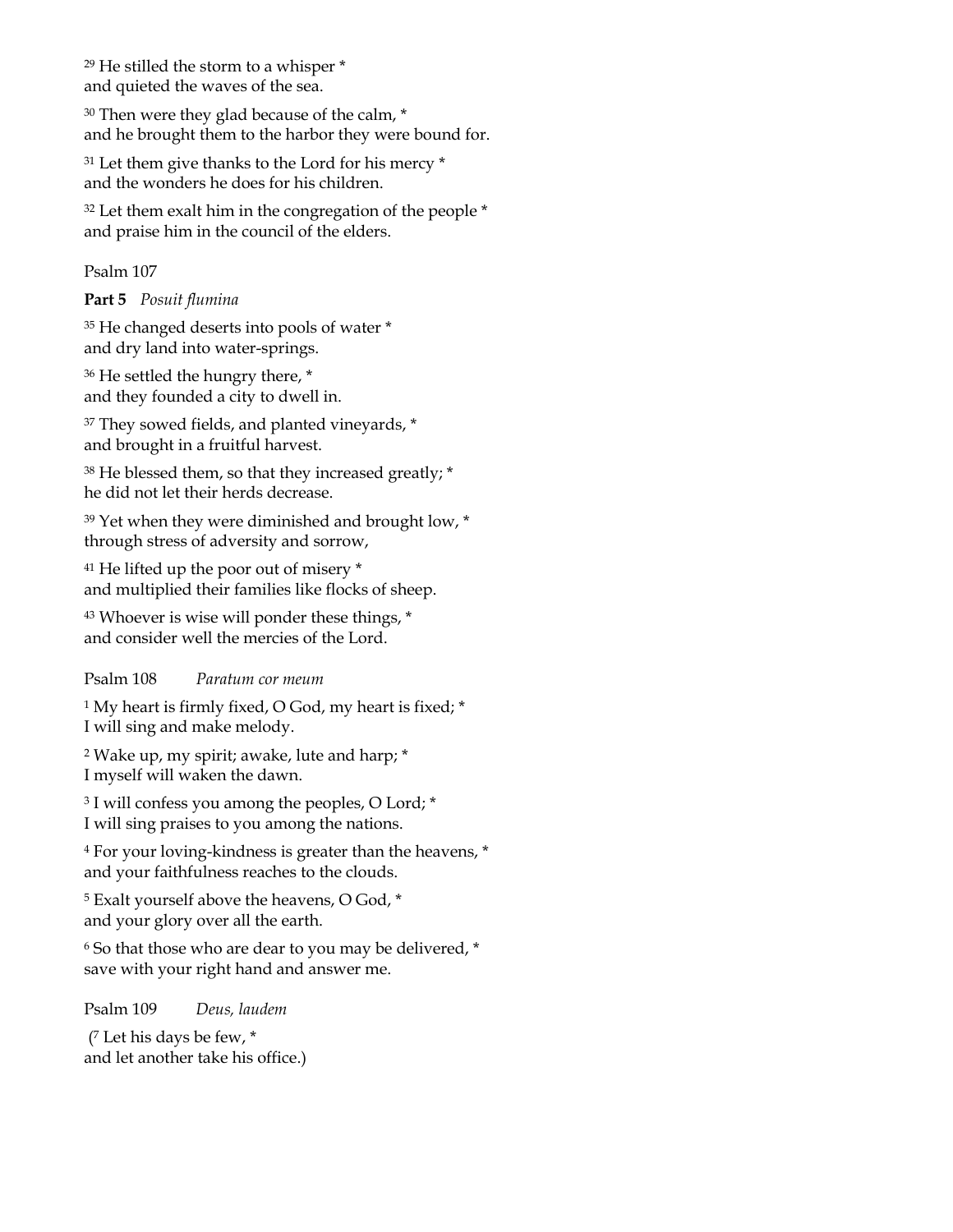<sup>20</sup> O Lord my God, deal with me according to your Name; \* for your tender mercy's sake, deliver me.

<sup>25</sup> Help me, O Lord my God; \* save me for your mercy's sake.

 $30$  Because you stand at the right hand of the needy,  $*$ to save his life from those who would condemn him.

# Psalm 110 *Dixit Dominus*

<sup>1</sup> The Lord said to my Lord, "Sit at my right hand, \* until I make your enemies your footstool."

<sup>2</sup> The Lord will send the scepter of your power out of Zion, \* saying, "Rule over your enemies round about you.

<sup>3</sup> Princely state has been yours from the day of your birth; \* in the beauty of holiness have I begotten you, like dew from the womb of the morning."

<sup>4</sup> The Lord has sworn and he will not recant: \* "You are a priest for ever after the order of Melchizedek."

# Psalm 111 *Confitebor tibi*

<sup>1</sup> Hallelujah! I will give thanks to the Lord with my whole heart, \* in the assembly of the upright, in the congregation.

<sup>2</sup> Great are the deeds of the Lord! \* they are studied by all who delight in them.

<sup>3</sup> His work is full of majesty and splendor, \* and his righteousness endures for ever.

<sup>4</sup> He makes his marvelous works to be remembered; \* the Lord is gracious and full of compassion.

<sup>7</sup> The works of his hands are faithfulness and justice; \* all his commandments are sure.

<sup>8</sup> They stand fast for ever and ever, \* because they are done in truth and equity.

<sup>9</sup> He sent redemption to his people; he commanded his covenant for ever; \* holy and awesome is his Name.

 $10$  The admiration of the Lord is the beginning of wisdom;  $*$ those who act accordingly have a good understanding; his praise endures for ever.

Psalm 112 *Beatus vir*

<sup>1</sup> Hallelujah! Happy are they who admire the Lord \* and have great delight in his commandments!

<sup>4</sup> Light shines in the darkness for the upright; \* the righteous are merciful and full of compassion.

<sup>5</sup> It is good for them to be generous in lending \* and to manage their affairs with justice.

<sup>6</sup> For they will never be shaken; \* the righteous will be kept in everlasting remembrance.

<sup>7</sup> They will not be afraid of any evil rumors; \* their heart is right; they put their trust in the Lord.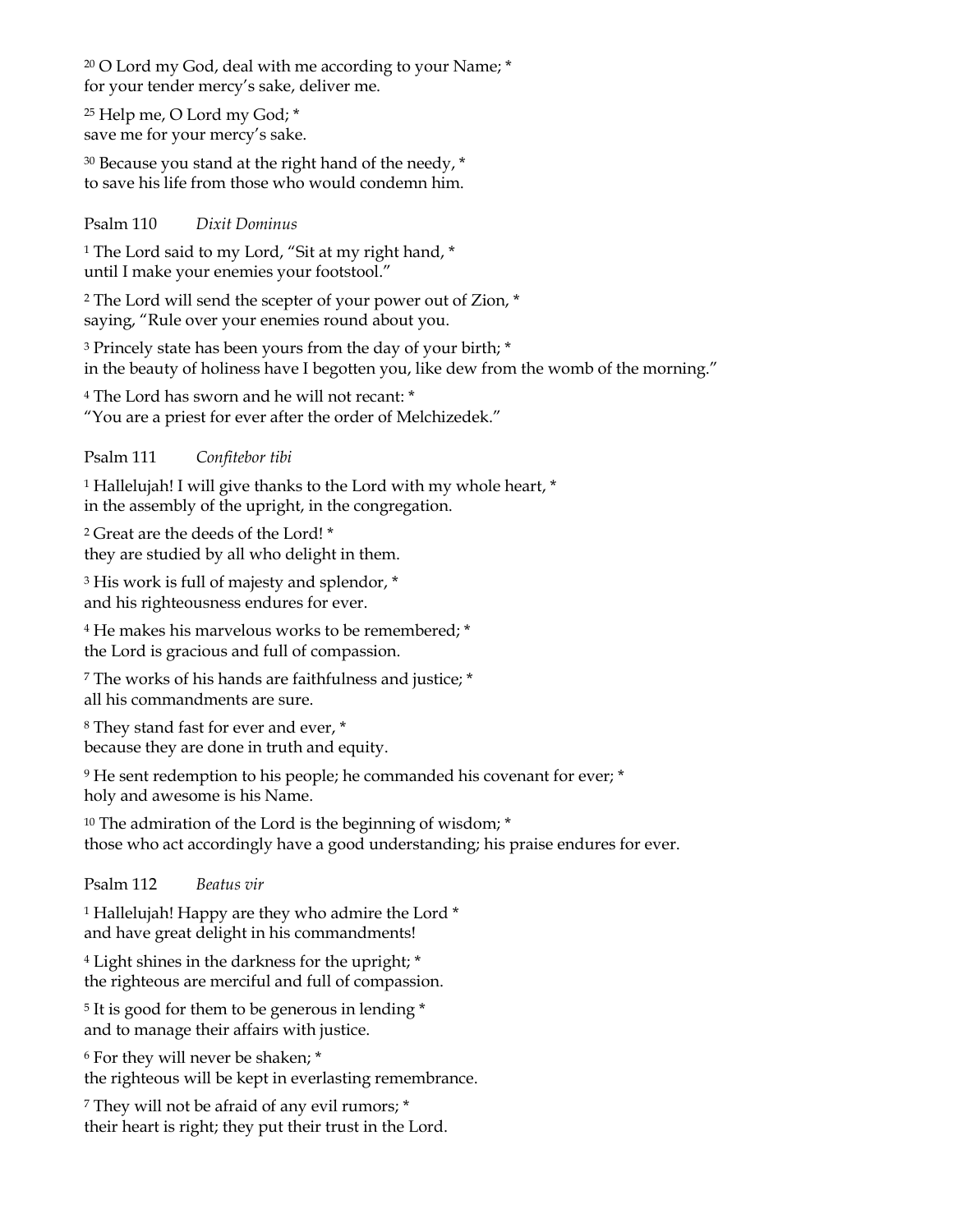<sup>8</sup> Their heart is established and will not shrink, \*

<sup>9</sup> They have given freely to the poor, \* and their righteousness stands fast for ever; they will hold up their head with honor.

Psalm 113 *Laudate, pueri*

<sup>1</sup> Hallelujah! Give praise, you servants of the Lord; \* praise the Name of the Lord.

<sup>2</sup> Let the Name of the Lord be blessed, \* from this time forth for evermore.

<sup>3</sup> From the rising of the sun to its going down \* let the Name of the Lord be praised.

<sup>4</sup> The Lord is high above all nations, \* and his glory above the heavens.

<sup>5</sup> Who is like the Lord our God, who sits enthroned on high \* but stoops to behold the heavens and the earth?

<sup>6</sup> He takes up the weak out of the dust \* and lifts up the poor from the ashes.

Psalm 114 *In exitu Israel*

<sup>1</sup> Hallelujah! When Israel came out of Egypt, \* the house of Jacob from a people of strange speech,

<sup>2</sup> Judah became God's sanctuary \* and Israel his dominion.

<sup>3</sup> The sea beheld it and fled; \* Jordan turned and went back.

<sup>4</sup> The mountains skipped like rams, \* and the little hills like young sheep.

<sup>5</sup> What ailed you, O sea, that you fled? \* O Jordan, that you turned back?

<sup>6</sup> You mountains, that you skipped like rams? \* you little hills like young sheep?

<sup>7</sup> Tremble, O earth, at the presence of the Lord, \* at the presence of the God of Jacob,

<sup>8</sup> Who turned the hard rock into a pool of water \* and flint-stone into a flowing spring.

Psalm 115 *Non nobis, Domine*

<sup>1</sup> Not to us, O Lord, not to us, but to your Name give glory; \* because of your love and because of your faithfulness.

<sup>11</sup> You who admire the Lord, trust in the Lord; \* he is their help and their shield.

<sup>12</sup> The Lord has been mindful of us, and he will bless us; \* he will bless the house of Israel; he will bless the house of Aaron;

<sup>13</sup> He will bless those who admire the Lord,  $*$ both small and great together.

<sup>14</sup> May the Lord increase you more and more,  $*$ you and your children after you.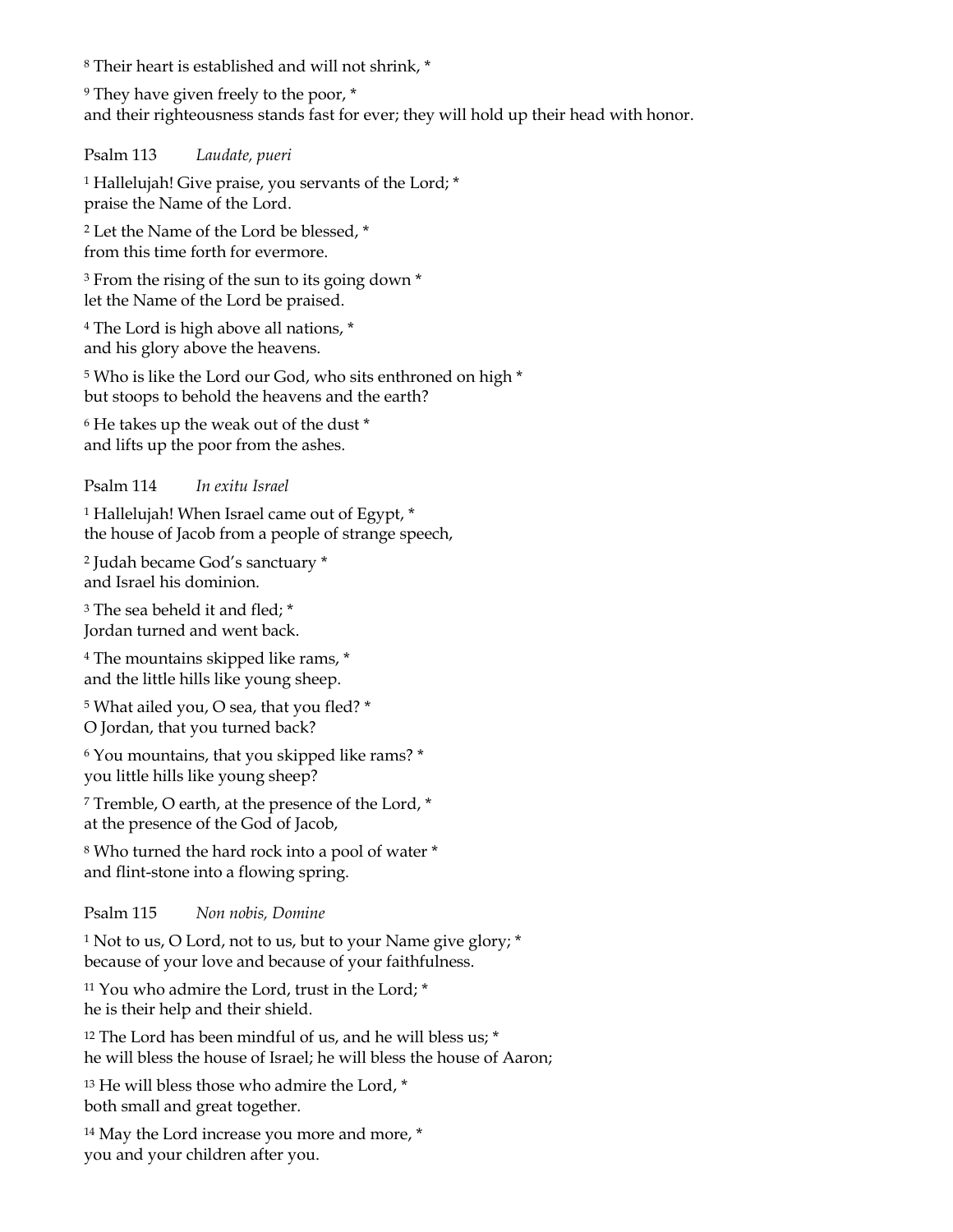<sup>15</sup> May you be blessed by the Lord,  $*$ the maker of heaven and earth.

<sup>16</sup> The heaven of heavens is the Lord's, \* but he entrusted the earth to its peoples.

<sup>18</sup> We will bless the Lord, \* from this time forth for evermore. Hallelujah!

Psalm 116 *Dilexi, quoniam*

<sup>1</sup> I love the Lord, because he has heard the voice of my supplication, \* because he has inclined his ear to me whenever I called upon him.

<sup>2</sup> The cords of death entangled me; the grip of the grave took hold of me; \* I came to grief and sorrow.

<sup>3</sup> Then I called upon the Name of the Lord: \* "O Lord, I pray you, save my life."

<sup>4</sup> Gracious is the Lord and righteous; \* our God is full of compassion.

<sup>5</sup> The Lord watches over the innocent; \* I was brought very low, and he helped me.

<sup>6</sup> Turn again to your rest, O my soul, \* for the Lord has treated you well.

<sup>7</sup> For you have rescued my life from death, \* my eyes from tears, and my feet from stumbling.

<sup>8</sup> I will walk in the presence of the Lord \* in the land of the living.

<sup>9</sup> I believed, even when I said, "I have been brought very low." \* In my distress I said, "No one can be trusted."

<sup>10</sup> How shall I repay the Lord \* for all the good things he has done for me?

<sup>11</sup> I will lift up the cup of salvation  $*$ and call upon the Name of the Lord.

<sup>12</sup> I will fulfill my vows to the Lord \* in the presence of all his people.

<sup>13</sup> Precious in the sight of the Lord \* is the death of his servants.

<sup>14</sup> O Lord, I am your servant; \* I am your servant and the child of your handmaid; you have freed me from my bonds.

<sup>15</sup> I will offer you the sacrifice of thanksgiving \* and call upon the Name of the Lord.

<sup>16</sup> I will fulfill my vows to the Lord \* in the presence of all his people,

<sup>17</sup> In the courts of the Lord's house, \* in the midst of you, O Jerusalem. Hallelujah!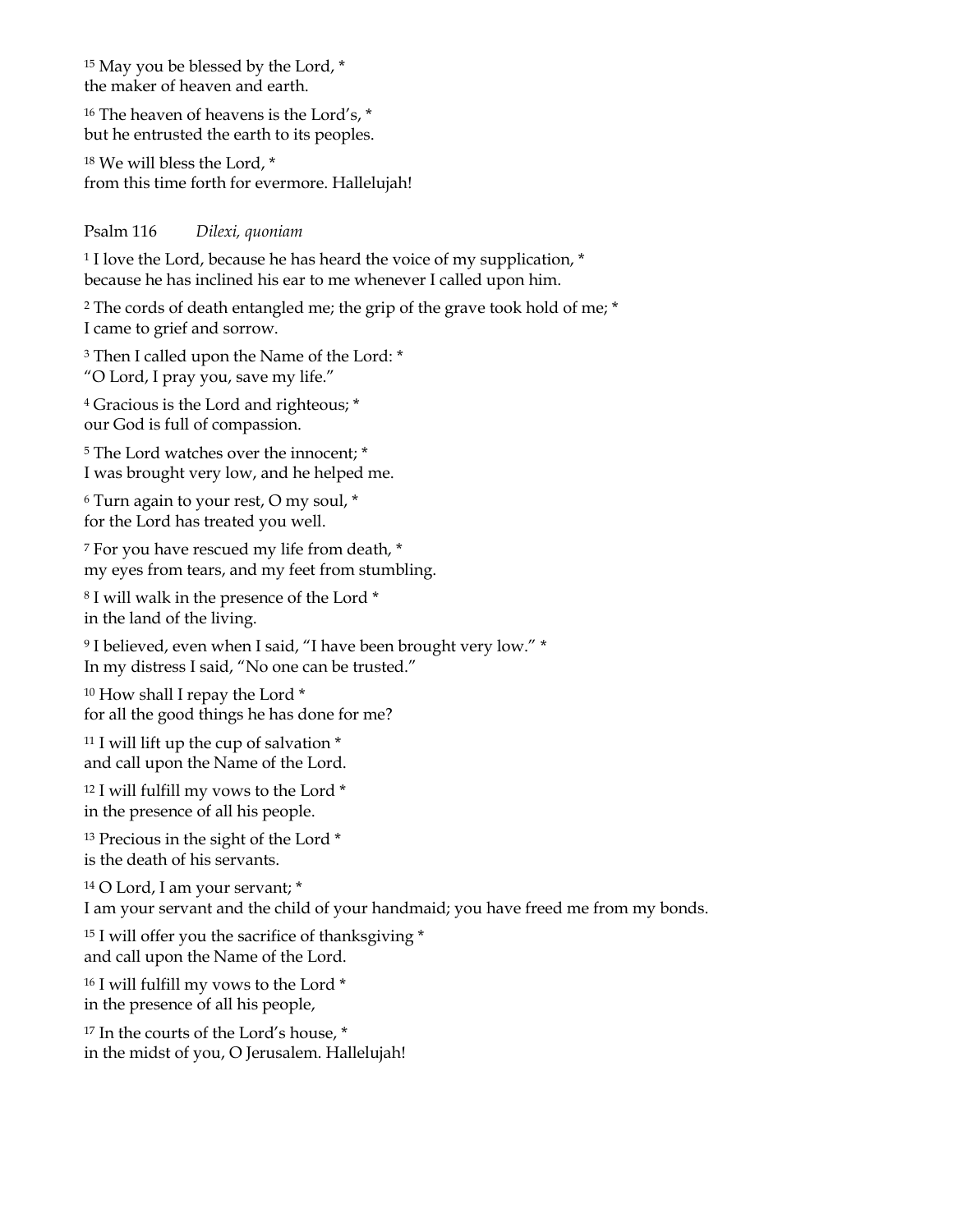#### Psalm 117 *Laudate Dominum*

<sup>1</sup> Praise the Lord, all you nations; \* laud him, all you peoples.

<sup>2</sup> For his loving-kindness toward us is great, \* and the faithfulness of the Lord endures for ever. Hallelujah!

Psalm 118 *Confitemini Domino*

<sup>1</sup> Give thanks to the Lord, for he is good; \* his mercy endures for ever.

<sup>2</sup> Let Israel now proclaim, \* "His mercy endures for ever."

<sup>3</sup> Let the house of Aaron now proclaim, \* "His mercy endures for ever."

<sup>4</sup> Let those who admire the Lord now proclaim, \* "His mercy endures for ever."

<sup>5</sup> I called to the Lord in my distress; \* the Lord answered by setting me free.

<sup>6</sup> The Lord is at my side, therefore I will not fear; \* what can anyone do to me?

<sup>8</sup> It is better to rely on the Lord \* than to put any trust in flesh.

<sup>9</sup> It is better to rely on the Lord \* than to put any trust in rulers.

<sup>14</sup> The Lord is my strength and my song,  $*$ and he has become my salvation.

<sup>15</sup> There is a sound of exultation and victory \* in the tents of the righteous:

<sup>16</sup> "The right hand of the Lord has triumphed! \* the right hand of the Lord is exalted! the right hand of the Lord has triumphed!"

<sup>17</sup> I shall not die, but live, \* and declare the works of the Lord.

<sup>19</sup> Open for me the gates of righteousness; \* I will enter them; I will offer thanks to the Lord.

<sup>20</sup> "This is the gate of the Lord; \* he who is righteous may enter."

<sup>21</sup> I will give thanks to you, for you answered me \* and have become my salvation.

<sup>22</sup> The same stone which the builders rejected \* has become the chief cornerstone.

<sup>23</sup> This is the Lord's doing,  $*$ and it is marvelous in our eyes.

<sup>24</sup> On this day the Lord has acted; \* we will rejoice and be glad in it.

<sup>25</sup> Hosannah, Lord, hosannah! \* Lord, send us now success.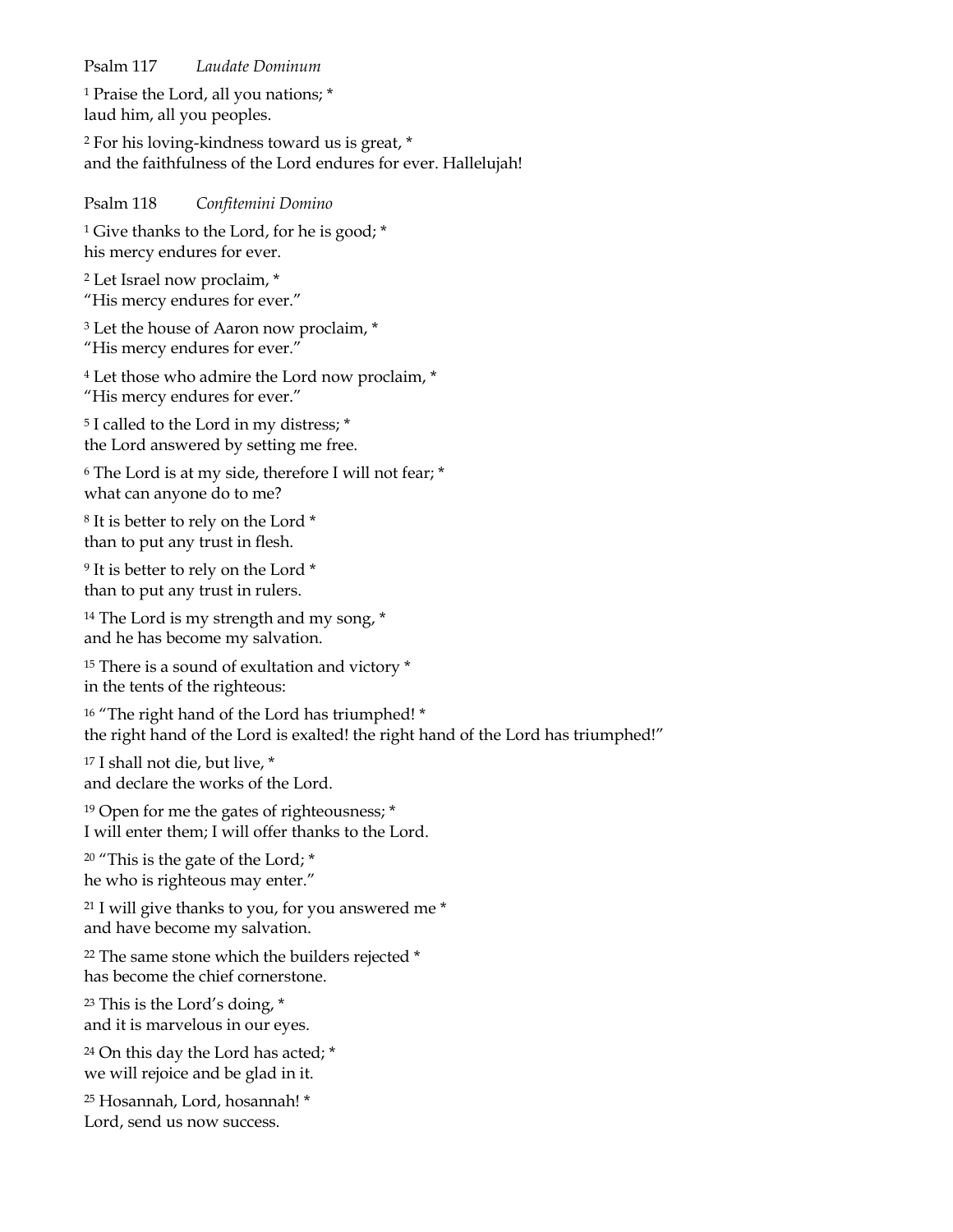<sup>26</sup> Blessed is he who comes in the name of the Lord; \* we bless you from the house of the Lord.

<sup>27</sup> God is the Lord; he has shined upon us;  $*$ form a procession with branches up to the horns of the altar.

<sup>28</sup> "You are my God, and I will thank you; \* you are my God, and I will exalt you."

<sup>29</sup> Give thanks to the Lord, for he is good;  $*$ his mercy endures for ever.

# Psalm 119

**Aleph** *Beati immaculati*

<sup>1</sup> Happy are they whose way is blameless,  $*$ who walk in the law of the Lord!

<sup>2</sup> Happy are they who observe his decrees \* and seek him with all their hearts!

<sup>3</sup> Who never do any wrong, \* but always walk in his ways.

<sup>4</sup> You laid down your commandments, \* that we should fully keep them.

<sup>5</sup> Oh, that my ways were made so direct \* that I might keep your statutes!

Psalm 119

**Beth** *In quo corrigit?*

<sup>9</sup> How shall a young man cleanse his way? \* By keeping to your words.

<sup>10</sup> With my whole heart I seek you; \* let me not stray from your commandments.

<sup>11</sup> I treasure your promise in my heart, \* that I may not sin against you.

<sup>12</sup> Blessed are you, O Lord; \* instruct me in your statutes.

<sup>13</sup> With my lips will I recite \* all the judgments of your mouth.

<sup>14</sup> I have taken greater delight in the way of your decrees \* than in all manner of riches.

<sup>15</sup> I will meditate on your commandments \* and give attention to your ways.

<sup>16</sup> My delight is in your statutes; \* I will not forget your word.

Psalm 119

**Gimel** *Retribue servo tuo*

<sup>17</sup> Deal bountifully with your servant,  $*$ that I may live and keep your word.

<sup>18</sup> Open my eyes, that I may see \* the wonders of your law.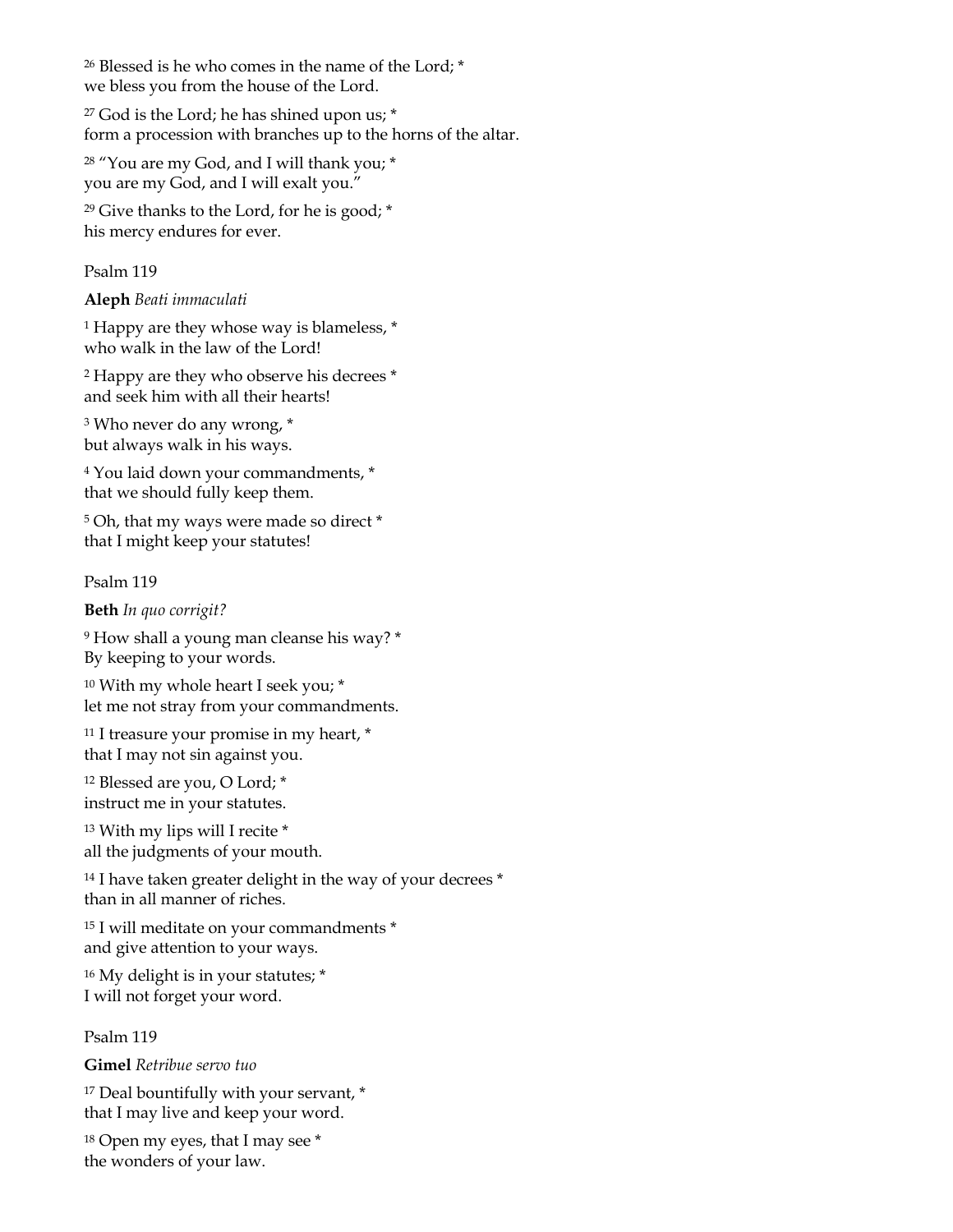<sup>19</sup> I am a stranger here on earth; \*

<sup>24</sup> And so your decrees are my delight, \* and they are my counselors.

Psalm 119

**Daleth** *Adhæsit pavimento*

<sup>25</sup> My soul cleaves to the dust; \* give me life according to your word.

<sup>26</sup> I have confessed my ways, and you answered me; \* instruct me in your statutes.

<sup>27</sup> Make me understand the way of your commandments, \* that I may meditate on your marvelous works.

<sup>28</sup> My soul melts away for sorrow; \* strengthen me according to your word.

<sup>29</sup> Take from me the way of lying; \* let me find grace through your law.

<sup>30</sup> I have chosen the way of faithfulness; \* I have set your judgments before me.

<sup>31</sup> I hold fast to your decrees; \* O Lord, let me not be put to shame.

<sup>32</sup> I will run the way of your commandments, \* for you have set my heart at liberty.

Psalm 119

**He** *Legem pone*

<sup>33</sup> Teach me, O Lord, the way of your statutes, \* and I shall keep it to the end.

<sup>34</sup> Give me understanding, and I shall keep your law; \* I shall keep it with all my heart.

<sup>35</sup> Make me go in the path of your commandments, \* for that is my desire.

<sup>36</sup> Incline my heart to your decrees \* and not to unjust gain.

<sup>37</sup> Turn my eyes from watching what is worthless; \* give me life in your ways.

<sup>38</sup> Fulfill your promise to your servant, \* which you make to those who adore you.

<sup>39</sup> Turn away the reproach which I dread, \* because your judgments are good.

<sup>40</sup> Behold, I long for your commandments; \* in your righteousness preserve my life.

Psalm 119

**Waw** *Et veniat super me*

<sup>41</sup> Let your loving-kindness come to me, O Lord, \* and your salvation, according to your promise.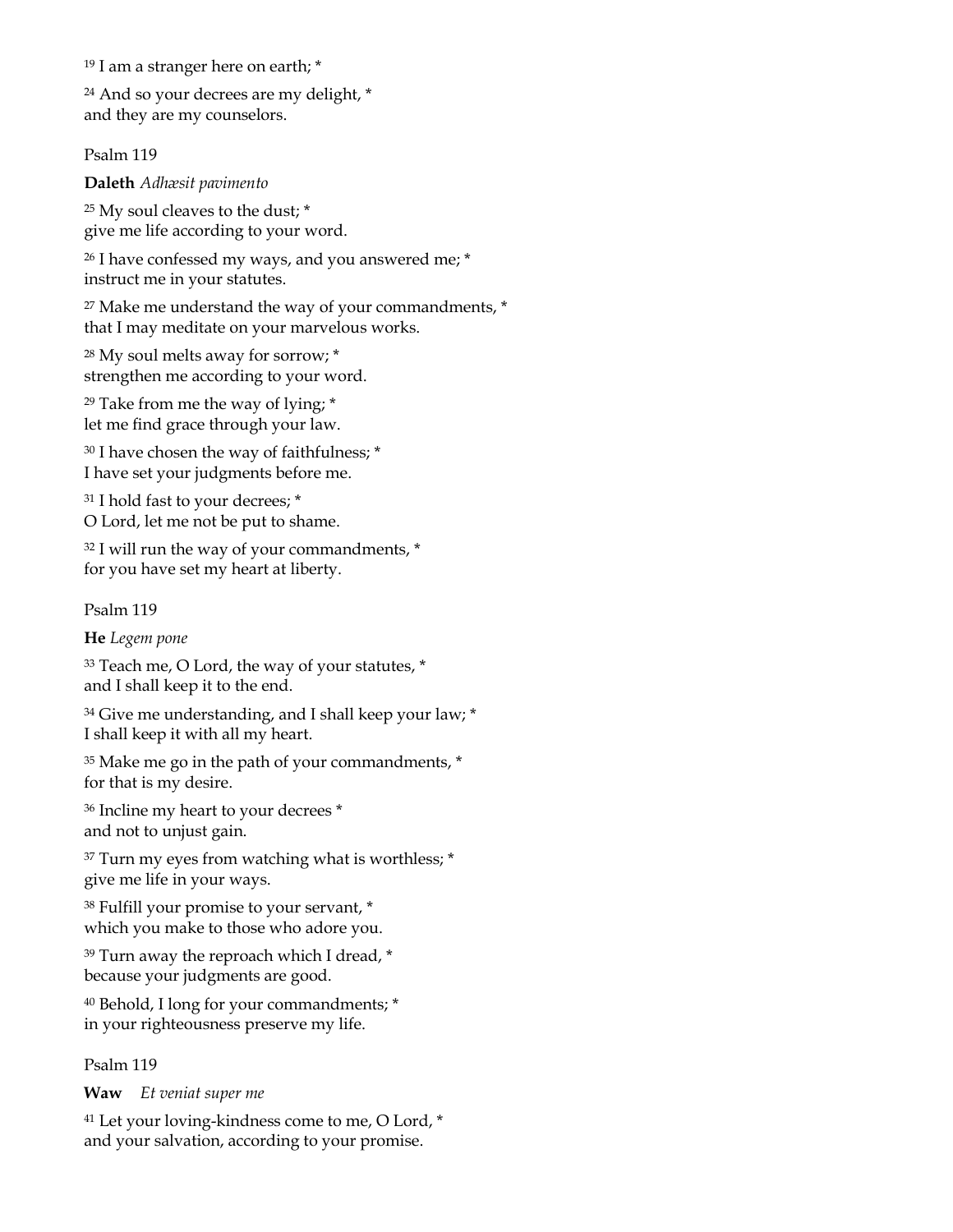<sup>43</sup> Do not take the word of truth out of my mouth, \* for my hope is in your judgments.

<sup>44</sup> I shall continue to keep your law; \* I shall keep it for ever and ever.

<sup>45</sup> I will walk at liberty, \* because I study your commandments.

<sup>47</sup> I delight in your commandments, \* which I have always loved.

<sup>48</sup> I will lift up my hands to your commandments, \* and I will meditate on your statutes.

Psalm 119

### **Zayin** *Memor esto verbi tui*

<sup>49</sup> Remember your word to your servant, \* because you have given me hope.

<sup>50</sup> This is my comfort in my trouble, \* that your promise gives me life.

<sup>52</sup> When I remember your judgments of old, \* O Lord, I take great comfort.

<sup>53</sup> I am filled with a burning rage, \* because of the wicked who forsake your law.

<sup>54</sup> Your statutes have been like songs to me \* wherever I have lived as a stranger.

<sup>55</sup> I remember your Name in the night, O Lord, \* and dwell upon your law.

<sup>56</sup> This is how it has been with me, \* because I have kept your commandments.

Psalm 119

**Heth** *Portio mea, Domine*

<sup>57</sup> You only are my portion, O Lord; \* I have promised to keep your words.

<sup>58</sup> I entreat you with all my heart, \* be merciful to me according to your promise.

<sup>59</sup> I have considered my ways \* and turned my feet toward your decrees.

<sup>60</sup> I hasten and do not tarry \* to keep your commandments.

 $62$  At midnight I will rise to give you thanks,  $*$ because of your righteous judgments.

<sup>63</sup> I am a companion of all who admire you; \* and of those who keep your commandments.

<sup>64</sup> The earth, O Lord, is full of your love; \* instruct me in your statutes.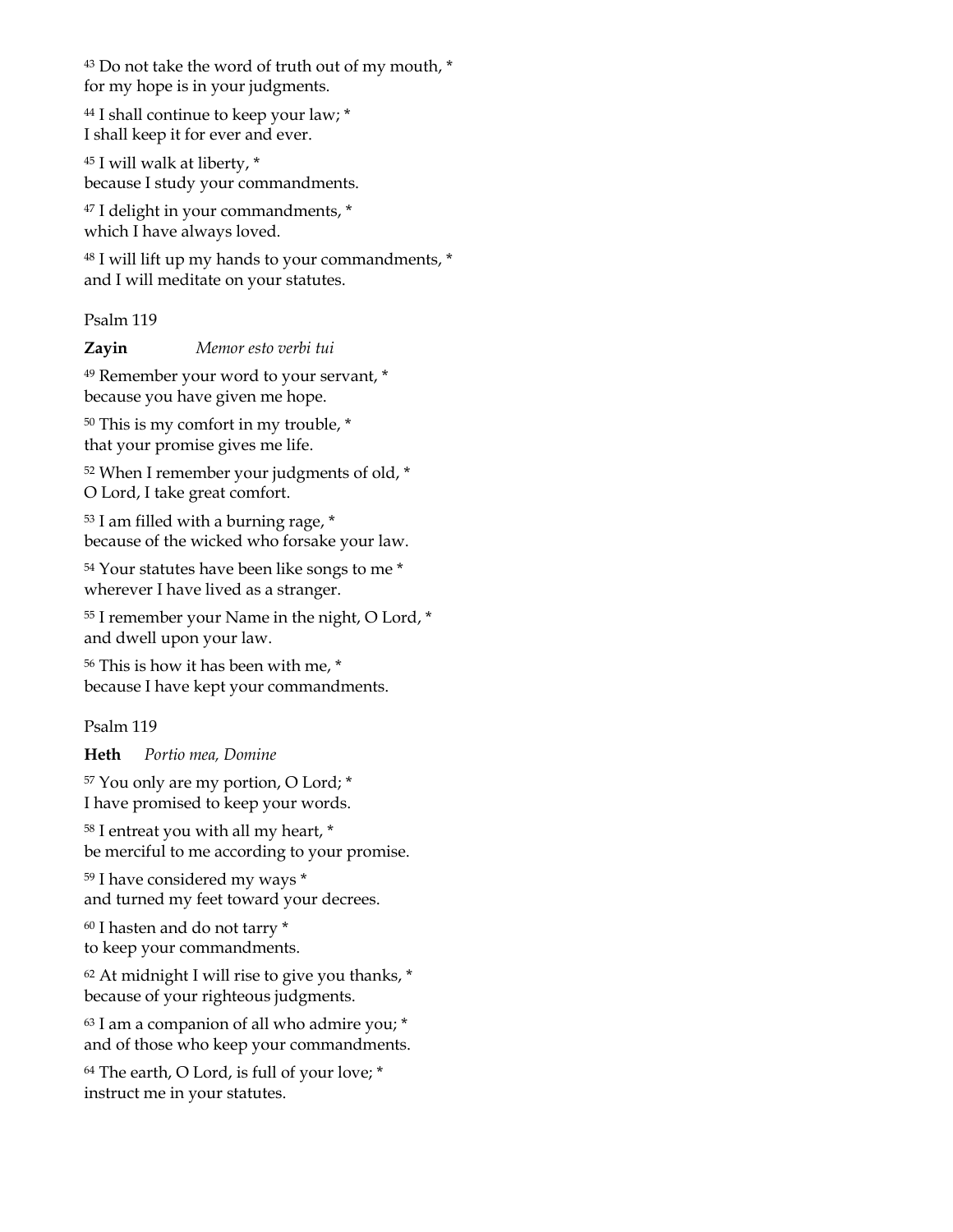#### Psalm 119

**Teth** *Bonitatem fecisti*

<sup>65</sup> O Lord, you have dealt graciously with your servant, \* according to your word.

<sup>66</sup> Teach me discernment and knowledge, \* for I have believed in your commandments.

<sup>68</sup> You are good and you bring forth good; \* instruct me in your statutes.

<sup>72</sup> The law of your mouth is dearer to me \* than thousands in gold and silver.

Psalm 119

**Yodh** *Manus tuæ fecerunt me*

<sup>73</sup> Your hands have made me and fashioned me; \* give me understanding, that I may learn your commandments.

<sup>74</sup> Those who admire you will be glad when they see me,  $*$ because I trust in your word.

<sup>76</sup> Let your loving-kindness be my comfort, \* as you have promised to your servant.

 $77$  Let your compassion come to me, that I may live,  $*$ for your law is my delight.

Psalm 119

**Kaph** *Defecit in salutare*

<sup>81</sup> My soul has longed for your salvation; \* I have put my hope in your word.

<sup>88</sup> In your loving-kindness, revive me, \* that I may keep the decrees of your mouth.

Psalm 119

**Lamedh** *In æternum, Domine*

<sup>89</sup> O Lord, your word is everlasting; \* it stands firm in the heavens.

<sup>90</sup> Your faithfulness remains from one generation to another; \* you established the earth, and it abides.

 $91$  By your decree these continue to this day,  $*$ for all things are your servants.

 $92$  If my delight had not been in your law,  $*$ I should have perished in my affliction.

<sup>93</sup> I will never forget your commandments, \* because by them you give me life.

<sup>94</sup> I am yours; oh, that you would save me! \* for I study your commandments.

<sup>96</sup> I see that all things come to an end, \* but your commandment has no bounds.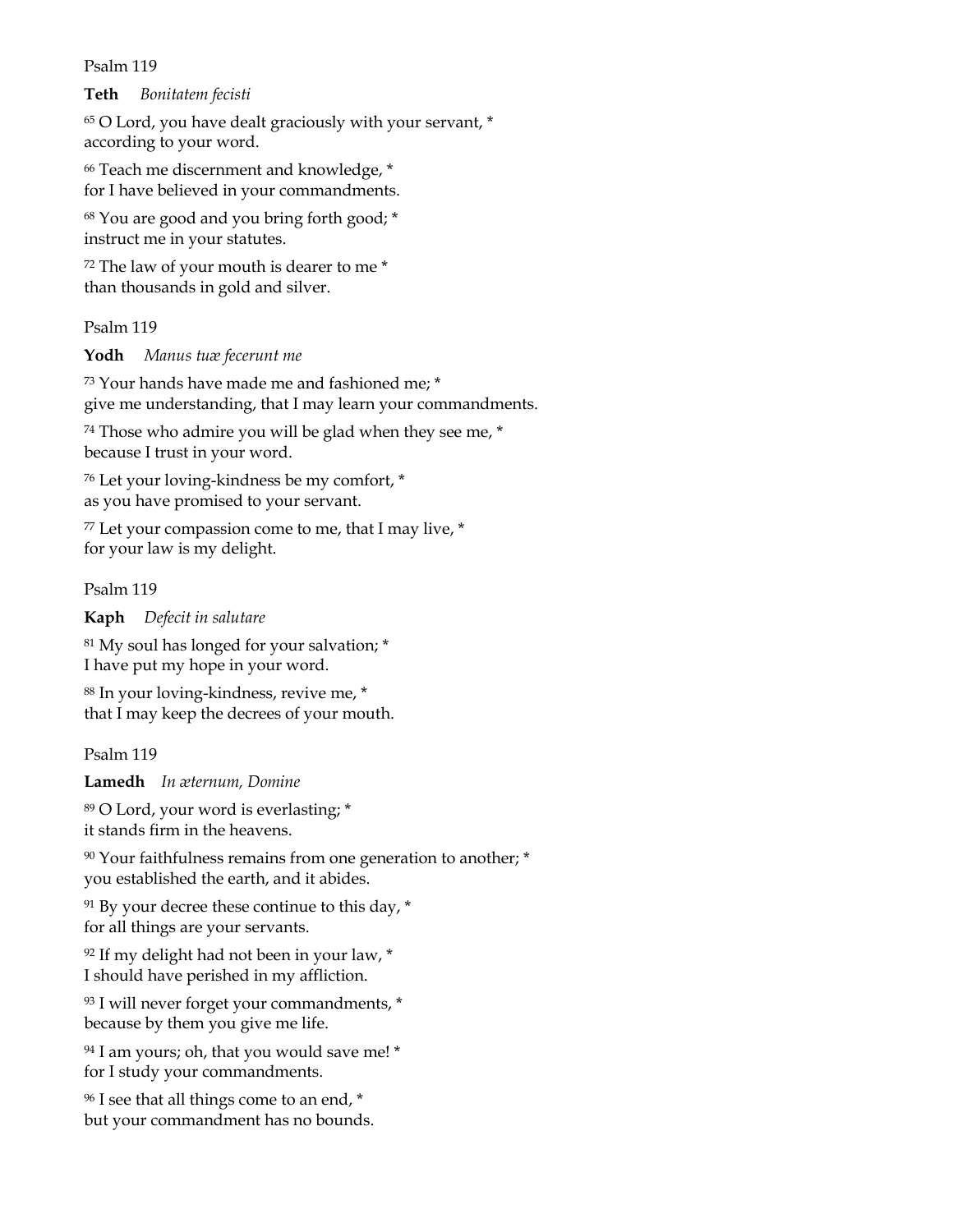#### Psalm 119

**Mem** *Quomodo dilexi!*

<sup>97</sup> Oh, how I love your law! \* all the day long it is in my mind.

103 How sweet are your words to my taste! \* they are sweeter than honey to my mouth.

### Psalm 119

**Nun** *Lucerna pedibus meis*

<sup>105</sup> Your word is a lantern to my feet \* and a light upon my path.

106 I have sworn and am determined \* to keep your righteous judgments.

<sup>108</sup> Accept, O Lord, the willing tribute of my lips, \* and teach me your judgments.

 $109$  My life is always in my hand,  $*$ yet I do not forget your law.

<sup>111</sup> Your decrees are my inheritance for ever; \* truly, they are the joy of my heart.

<sup>112</sup> I have applied my heart to fulfill your statutes \* for ever and to the end.

Psalm 119

**Samekh** *Iniquos odio habui*

<sup>114</sup> You are my refuge and shield; \* my hope is in your word.

117 Hold me up, and I shall be safe,  $*$ and my delight shall be ever in your statutes.

Psalm 119

**Ayin** *Feci judicium*

<sup>124</sup> Deal with your servant according to your loving-kindness \* and teach me your statutes.

 $125$  I am your servant; grant me understanding,  $*$ that I may know your decrees.

<sup>127</sup> Truly, I love your commandments \* more than gold and precious stones.

# Psalm 119

**Pe** *Mirabilia*

<sup>129</sup> Your decrees are wonderful; \* therefore I obey them with all my heart.

<sup>130</sup> When your word goes forth it gives light; \* it gives understanding to the simple.

131 I open my mouth and pant; \* I long for your commandments.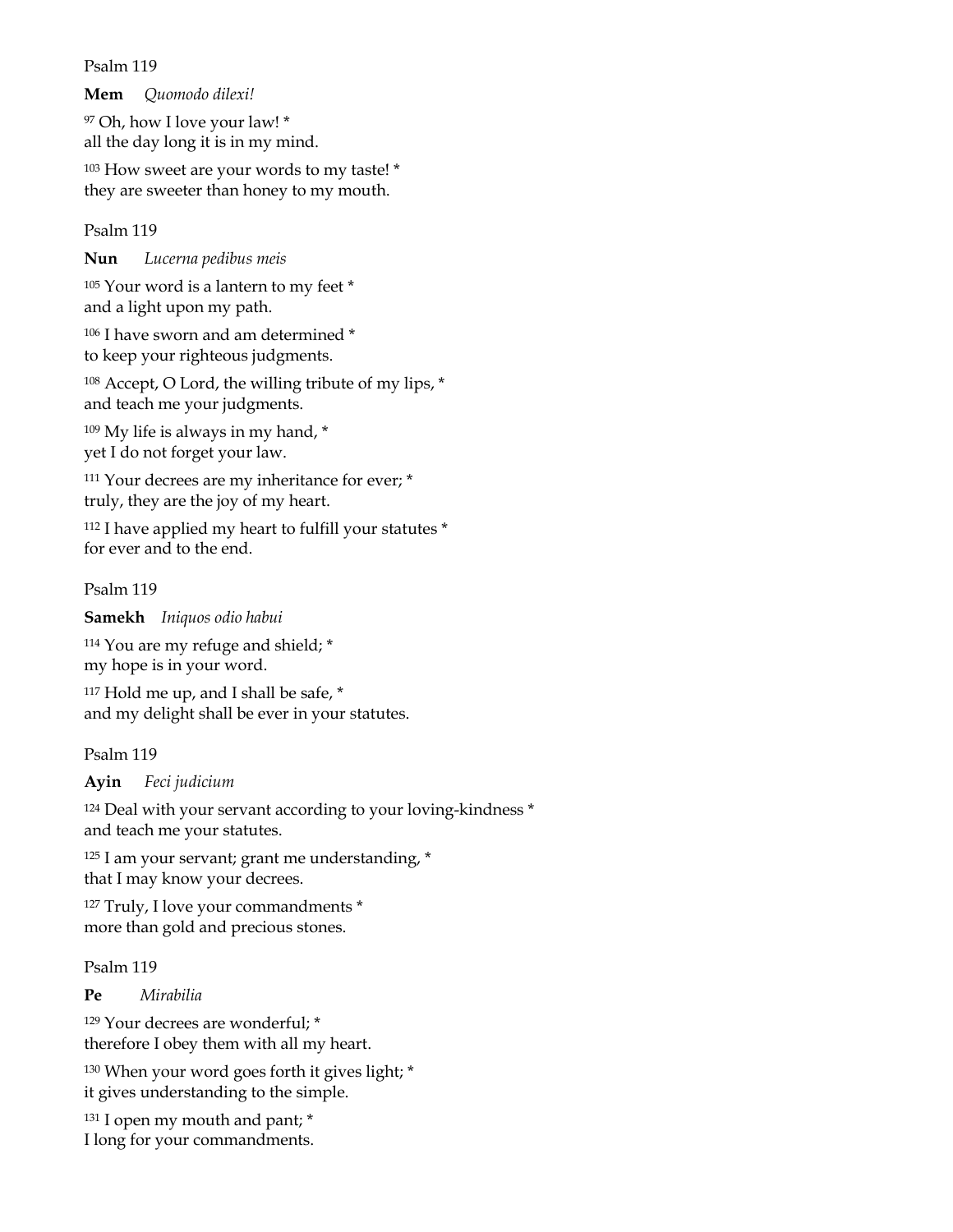<sup>132</sup> Turn to me in mercy, \* as you always do to those who love your Name.

<sup>133</sup> Steady my footsteps in your word; \* let no iniquity have dominion over me.

135 Let your countenance shine upon your servant \* and teach me your statutes.

Psalm 119

**Sadhe** *Justus es, Domine*

<sup>137</sup> You are righteous, O Lord, \* and upright are your judgments.

<sup>138</sup> You have issued your decrees \* with justice and in perfect faithfulness.

<sup>140</sup> Your word has been tested to the uttermost, \* and your servant holds it dear.

<sup>141</sup> I am small and of little account, \* yet I do not forget your commandments.

<sup>142</sup> Your justice is an everlasting justice \* and your law is the truth.

<sup>144</sup> The righteousness of your decrees is everlasting; \* grant me understanding, that I may live.

Psalm 119

**Qoph** *Clamavi in toto corde meo*

<sup>145</sup> I call with my whole heart; \* answer me, O Lord, that I may keep your statutes.

146 I call to you; oh, that you would save me! \* I will keep your decrees.

<sup>147</sup> Early in the morning I cry out to you, \* for in your word is my trust.

<sup>148</sup> My eyes are open in the night watches, \* that I may meditate upon your promise.

<sup>149</sup> Hear my voice, O Lord, according to your loving-kindness; \* according to your judgments, give me life.

<sup>151</sup> You, O Lord, are near at hand, \* and all your commandments are true.

<sup>152</sup> Long have I known from your decrees \* that you have established them for ever.

Psalm 119

**Resh** *Vide humilitatem*

<sup>156</sup> Great is your compassion, O Lord; \* preserve my life, according to your judgments.

<sup>159</sup> See how I love your commandments! \* O Lord, in your mercy, preserve me.

<sup>160</sup> The heart of your word is truth; \* all your righteous judgments endure for evermore.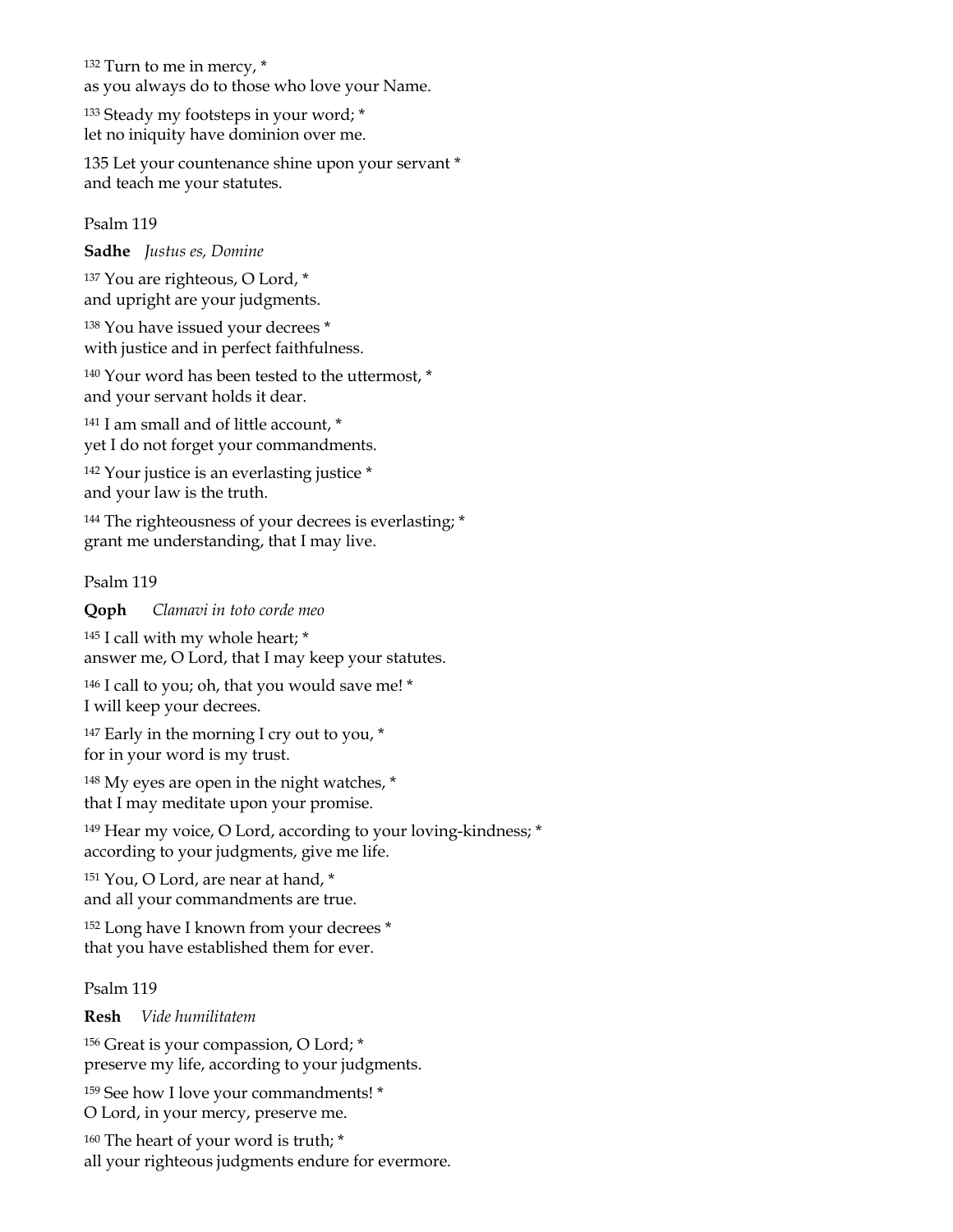Psalm 119

**Shin** *Principes persecuti sunt*

<sup>161</sup> \*

My heart stands in awe of your word.

<sup>162</sup> I am glad because of your promise \*

<sup>163</sup> \*

Your law is my love.

<sup>164</sup> Seven times a day do I praise you, \* because of your righteous judgments.

<sup>165</sup> Great peace have they who love your law; \* for them there is no stumbling block.

 $166$  I have hoped for your salvation, O Lord,  $*$ and I have fulfilled your commandments.

<sup>167</sup> I have kept your decrees \* and I have loved them deeply.

<sup>168</sup> I have kept your commandments and decrees, \* for all my ways are before you.

# Psalm 119

# **Taw** *Appropinquet deprecatio*

<sup>169</sup> Let my cry come before you, O Lord; \* give me understanding, according to your word.

<sup>170</sup> Let my supplication come before you; \* deliver me, according to your promise.

<sup>171</sup> My lips shall pour forth your praise,  $*$ when you teach me your statutes.

172 My tongue shall sing of your promise, \* for all your commandments are righteous.

 $173$  Let your hand be ready to help me,  $*$ for I have chosen your commandments.

174 I long for your salvation, O Lord, \* and your law is my delight.

175 Let me live, and I will praise you,  $*$ and let your judgments help me.

<sup>176</sup> I have gone astray like a sheep that is lost; \* search for your servant, for I do not forget your commandments.

Psalm 120 *Ad Dominum*

<sup>1</sup> When I was in trouble, I called to the Lord; \* I called to the Lord, and he answered me.

Psalm 121 *Levavi oculos*

<sup>1</sup> I lift up my eyes to the hills; \* from where is my help to come?

<sup>2</sup> My help comes from the Lord, \* the maker of heaven and earth.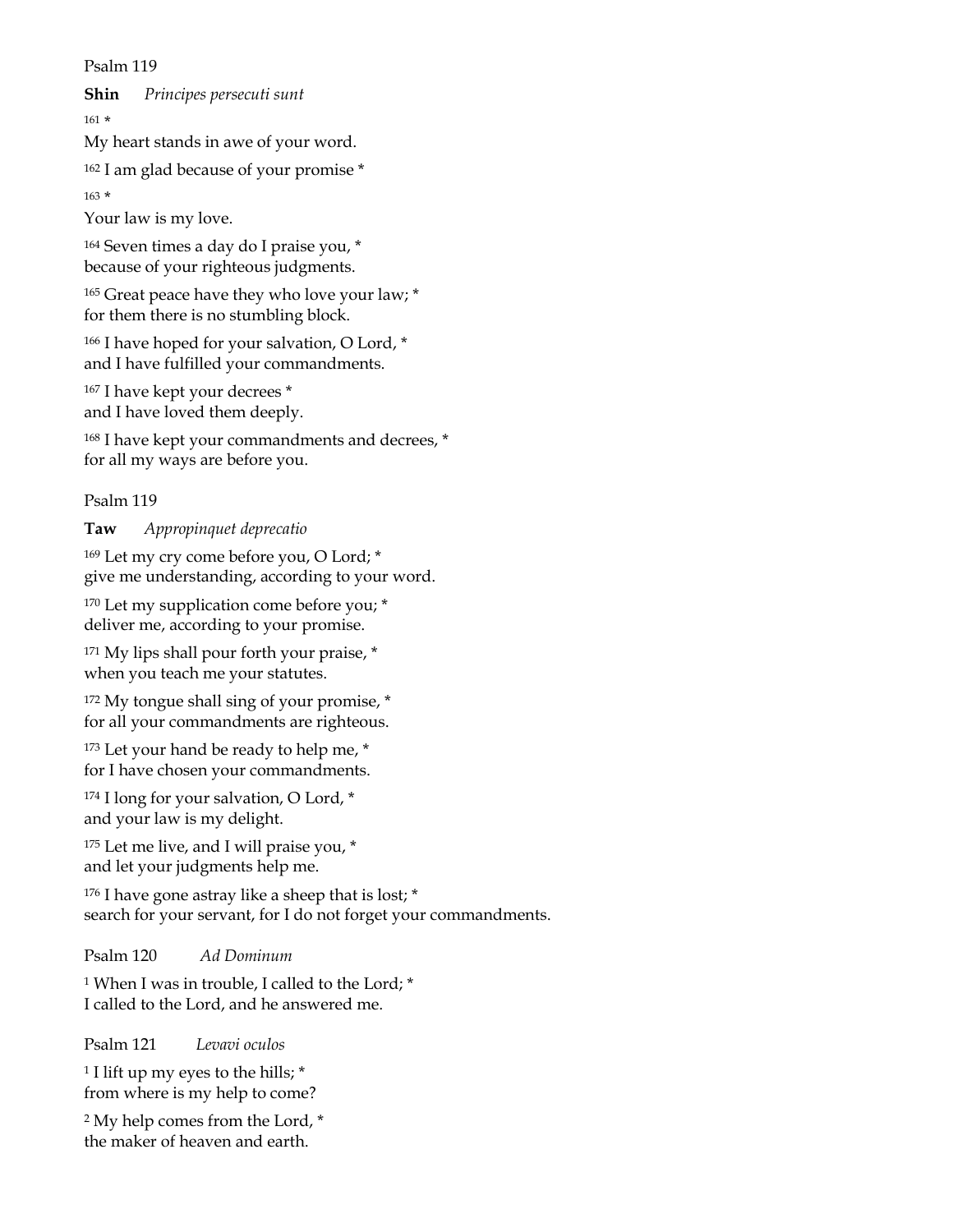<sup>3</sup> He will not let your foot be moved \* and he who watches over you will not fall asleep.

<sup>4</sup> Behold, he who keeps watch over Israel \* shall neither slumber nor sleep;

<sup>5</sup> The Lord himself watches over you; \* the Lord is your shade at your right hand,

<sup>6</sup> So that the sun shall not strike you by day, \* nor the moon by night.

<sup>7</sup> The Lord shall preserve you from all evil; \* it is he who shall keep you safe.

<sup>8</sup> The Lord shall watch over your going out and your coming in, \* from this time forth for evermore.

### Psalm 122 *Lætatus sum*

<sup>1</sup> I was glad when they said to me,  $*$ "Let us go to the house of the Lord."

<sup>2</sup> Now our feet are standing \* within your gates, O Jerusalem.

<sup>3</sup> Jerusalem is built as a city \* that is at unity with itself;

<sup>4</sup> To which the tribes go up, the tribes of the Lord, \* the assembly of Israel, to praise the Name of the Lord.

<sup>5</sup> For there are the thrones of judgment,  $*$ the thrones of the house of David.

<sup>6</sup> Pray for the peace of Jerusalem: \* "May they prosper who love you.

<sup>7</sup> Peace be within your walls \* and quietness within your towers.

<sup>8</sup> For my brethren and companions' sake, \* I pray for your prosperity.

<sup>9</sup> Because of the house of the Lord our God, \* I will seek to do you good."

Psalm 123 *Ad te levavi oculos meos*

<sup>1</sup> To you I lift up my eyes, \* to you enthroned in the heavens.

<sup>2</sup> As the eyes of servants look to the hand of their masters, \* and the eyes of a maid to the hand of her mistress,

<sup>3</sup> So our eyes look to the Lord our God, \* until he show us his mercy.

<sup>4</sup> Have mercy upon us, O Lord, have mercy. \*

Psalm 124 *Nisi quia Dominus*

<sup>1</sup> If the Lord had not been on our side, \* let Israel now say;

<sup>2</sup> If the Lord had not been on our side, \* when enemies rose up against us;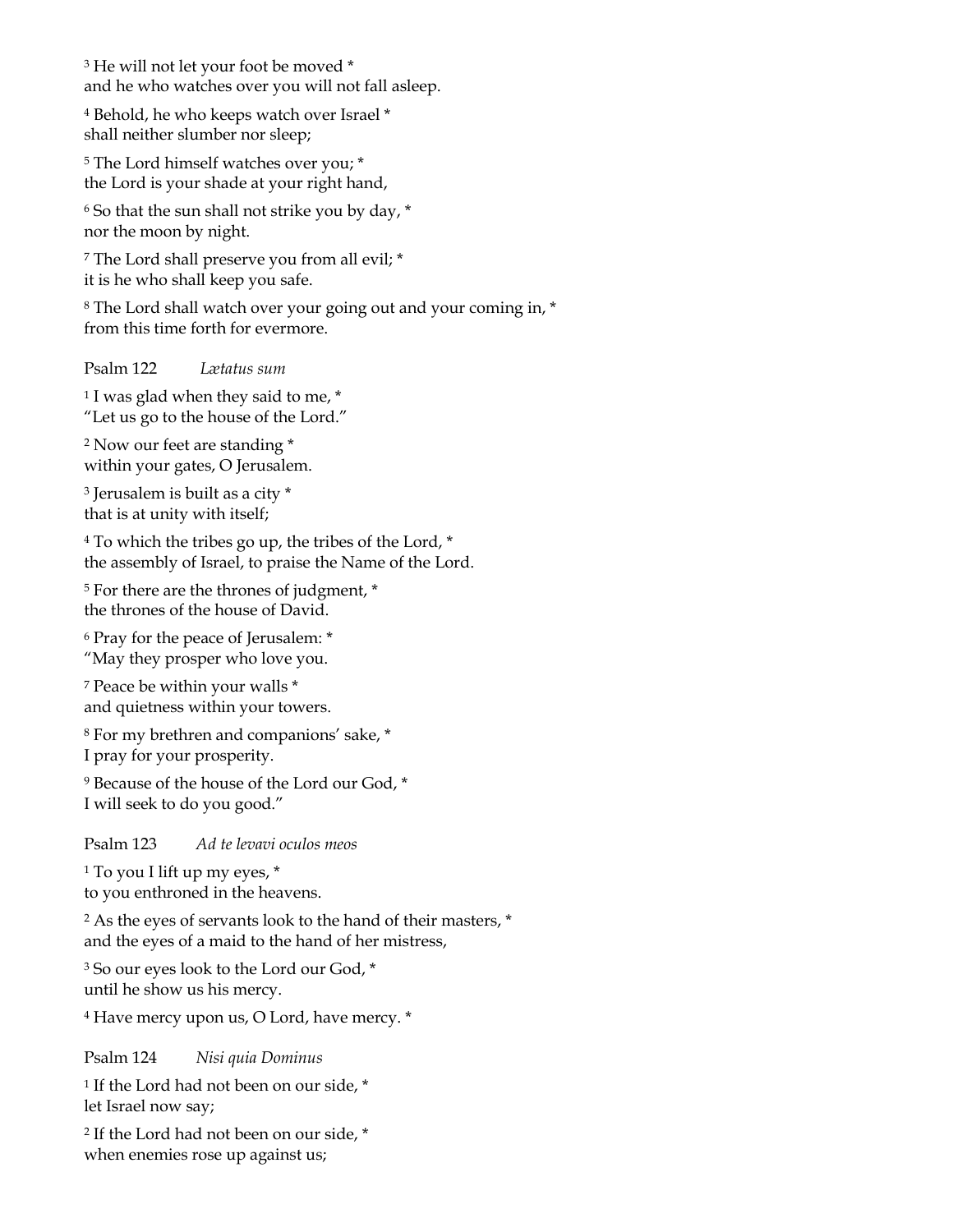<sup>3</sup> Then would they have swallowed us up alive \* in their fierce anger toward us;

<sup>4</sup> Then would the waters have overwhelmed us \* and the torrent gone over us;

<sup>5</sup> Then would the raging waters \* have gone right over us.

<sup>6</sup> Blessed be the Lord! \* he has not given us over to be a prey for their teeth.

<sup>7</sup> We have escaped like a bird from the snare of the fowler; \* the snare is broken, and we have escaped.

<sup>8</sup> Our help is in the Name of the Lord, \* the maker of heaven and earth.

# Psalm 125 *Qui confidunt*

<sup>1</sup> Those who trust in the Lord are like Mount Zion,  $*$ which cannot be moved, but stands fast for ever.

<sup>2</sup> The hills stand about Jerusalem; \* so does the Lord stand round about his people, from this time forth for evermore.

<sup>4</sup> Show your goodness, O Lord, to those who are good \* and to those who are true of heart.

Psalm 126 *In convertendo*

<sup>1</sup> When the Lord restored the fortunes of Zion, \* then were we like those who dream.

<sup>2</sup> Then was our mouth filled with laughter, \* and our tongue with shouts of joy.

<sup>3</sup> Then they said among the nations,  $*$ "The Lord has done great things for them."

<sup>4</sup> The Lord has done great things for us, \* and we are glad indeed.

<sup>5</sup> Restore our fortunes, O Lord, \* like the watercourses of the Negev.

<sup>6</sup> Those who sowed with tears \* will reap with songs of joy.

<sup>7</sup> Those who go out weeping, carrying the seed, \* will come again with joy, shouldering their sheaves.

# Psalm 127 *Nisi Dominus*

<sup>1</sup> Unless the Lord builds the house, \* their labor is in vain who build it.

<sup>2</sup> Unless the Lord watches over the city, \* in vain the watchman keeps his vigil.

<sup>3</sup> It is in vain that you rise so early and go to bed so late; \* vain, too, to eat the bread of toil, for he gives to his beloved sleep.

<sup>4</sup> Children are a heritage from the Lord, \* and the fruit of the womb is a gift.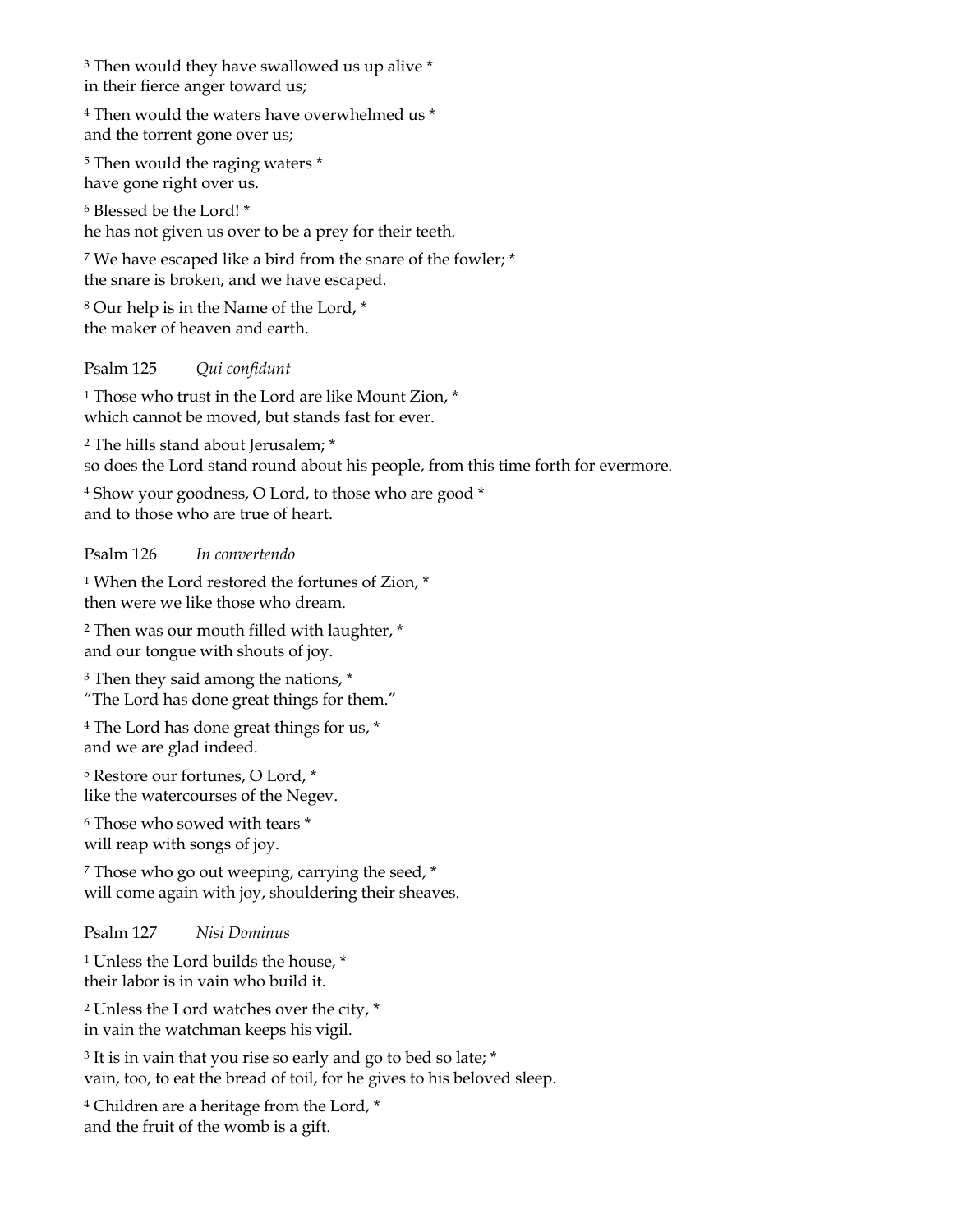Psalm 128 *Beati omnes*

<sup>1</sup> Happy are they all who adore the Lord,  $*$ and who follow in his ways!

<sup>2</sup> You shall eat the fruit of your labor; \* happiness and prosperity shall be yours.

<sup>3</sup> Your wife shall be like a fruitful vine within your house, \* your children like olive shoots round about your table.

<sup>4</sup> The man who adore the Lord \* shall thus indeed be blessed.

<sup>5</sup> The Lord bless you from Zion, \* and may you see the prosperity of Jerusalem all the days of your life.

<sup>6</sup> May you live to see your children's children; \* may peace be upon Israel.

Psalm 129 *Sæpe expugnaverunt*

<sup>8</sup> "The Lord prosper you. \* We wish you well in the Name of the Lord."

Psalm 130 *De profundis*

<sup>1</sup> Out of the depths have I called to you, O Lord; Lord, hear my voice; \* let your ears consider well the voice of my supplication.

<sup>2</sup> If you, Lord, were to note what is done amiss, \* O Lord, who could stand?

<sup>3</sup> For there is forgiveness with you; \* therefore you shall be revered.

<sup>4</sup> I wait for the Lord; my soul waits for him; \* in his word is my hope.

<sup>5</sup> My soul waits for the Lord, more than watchmen for the morning, \* more than watchmen for the morning.

<sup>6</sup> O Israel, wait for the Lord, \* for with the Lord there is mercy;

<sup>7</sup> With him there is plenteous redemption, \* and he shall redeem Israel from all their sins.

Psalm 131 *Domine, non est*

<sup>1</sup> O Lord, I am not proud; \* I have no haughty looks.

<sup>2</sup> I do not occupy myself with great matters, \* or with things that are too hard for me.

<sup>3</sup> But I still my soul and make it quiet, like a child upon its mother's breast; \* my soul is quieted within me.

<sup>4</sup> O Israel, wait upon the Lord, \* from this time forth for evermore.

Psalm 132 *Memento, Domine*

<sup>1</sup> Lord, remember David, \* and all the hardships he endured;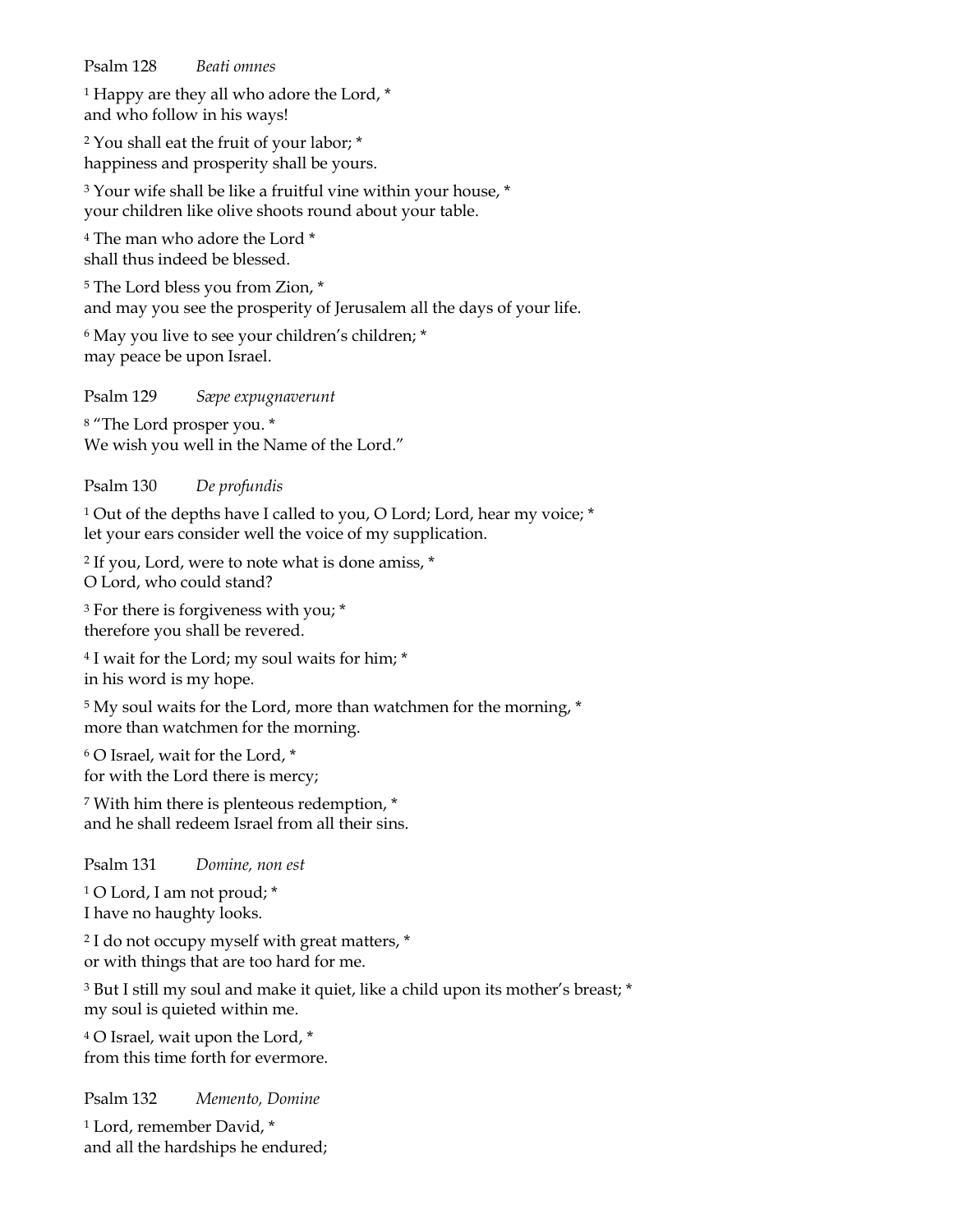<sup>2</sup> How he swore an oath to the Lord \* and vowed a vow to the Mighty One of Jacob:

<sup>3</sup> "I will not come under the roof of my house," \* nor climb up into my bed;

<sup>4</sup> I will not allow my eyes to sleep, \* nor let my eyelids slumber;

<sup>5</sup> Until I find a place for the Lord, \* a dwelling for the Mighty One of Jacob."

<sup>6</sup> "The ark! We heard it was in Ephratah; \* we found it in the fields of Jearim.

<sup>7</sup> Let us go to God's dwelling place; \* let us fall upon our knees before his footstool."

<sup>8</sup> Arise, O Lord, into your resting-place, \* you and the ark of your strength.

<sup>9</sup> Let your priests be clothed with righteousness; \* let your faithful people sing with joy.

<sup>10</sup> For your servant David's sake, \* do not turn away the face of your Anointed.

<sup>11</sup> The Lord has sworn an oath to David; \* in truth, he will not break it:

<sup>12</sup> "A son, the fruit of your body \* will I set upon your throne.

<sup>13</sup> If your children keep my covenant and my testimonies that I shall teach them, \* their children will sit upon your throne for evermore."

<sup>14</sup> For the Lord has chosen Zion; \* he has desired her for his habitation:

<sup>15</sup> "This shall be my resting-place for ever; \* here will I dwell, for I delight in her.

<sup>16</sup> I will surely bless her provisions, \* and satisfy her poor with bread.

<sup>17</sup> I will clothe her priests with salvation,  $*$ and her faithful people will rejoice and sing.

<sup>18</sup> There will I make the horn of David flourish; \* I have prepared a lamp for my Anointed.

Psalm 133 *Ecce, quam bonum!*

<sup>1</sup> Oh, how good and pleasant it is,  $*$ when brethren live together in unity!

<sup>2</sup> It is like fine oil upon the head \* that runs down upon the beard,

<sup>3</sup> Upon the beard of Aaron, \* and runs down upon the collar of his robe.

<sup>4</sup> It is like the dew of Hermon \* that falls upon the hills of Zion.

<sup>5</sup> For there the Lord has ordained the blessing: \* life for evermore.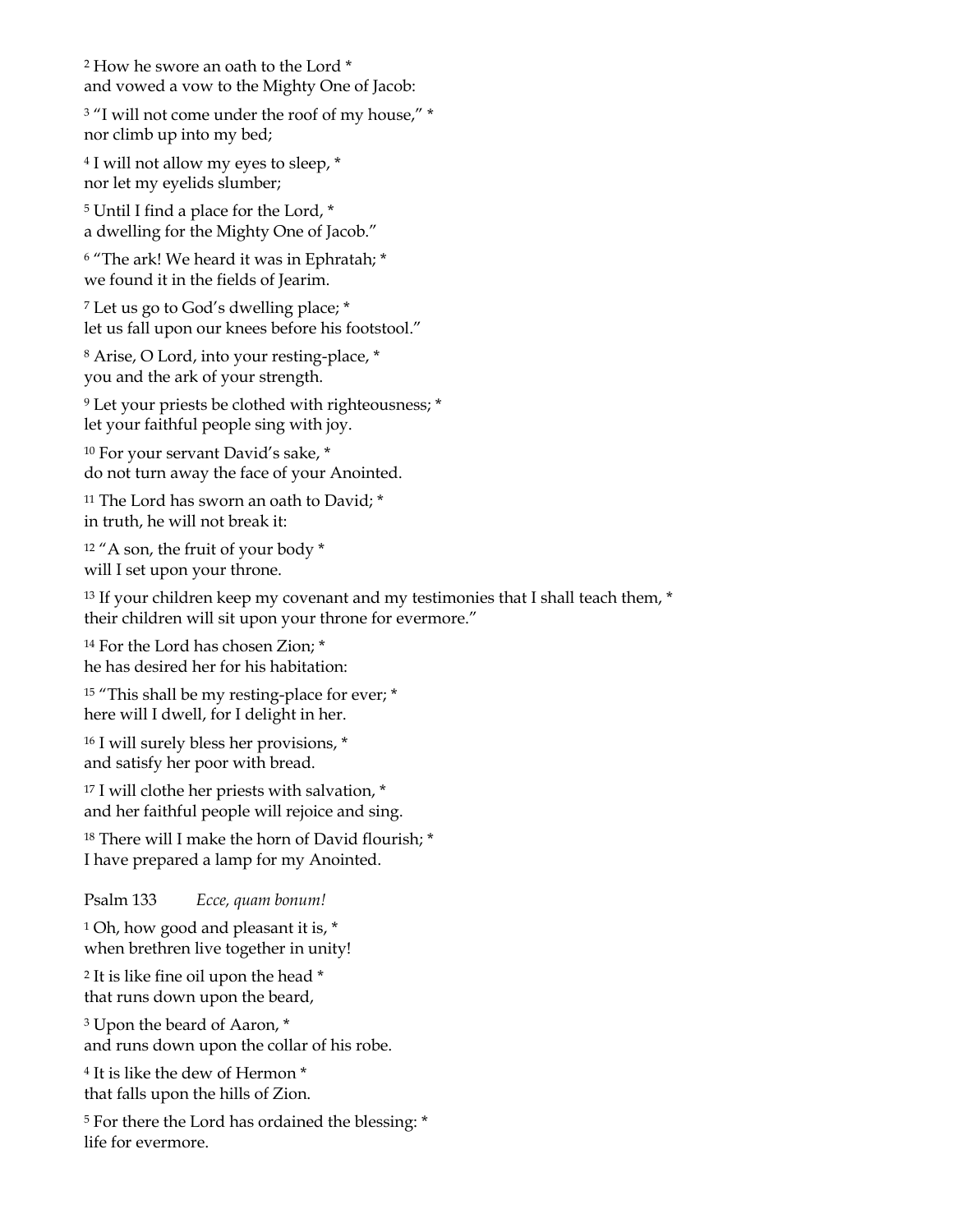Psalm 134 *Ecce nunc*

<sup>1</sup> Behold now, bless the Lord, all you servants of the Lord, \* you that stand by night in the house of the Lord.

<sup>2</sup> Lift up your hands in the holy place and bless the Lord; \* the Lord who made heaven and earth bless you out of Zion.

Psalm 135 *Laudate nomen*

<sup>1</sup> Hallelujah! Praise the Name of the Lord; \* give praise, you servants of the Lord,

<sup>2</sup> You who stand in the house of the Lord, \* in the courts of the house of our God.

<sup>3</sup> Praise the Lord, for the Lord is good; \* sing praises to his Name, for it is lovely.

<sup>5</sup> For I know that the Lord is great, \* and that our Lord is above all gods.

<sup>7</sup> He brings up rain clouds from the ends of the earth; \* he sends out lightning with the rain, and brings the winds out of his storehouse.

<sup>13</sup> O Lord, your Name is everlasting; \* your renown, O Lord, endures from age to age.

<sup>14</sup> For the Lord gives his people justice \* and shows compassion to his servants.

<sup>19</sup> Bless the Lord, O house of Israel; \* O house of Aaron, bless the Lord.

<sup>20</sup> Bless the Lord, O house of Levi; \* you who adore the Lord, bless the Lord.

<sup>21</sup> Blessed be the Lord out of Zion, \* who dwells in Jerusalem. Hallelujah!

Psalm 136 *Confitemini*

<sup>1</sup> Give thanks to the Lord, for he is good,  $*$ for his mercy endures for ever.

<sup>2</sup> Give thanks to the God of gods, \* for his mercy endures for ever.

<sup>3</sup> Give thanks to the Lord of Lords, \* for his mercy endures for ever.

<sup>4</sup> Who only does great wonders, \* for his mercy endures for ever;

<sup>5</sup> Who by wisdom made the heavens, \* for his mercy endures for ever;

<sup>6</sup> Who spread out the earth upon the waters, \* for his mercy endures for ever;

<sup>7</sup> Who created great lights, \* for his mercy endures for ever;

<sup>8</sup> The sun to rule the day, \* for his mercy endures for ever;

<sup>9</sup> The moon and the stars to govern the night, \* for his mercy endures for ever.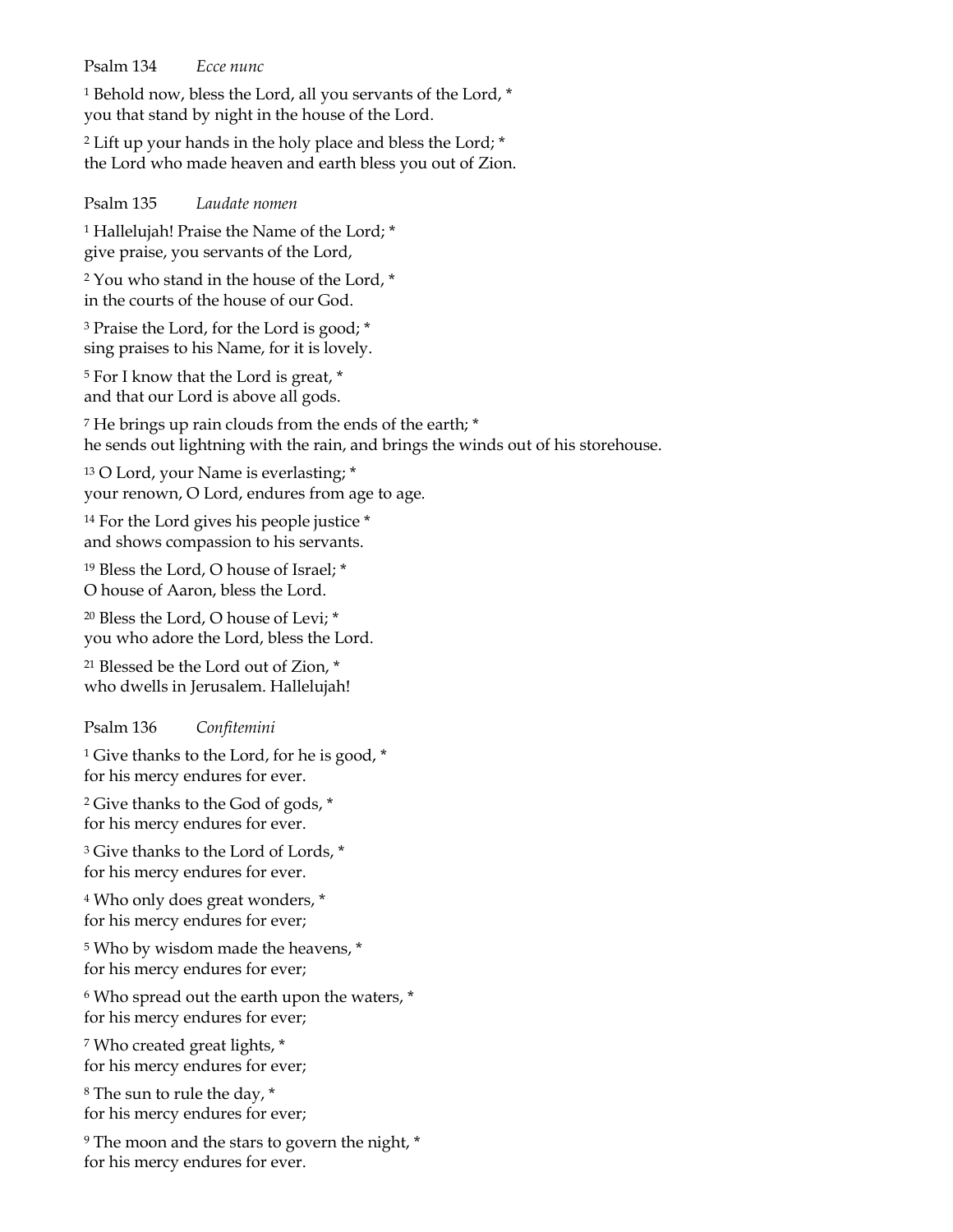<sup>25</sup> Who gives food to all creatures, \* for his mercy endures for ever.

<sup>26</sup> Give thanks to the God of heaven, \* for his mercy endures for ever.

Psalm 137 *Super flumina*

<sup>1</sup> By the waters of Babylon we sat down and wept, \* when we remembered you, O Zion.

<sup>2</sup> As for our harps, we hung them up \* on the trees in the midst of that land.

<sup>3</sup> For those who led us away captive asked us for a song, and our oppressors called for mirth: \* "Sing us one of the songs of Zion."

<sup>4</sup> How shall we sing the Lord's song \* upon an alien soil?

<sup>5</sup> If I forget you, O Jerusalem, \* let my right hand forget its skill.

<sup>6</sup> Let my tongue cleave to the roof of my mouth if I do not remember you, \* if I do not set Jerusalem above my highest joy.

Psalm 138 *Confitebor tibi*

<sup>1</sup> I will give thanks to you, O Lord, with my whole heart; \*

<sup>2</sup> I will bow down toward your holy temple and praise your Name, \* because of your love and faithfulness;

<sup>3</sup> For you have glorified your Name \* and your word above all things.

<sup>4</sup> When I called, you answered me; \* you increased my strength within me.

<sup>5</sup> All the kings of the earth will praise you, O Lord, \* when they have heard the words of your mouth.

<sup>6</sup> They will sing of the ways of the Lord, \* that great is the glory of the Lord.

<sup>7</sup> Though the Lord be high, he cares for the lowly; \*

<sup>8</sup> Though I walk in the midst of trouble, you keep me safe; \* your right hand shall save me.

<sup>9</sup> The Lord will make good his purpose for me; \* O Lord, your love endures for ever.

# Psalm 139 *Domine, probasti*

<sup>1</sup> Lord, you have searched me out and known me; \* you know my sitting down and my rising up; you discern my thoughts from afar.

<sup>2</sup> You trace my journeys and my resting-places \* and are acquainted with all my ways.

<sup>3</sup> Indeed, there is not a word on my lips,  $*$ but you, O Lord, know it altogether.

<sup>4</sup> You press upon me behind and before \* and lay your hand upon me.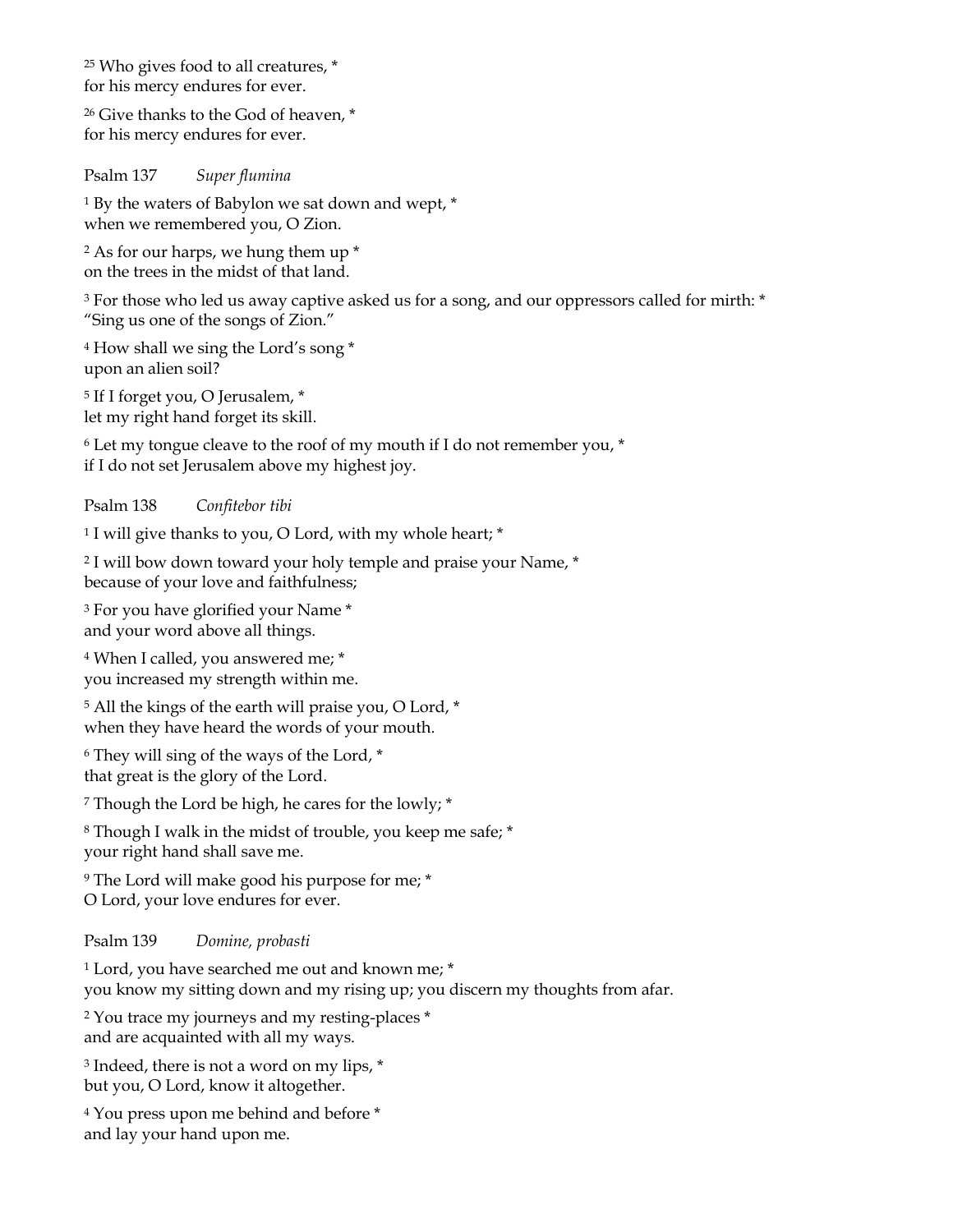<sup>5</sup> Such knowledge is too wonderful for me; \* it is so high that I cannot attain to it.

<sup>6</sup> Where can I go then from your Spirit? \* where can I flee from your presence?

<sup>7</sup> If I climb up to heaven, you are there; \* if I make the grave my bed, you are there also.

<sup>8</sup> If I take the wings of the morning \* and dwell in the uttermost parts of the sea,

<sup>9</sup> Even there your hand will lead me \* and your right hand hold me fast.

<sup>10</sup> If I say, "Surely the darkness will cover me, \* and the light around me turn to night,"

<sup>11</sup> Darkness is not dark to you; the night is as bright as the day;  $*$ darkness and light to you are both alike.

<sup>12</sup> For you yourself created my inmost parts; \* you knit me together in my mother's womb.

<sup>13</sup> I will thank you because I am marvelously made; \* your works are wonderful, and I know it well.

<sup>14</sup> My body was not hidden from you, \* while I was being made in secret and woven in the depths of the earth.

<sup>15</sup> Your eyes beheld my limbs, yet unfinished in the womb; all of them were written in your book;\* they were fashioned day by day, when as yet there was none of them.

<sup>16</sup> How deep I find your thoughts, O God! \* how great is the sum of them!

 $17$  If I were to count them, they would be more in number than the sand;  $*$ to count them all, my life span would need to be like yours.

<sup>22</sup> Search me out, O God, and know my heart; \* try me and know my restless thoughts.

<sup>23</sup> Look well whether there be any wickedness in me \* and lead me in the way that is everlasting.

Psalm 140 *Eripe me, Domine*

<sup>1</sup> Deliver me, O Lord, from evildoers; \* protect me from the violent,

<sup>6</sup> I have said to the Lord, "You are my God; \* listen, O Lord, to my supplication.

<sup>8</sup> Do not grant the desires of the wicked, O Lord, \* Nor let their evil plans prosper.

<sup>10</sup> Let hot burning coals fall upon them." \*

<sup>12</sup> I know that the Lord will maintain the cause of the poor  $*$ and render justice to the needy.

<sup>13</sup> Surely, the righteous will give thanks to your Name, \* and the upright shall continue in your sight.

Psalm 141 *Domine, clamavi*

<sup>1</sup> O Lord, I call to you; come to me quickly; \* hear my voice when I cry to you.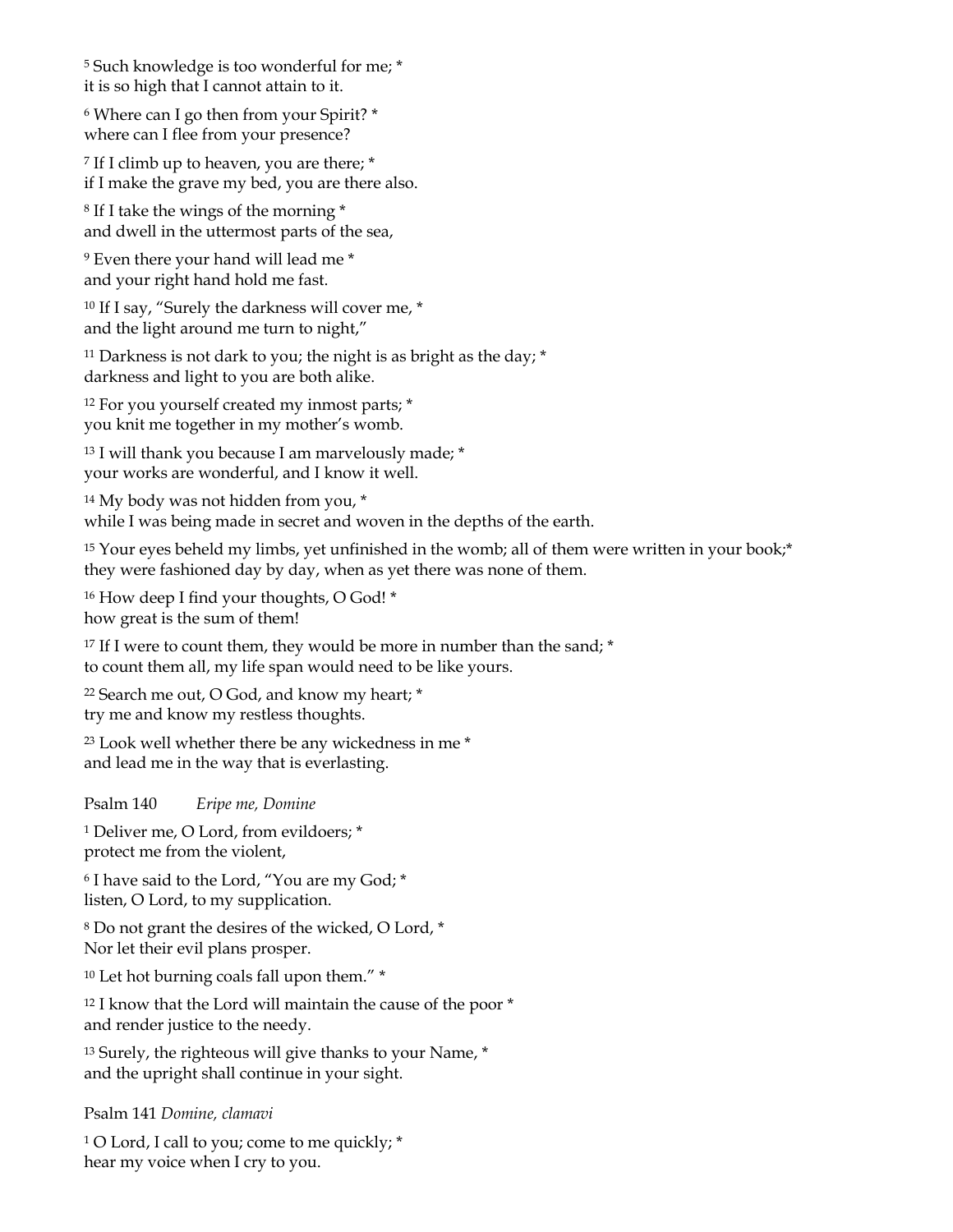<sup>2</sup> Let my prayer be set forth in your sight as incense, \* the lifting up of my hands as the evening sacrifice.

<sup>3</sup> Set a watch before my mouth, O Lord, and guard the door of my lips; \* let not my heart incline to any evil thing.

<sup>5</sup> Let the righteous smite me in friendly rebuke. \*

<sup>8</sup> My eyes are turned to you, Lord God; \* in you I take refuge.

Psalm 142 *Voce mea ad Dominum*

<sup>1</sup> I cry to the Lord with my voice; \* to the Lord I make loud supplication.

<sup>2</sup> I pour out my complaint before him \* and tell him all my trouble.

<sup>3</sup> When my spirit languishes within me, you know my path. \*

<sup>4</sup> I look to my right hand and find no one who knows me; \* I have no place to flee to, and no one cares for me.

<sup>5</sup> I cry out to you, O Lord; \*

I say, "You are my refuge, my portion in the land of the living."

<sup>6</sup> Listen to my cry for help, for I have been brought very low. \*

<sup>7</sup> Bring me out of prison, that I may give thanks to your Name. \*

# Psalm 143 *Domine, exaudi*

<sup>1</sup> Lord, hear my prayer, and in your faithfulness heed my supplications; \* answer me in your righteousness.

<sup>2</sup> Enter not into judgment with your servant, \* for in your sight shall no one living be justified.

<sup>5</sup> I remember the time past; I muse upon all your deeds; \* I consider the works of your hands.

<sup>6</sup> I spread out my hands to you; \* my soul gasps to you like a thirsty land.

<sup>8</sup> Let me hear of your loving-kindness in the morning, for I put my trust in you; \* show me the road that I must walk, for I lift up my soul to you.

<sup>10</sup> Teach me to do what pleases you, for you are my God; \* let your good Spirit lead me on level ground.

Psalm 144 *Benedictus Dominus*

<sup>1</sup> Blessed be the Lord my rock! \*

<sup>2</sup> My help and my fortress, my stronghold and my deliverer, \* my shield in whom I trust.

<sup>3</sup> O Lord, what are we that you should care for us? \* mere mortals that you should think of us?

<sup>4</sup> We are like a puff of wind; \* our days are like a passing shadow.

<sup>9</sup> O God, I will sing to you a new song; \* I will play to you on a ten-stringed lyre.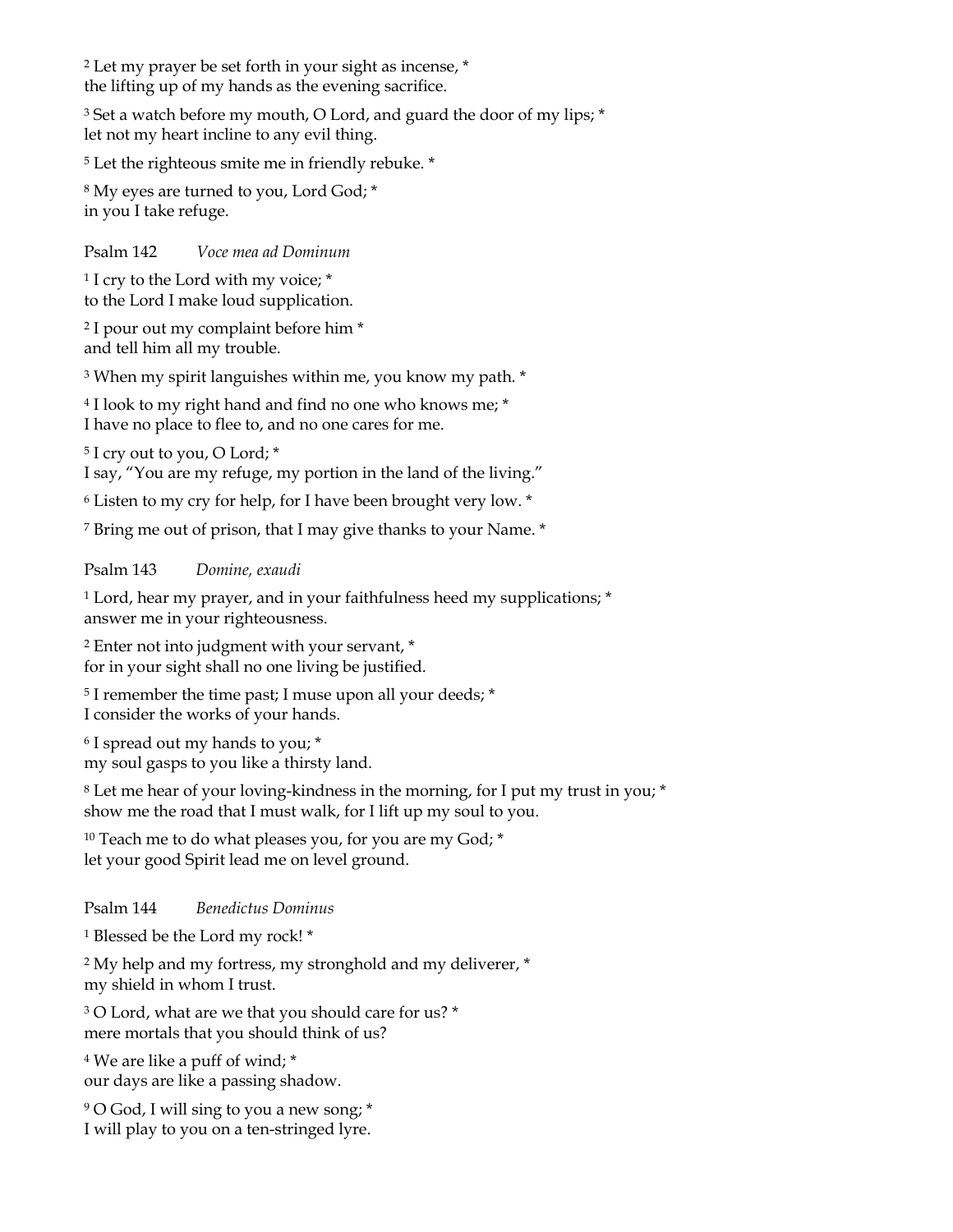<sup>14</sup> May our barns be filled to overflowing with all manner of crops; \* may the flocks in our pastures increase by thousands and tens of thousands; may our cattle be fat and sleek.

<sup>15</sup> May there be no breaching of the walls, no going into exile, \* no wailing in the public squares.

<sup>16</sup> Happy are the people of whom this is so! \* happy are the people whose God is the Lord!

# Psalm 145 *Exaltabo te, Deus*

<sup>1</sup> I will exalt you, O God my King, \* and bless your Name for ever and ever.

<sup>2</sup> Every day will I bless you \* and praise your Name for ever and ever.

<sup>3</sup> Great is the Lord and greatly to be praised; \* there is no end to his greatness.

<sup>4</sup> One generation shall praise your works to another \* and shall declare your power.

<sup>5</sup> I will ponder the glorious splendor of your majesty \* and all your marvelous works.

<sup>6</sup> They shall speak of the might of your wondrous acts, \* and I will tell of your greatness.

<sup>7</sup> They shall publish the remembrance of your great goodness; \* they shall sing of your righteous deeds.

<sup>8</sup> The Lord is gracious and full of compassion, \* slow to anger and of great kindness.

<sup>9</sup> The Lord is loving to everyone \* and his compassion is over all his works.

<sup>10</sup> All your works praise you, O Lord, \* and your faithful servants bless you.

<sup>11</sup> They make known the glory of your kingdom \* and speak of your power;

<sup>12</sup> That the peoples may know of your power \* and the glorious splendor of your kingdom.

<sup>13</sup> Your kingdom is an everlasting kingdom; \* your dominion endures throughout all ages.

<sup>14</sup> The Lord is faithful in all his words \* and merciful in all his deeds.

<sup>15</sup> The Lord upholds all those who fall; \* he lifts up those who are bowed down.

<sup>16</sup> The eyes of all wait upon you, O Lord, \* and you give them their food in due season.

<sup>17</sup> You open wide your hand \* and satisfy the needs of every living creature.

<sup>18</sup> The Lord is righteous in all his ways \* and loving in all his works.

<sup>19</sup> The Lord is near to those who call upon him, \* to all who call upon him faithfully.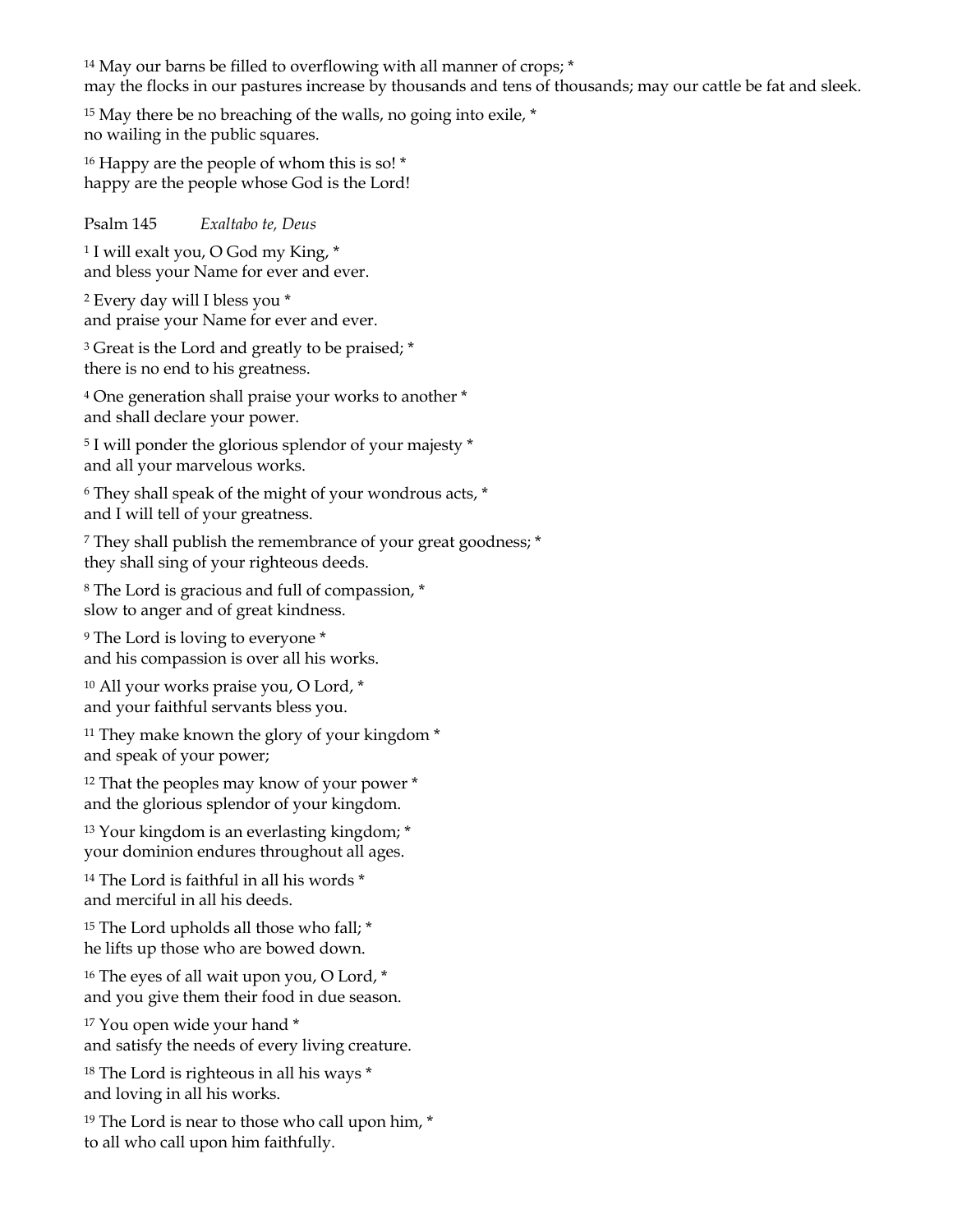<sup>20</sup> He fulfills the desire of those who adore him; \* he hears their cry and helps them.

<sup>21</sup> The Lord preserves all those who love him, \*

<sup>22</sup> My mouth shall speak the praise of the Lord;  $*$ let all flesh bless his holy Name for ever and ever.

Psalm 146 *Lauda, anima mea*

<sup>1</sup> Hallelujah! Praise the Lord, O my soul! \* I will praise the Lord as long as I live; I will sing praises to my God while I have my being.

<sup>4</sup> Happy are they who have the God of Jacob for their help! \* whose hope is in the Lord their God;

<sup>5</sup> Who made heaven and earth, the seas, and all that is in them; \* who keeps his promise for ever;

<sup>6</sup> Who gives justice to those who are oppressed, \* and food to those who hunger.

<sup>7</sup> The Lord sets the prisoners free; the Lord opens the eyes of the blind; \* the Lord lifts up those who are bowed down;

<sup>8</sup> The Lord loves the righteous; the Lord cares for the stranger; \* he sustains the orphan and widow.

<sup>9</sup> The Lord shall reign for ever, \* your God, O Zion, throughout all generations. Hallelujah!

# Psalm 147 *Laudate Dominum*

<sup>1</sup> Hallelujah! How good it is to sing praises to our God! \* how pleasant it is to honor him with praise!

<sup>2</sup> The Lord rebuilds Jerusalem; \* he gathers the exiles of Israel.

<sup>3</sup> He heals the brokenhearted \* and binds up their wounds.

<sup>4</sup> He counts the number of the stars \* and calls them all by their names.

<sup>5</sup> Great is our Lord and mighty in power; \* there is no limit to his wisdom.

<sup>6</sup> The Lord lifts up the lowly. \*

<sup>7</sup> Sing to the Lord with thanksgiving; \* make music to our God upon the harp.

<sup>8</sup> He covers the heavens with clouds \* and prepares rain for the earth;

<sup>9</sup> He makes grass to grow upon the mountains \* and green plants to serve humankind.

<sup>10</sup> He provides food for flocks and herds \* and for the young ravens when they cry.

 $11$  He is not impressed by the might of a horse;  $*$ he has no pleasure in the strength of a man;

<sup>12</sup> But the Lord has pleasure in those who adore him,  $*$ in those who await his gracious favor.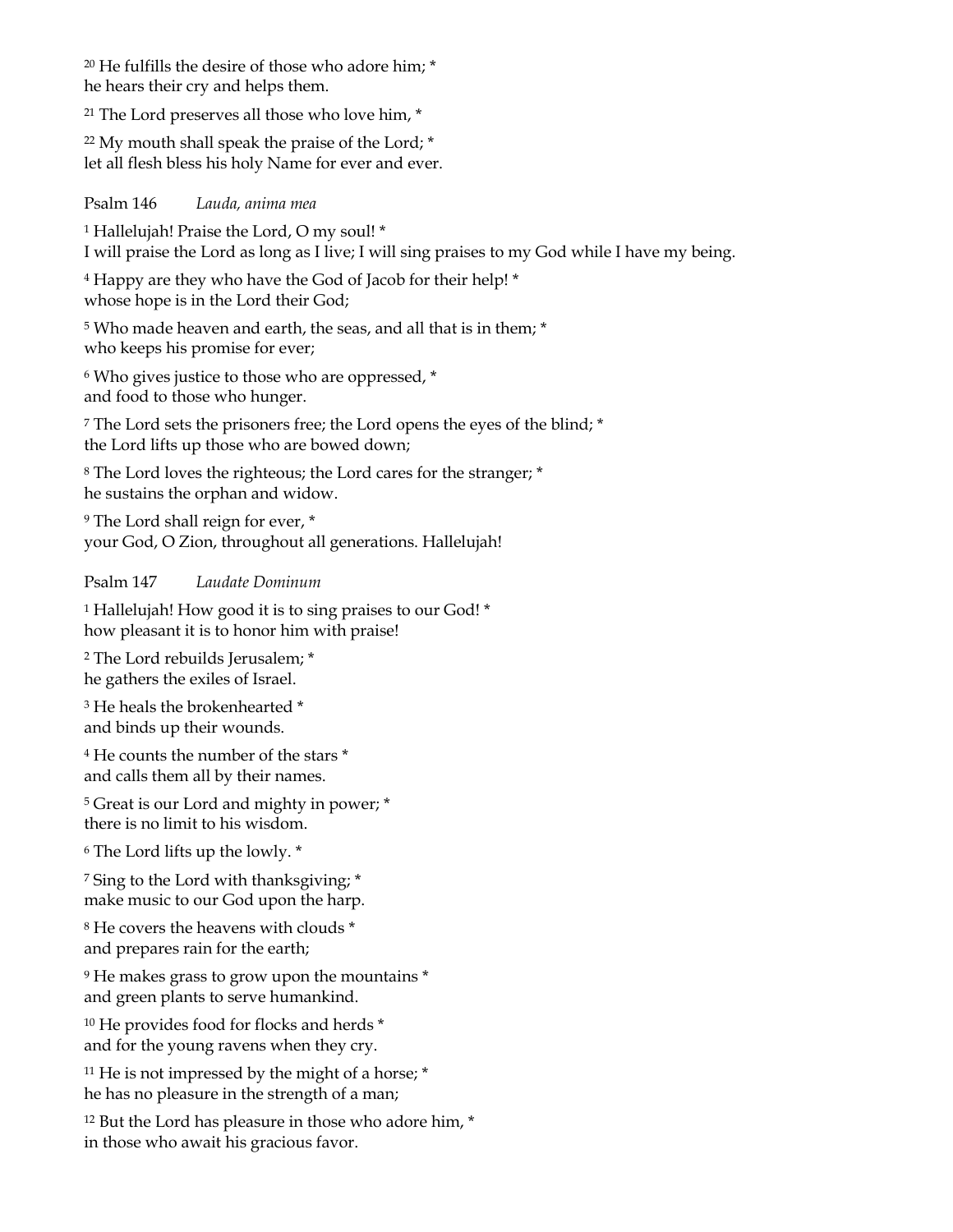<sup>13</sup> Worship the Lord, O Jerusalem; \* praise your God, O Zion;

<sup>14</sup> For he has strengthened the bars of your gates; \* he has blessed your children within you.

<sup>15</sup> He has established peace on your borders; \* he satisfies you with the finest wheat.

<sup>16</sup> He sends out his command to the earth,  $*$ and his word runs very swiftly.

<sup>17</sup> He gives snow like wool; \* he scatters hoarfrost like ashes.

<sup>18</sup> He scatters his hail like bread crumbs; \* who can stand against his cold?

<sup>19</sup> He sends forth his word and melts them; \* he blows with his wind, and the waters flow. Hallelujah!

Psalm 148 *Laudate Dominum*

<sup>1</sup> Hallelujah! Praise the Lord from the heavens; \* praise him in the heights.

<sup>2</sup> Praise him, all you angels of his; \* praise him, all his host.

<sup>3</sup> Praise him, sun and moon; \* praise him, all you shining stars.

<sup>4</sup> Praise him, heaven of heavens, \* and you waters above the heavens.

<sup>5</sup> Let them praise the Name of the Lord; \* for he commanded, and they were created.

<sup>6</sup> He made them stand fast for ever and ever; \* he gave them a law which shall not pass away.

<sup>7</sup> Praise the Lord from the earth, \* you sea-monsters and all deeps;

<sup>8</sup> Fire and hail, snow and fog, \* tempestuous wind, doing his will;

<sup>9</sup> Mountains and all hills, \* fruit trees and all cedars;

<sup>10</sup> Wild beasts and all cattle, \* creeping things and winged birds;

<sup>11</sup> Kings of the earth and all peoples, \* princes and all rulers of the world;

<sup>12</sup> Young men and maidens, \* old and young together.

<sup>13</sup> Let them praise the Name of the Lord, \*

for his Name only is exalted, his splendor is over earth and heaven.

<sup>14</sup> He has raised up strength for his people and praise for all his loyal servants, \* the children of Israel, a people who are near him. Hallelujah!